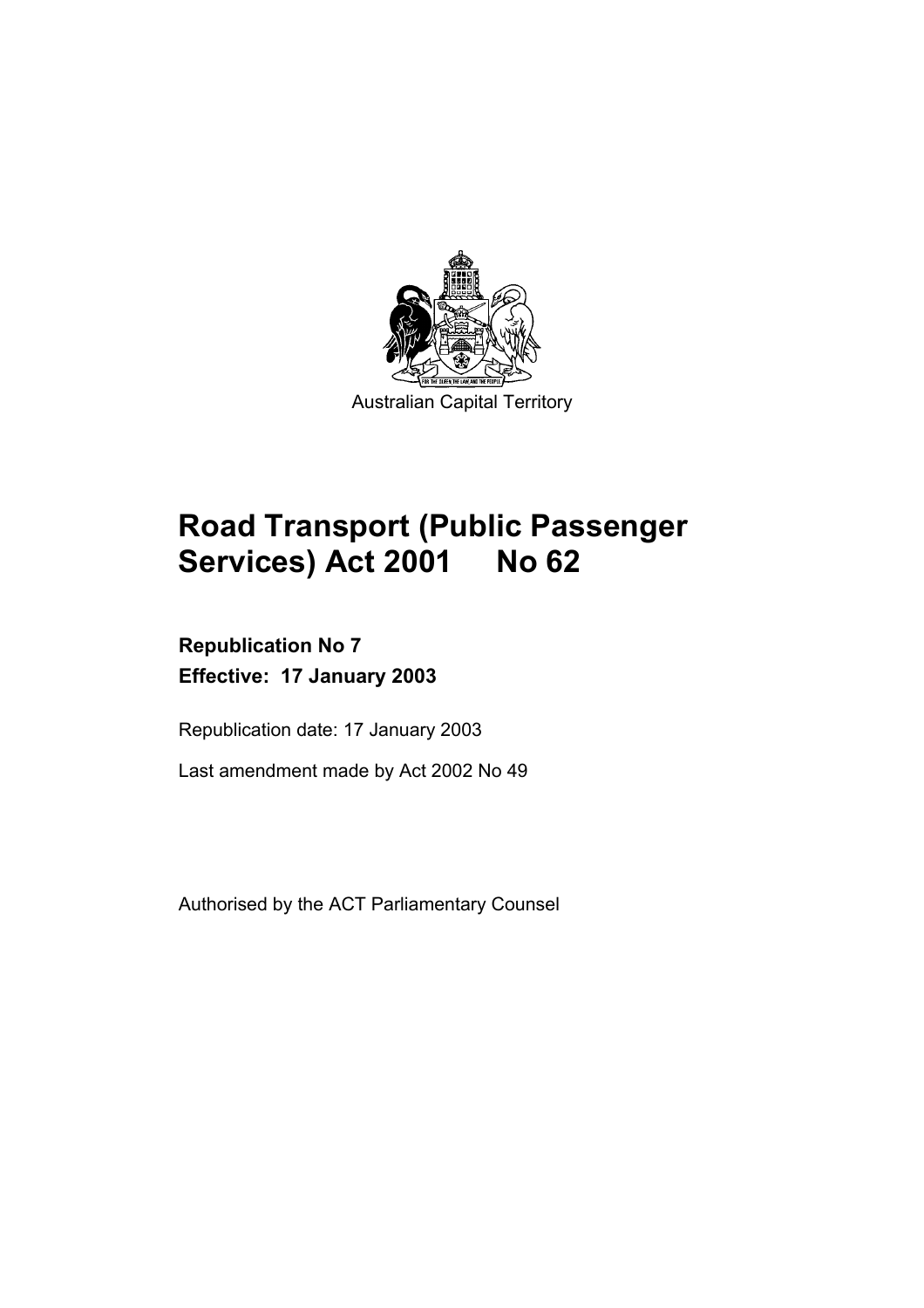#### **About this republication**

#### **The republished law**

This is a republication of the *Road Transport (Public Passenger Services) Act 2001* (including any amendment made under the *Legislation Act 2001*, part 11.3 (Editorial changes)) as in force on 17 January 2003*.* It also includes any amendment, repeal or expiry affecting the republished law to 17 January 2003.

The legislation history and amendment history of the republished law are set out in endnotes 3 and 4.

#### **Kinds of republications**

The Parliamentary Counsel's Office prepares 2 kinds of republications of ACT laws (see the ACT legislation register at www.legislation.act.gov.au):

- authorised republications to which the *Legislation Act 2001* applies
- unauthorised republications.

The status of this republication appears on the bottom of each page.

#### **Editorial changes**

The *Legislation Act 2001*, part 11.3 authorises the Parliamentary Counsel to make editorial amendments and other changes of a formal nature when preparing a law for republication. Editorial changes do not change the effect of the law, but have effect as if they had been made by an Act commencing on the republication date (see *Legislation Act 2001*, s 115 and s 117). The changes are made if the Parliamentary Counsel considers they are desirable to bring the law into line, or more closely into line, with current legislative drafting practice.

This republication does not include amendments made under part 11.3 (see endnote 1).

#### **Uncommenced provisions and amendments**

If a provision of the republished law has not commenced or is affected by an uncommenced amendment, the symbol  $|\mathbf{U}|$  appears immediately before the provision heading. The text of the uncommenced provision or amendment appears only in the last endnote.

#### **Modifications**

If a provision of the republished law is affected by a current modification, the symbol  $\mathbf{M}$ appears immediately before the provision heading. The text of the modifying provision appears in the endnotes. For the legal status of modifications, see *Legislation Act 2001*, section 95.

#### **Penalties**

The value of a penalty unit for an offence against this republished law at the republication date is—

- (a) if the person charged is an individual—\$100; or
- (b) if the person charged is a corporation—\$500.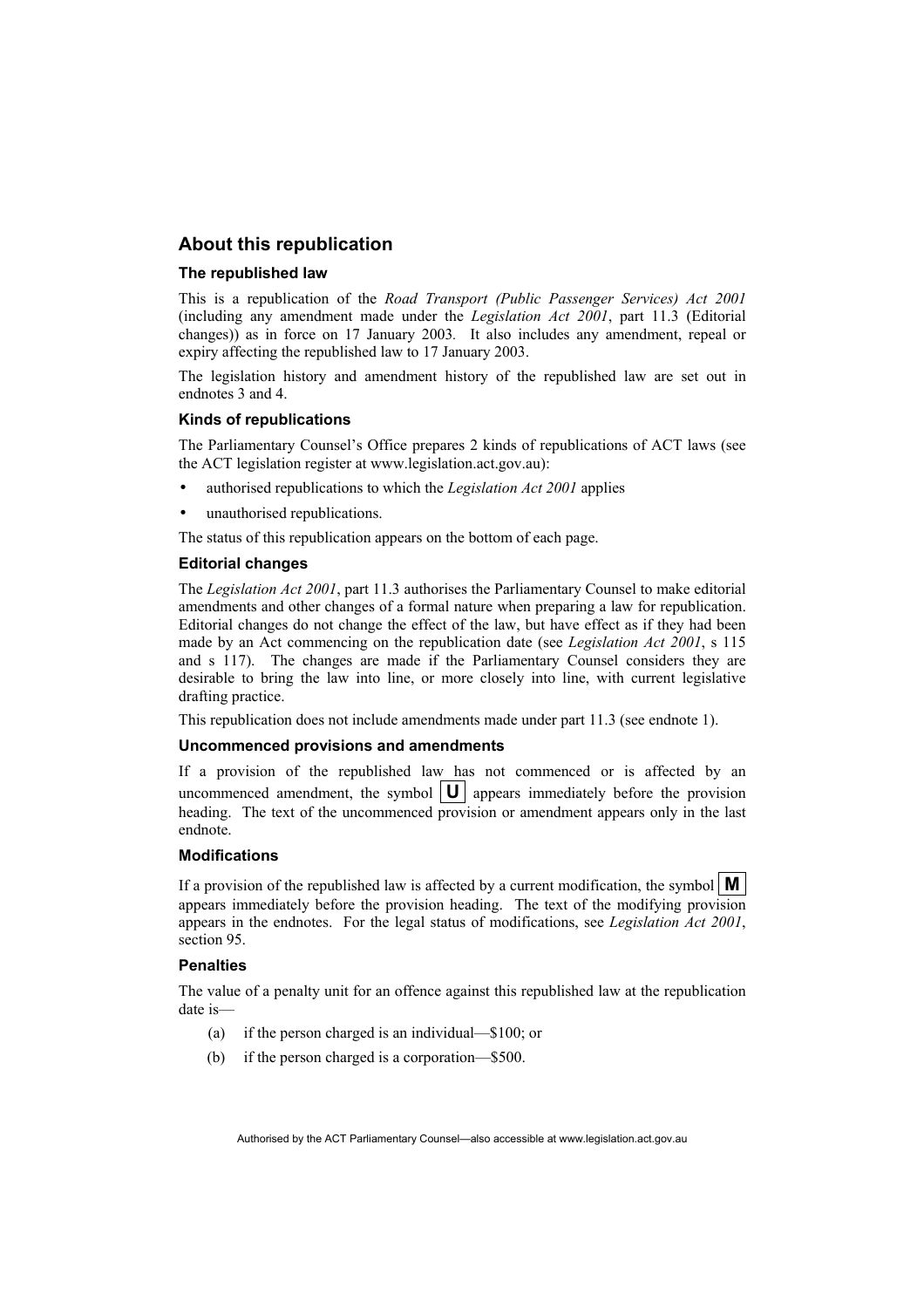

# **Road Transport (Public Passenger Services) Act 2001**

# **Contents**

|        |                                                     | Page |
|--------|-----------------------------------------------------|------|
| Part 1 | <b>Preliminary</b>                                  |      |
| 1      | Name of Act                                         | 2    |
| 2      | Objects                                             | 2    |
| 3      | Dictionary                                          | 3    |
| 4      | <b>Notes</b>                                        | 3    |
| 5      | Functions of road transport authority               | 3    |
| 6      | Registers of accredited people and licences         | 4    |
|        | Security and disclosure of information in registers | 5    |
| 8      | Trade Practices Act authorisation                   | 5    |
| 9      | Combinations of accreditations and licences         | 5    |
| 10     | What is a <i>public passenger service</i> ?         | 6    |

| -R7      | Road Transport (Public Passenger Services) Act | contents 1 |
|----------|------------------------------------------------|------------|
| 17/01/03 | 2001                                           |            |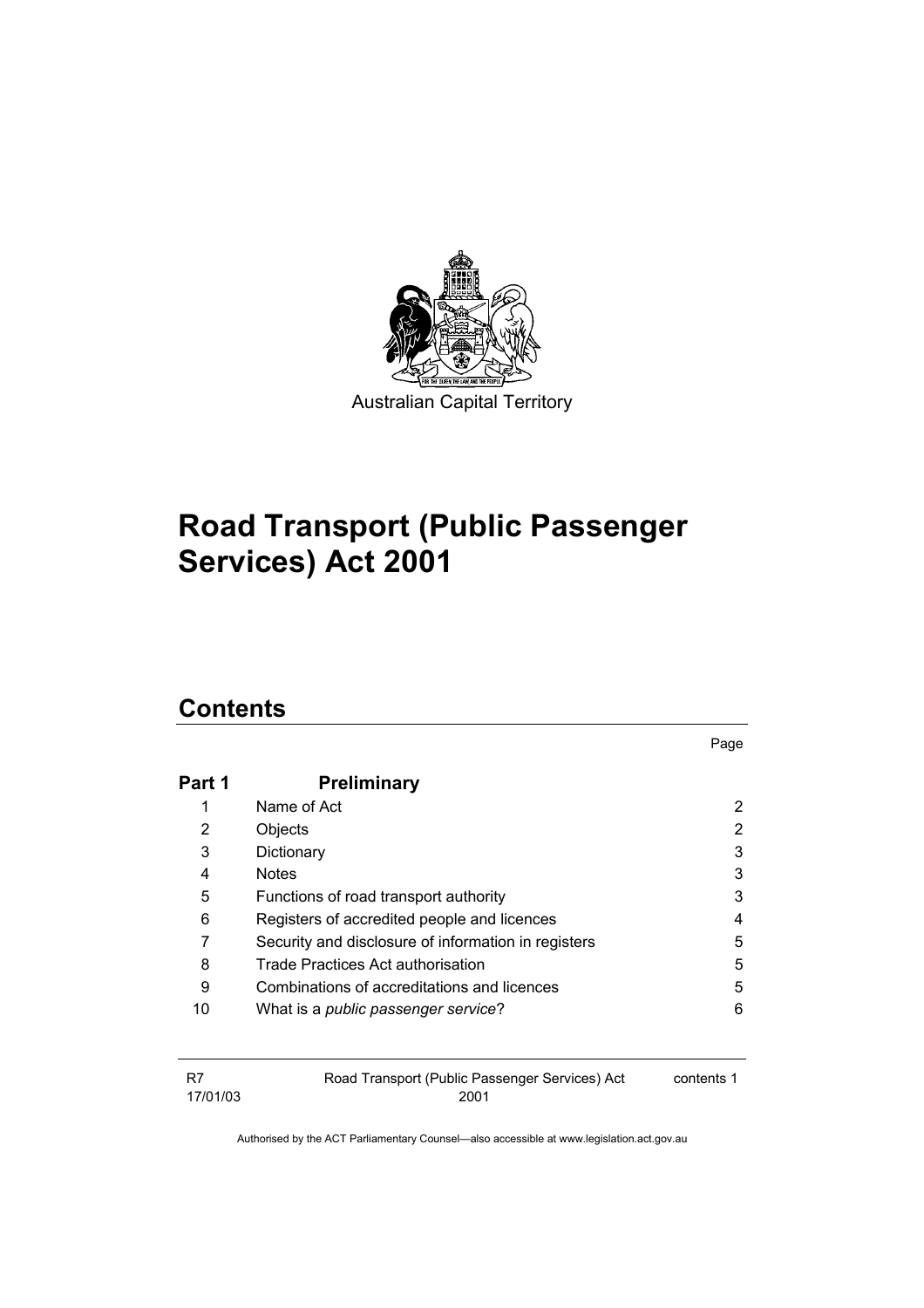#### **Contents**

|                     |                                                               |                                                               | Page              |
|---------------------|---------------------------------------------------------------|---------------------------------------------------------------|-------------------|
| Part 2              |                                                               | <b>Bus services</b>                                           |                   |
| <b>Division 2.1</b> |                                                               | <b>Basic concepts</b>                                         |                   |
| 11                  | Meaning of bus service                                        |                                                               | 7                 |
| 12                  |                                                               | What is a regular route service?                              | $\overline{7}$    |
| 13                  |                                                               | What is a <i>tour and charter service</i> ?                   | 7                 |
| 14                  |                                                               | What is a long-distance service?                              | $\overline{7}$    |
| <b>Division 2.2</b> |                                                               | <b>Accreditation of bus service operators</b>                 |                   |
| 15                  |                                                               | Bus operators---purposes of accreditation                     | 8                 |
| 16                  |                                                               | Regulations about accreditation system                        | 8                 |
| <b>Division 2.3</b> |                                                               | Service contracts for regular route services                  |                   |
| 17                  | Service contracts                                             |                                                               | 10                |
| <b>Division 2.4</b> |                                                               | Entitlement to operate certain bus services                   |                   |
| 18                  |                                                               | Entitlement to operate regular route services                 | 11                |
| 19                  |                                                               | Entitlement to operate tour and charter services              | 11                |
| 20                  |                                                               | Unaccredited operators not to operate certain bus services    | 11                |
| 21                  | Pretending to be an accredited bus service operator           | 12                                                            |                   |
| 22                  | Operators of regular route services to hold service contracts |                                                               | $12 \overline{ }$ |
| <b>Division 2.5</b> |                                                               | <b>Regulation of bus services</b>                             |                   |
| 23                  |                                                               | Regular route services-power to determine maximum fares       | 12                |
| 24                  | people                                                        | Regulations about operation of bus services by accredited     | 13                |
| 25                  |                                                               | Regulations about operation of public buses                   | 14                |
| 26                  |                                                               | Regulations about bus drivers                                 | 15                |
| 27                  |                                                               | Regulations about conduct of passengers                       | 15                |
| Part 3              |                                                               | <b>Taxi networks</b>                                          |                   |
| <b>Division 3.1</b> |                                                               | <b>Basic concepts</b>                                         |                   |
| 28                  | Meaning of taxi network                                       |                                                               | 16                |
| 29                  |                                                               | Meaning of taxi booking service                               | 16                |
| <b>Division 3.2</b> |                                                               | Accreditation of taxi network providers                       |                   |
| 30                  |                                                               | Taxi network providers--purposes of accreditation             | 16                |
| 31                  |                                                               | Taxi network providers-regulations about accreditation system | 17                |
| contents 2          |                                                               | Road Transport (Public Passenger Services) Act<br>2001        | R7<br>17/01/03    |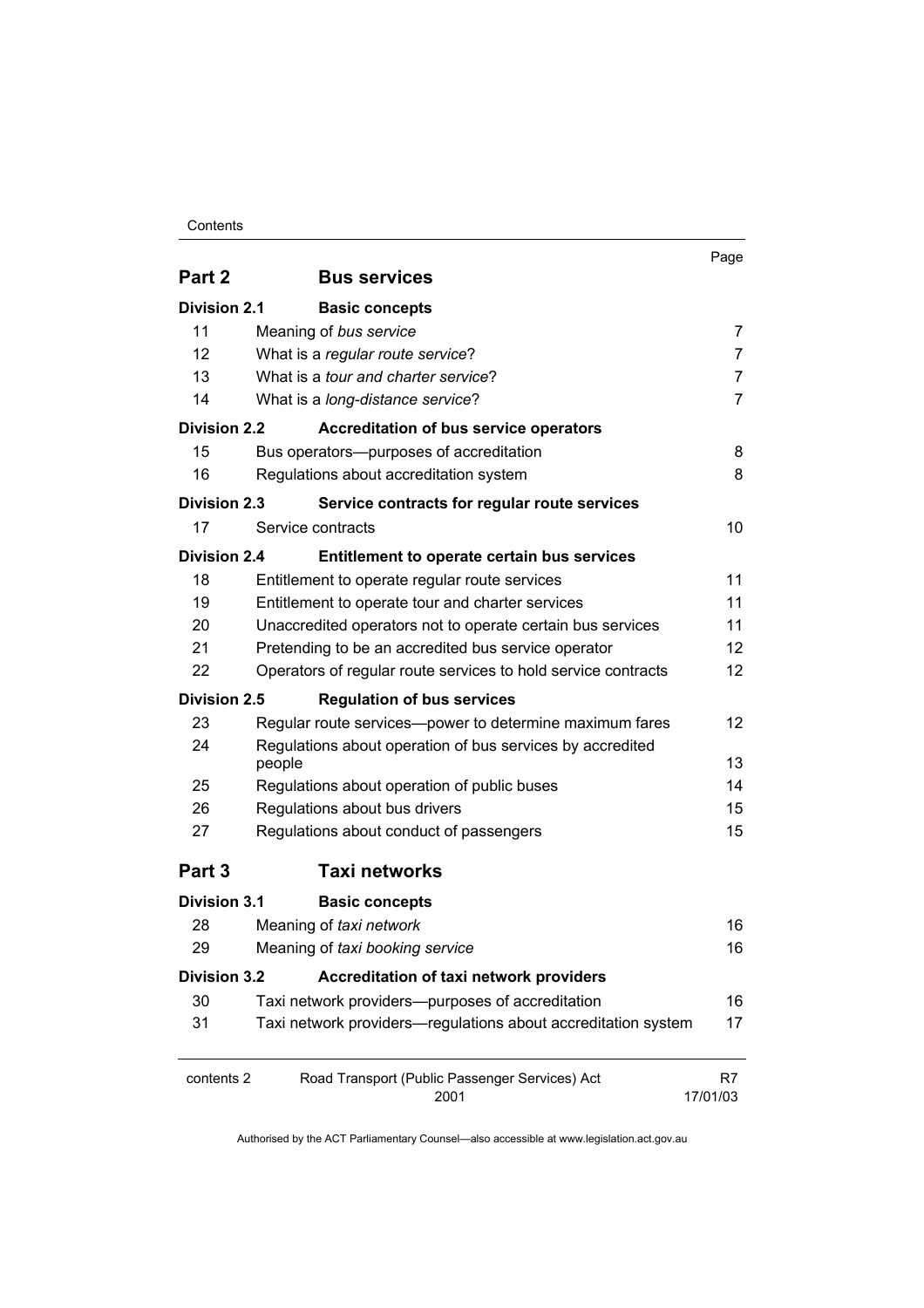|                     |                                                                      | Contents   |
|---------------------|----------------------------------------------------------------------|------------|
|                     |                                                                      | Page       |
| Division 3.3        | <b>Entitlement to operate taxi networks</b>                          |            |
| 32                  | Entitlement to operate taxi networks                                 | 18         |
| 33                  | Unaccredited persons not to operate taxi network                     | 18         |
| 34                  | Pretending to be an accredited taxi network provider                 | 19         |
| <b>Division 3.4</b> | <b>Regulation of taxi networks</b>                                   |            |
| 35                  | Regulations about operation of taxi networks by accredited<br>people | 19         |
| 36                  | Regulations about operation of taxi networks                         | 21         |
| Part 4              | Licensing of taxi vehicles                                           |            |
| Division 4.1        | <b>Basic concepts</b>                                                |            |
| 37                  | Meaning of taxi licence                                              | 22         |
| 38                  | Meaning of restricted taxi licence                                   | 22         |
| <b>Division 4.2</b> | <b>Taxi licences</b>                                                 |            |
| 39                  | Maximum numbers of taxi licences                                     | 22         |
| 40                  | Issue of taxi licences                                               | 22         |
| 41                  | Transferability of taxi licences                                     | 23         |
| 42                  | Use of vehicles as taxis                                             | 23         |
| 43                  | Pretending vehicles are licensed taxis                               | 23         |
| 44                  | Regulations about taxi licences                                      | 24         |
| Part 5              | <b>Taxi services</b>                                                 |            |
| <b>Division 5.1</b> | <b>Basic concepts</b>                                                |            |
| 45                  | Meaning of taxi                                                      | 25         |
| 46                  | Meaning of restricted taxi                                           | 25         |
| 47                  | Meaning of taxi service                                              | 25         |
| 48                  | Meaning of restricted taxi service                                   | 25         |
| <b>Division 5.2</b> | Accreditation of taxi service operators                              |            |
| 49                  | Taxi service operators--purposes of accreditation                    | 26         |
| 50                  | Taxi service operators—regulations about accreditation system        | 26         |
| <b>Division 5.3</b> | <b>Entitlement to operate taxi services</b>                          |            |
| 51                  | Entitlement to operate taxi services                                 | 28         |
| 52                  | Unaccredited operators not to operate taxi services                  | 28         |
| R7<br>17/01/03      | Road Transport (Public Passenger Services) Act<br>2001               | contents 3 |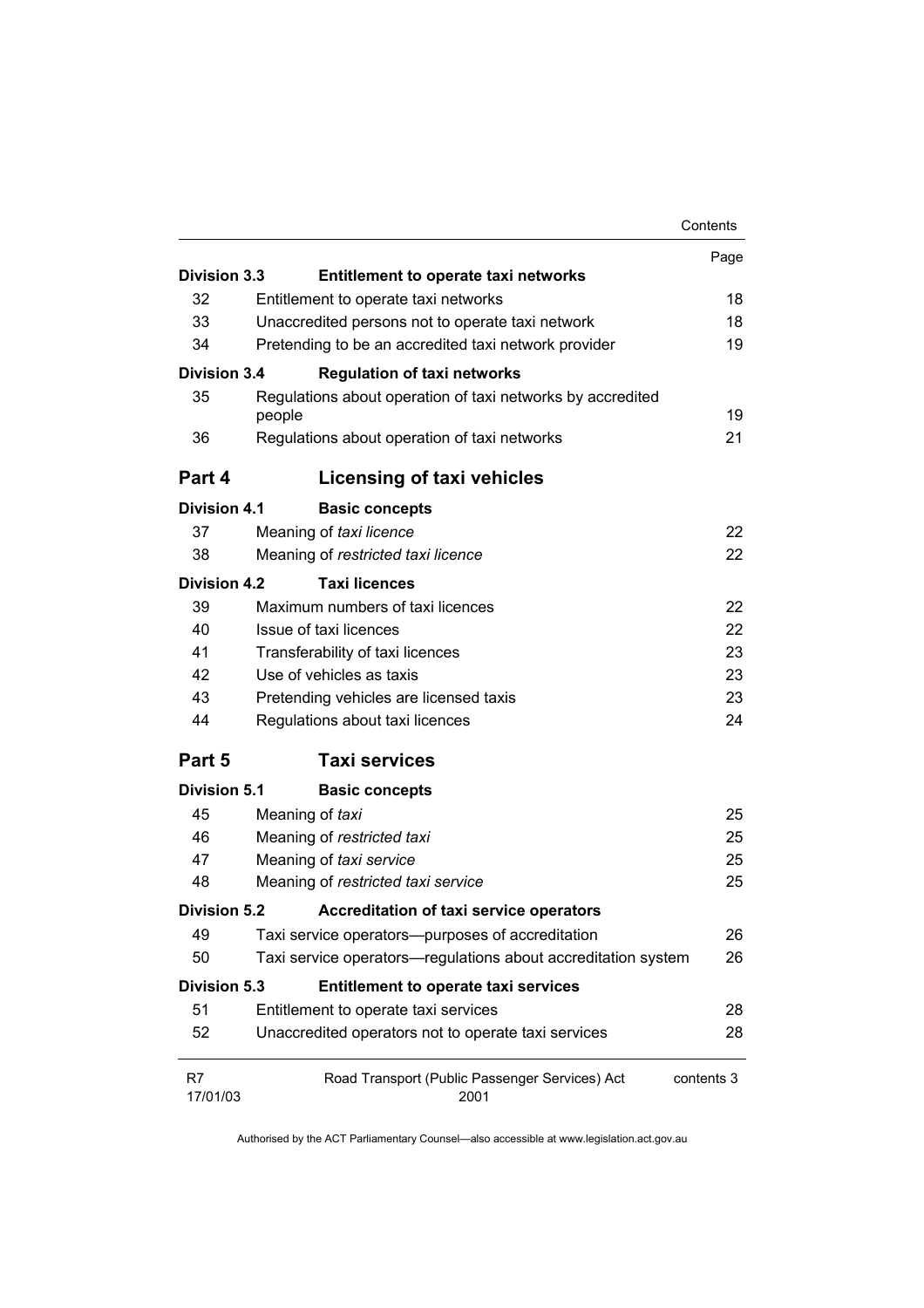| Contents |
|----------|
|          |

|                     |                                                                      | Page     |
|---------------------|----------------------------------------------------------------------|----------|
| 53                  | Pretending to be an accredited taxi service operator                 | 28       |
| 54                  | Taxi service operators to be affiliated with taxi network            | 29       |
| 55                  | Pretending to be affiliated with taxi network                        | 29       |
| <b>Division 5.4</b> | <b>Regulation of taxi services</b>                                   |          |
| 56                  | Regulations about operation of taxi services by accredited<br>people | 29       |
| 57                  | Regulations about operation of taxis                                 | 31       |
| 58                  | Regulations about taxi drivers                                       | 31       |
| 59                  | Regulations about conduct of taxi passengers                         | 32       |
| 60                  | Power to determine maximum taxi fares                                | 32       |
| Part 6              | <b>Miscellaneous</b>                                                 |          |
| 61                  | Regulation-making power                                              | 33       |
| 62                  | Regulations may apply certain laws and instruments                   | 33       |
| 63                  | Regulations about enforcement                                        | 33       |
| 64                  | Minister may exempt vehicles and people from Act                     | 34       |
| 65                  | Regulations may exempt vehicles and people from Act                  | 34       |
| Part 7              | <b>Transitional provisions</b>                                       |          |
| <b>Division 7.1</b> | General                                                              |          |
| 66                  | Definitions for pt 7                                                 | 35       |
| 67                  | <b>Transitional regulations</b>                                      | 35       |
| 68                  | Modification of pt 7's operation                                     | 36       |
| 69                  | Expiry of div 7.1                                                    | 36       |
| <b>Division 7.6</b> | <b>Small buses</b>                                                   |          |
| 83                  | <b>Existing small buses</b>                                          | 36       |
| 84                  | Expiry of div 7.6                                                    | 37       |
| <b>Division 7.7</b> | Taxis                                                                |          |
| 85                  | Existing approved taxi networks                                      | 37       |
| 86                  | Existing taxi licences and restricted taxi licences                  | 37       |
| 87                  | Interim accreditation of existing taxi operators                     | 38       |
| 88                  | Determination about maximum number of taxi licences                  | 39       |
| 89                  | Determination about maximum number of restricted taxi licences       | 39       |
| contents 4          | Road Transport (Public Passenger Services) Act                       | R7       |
|                     | 2001                                                                 | 17/01/03 |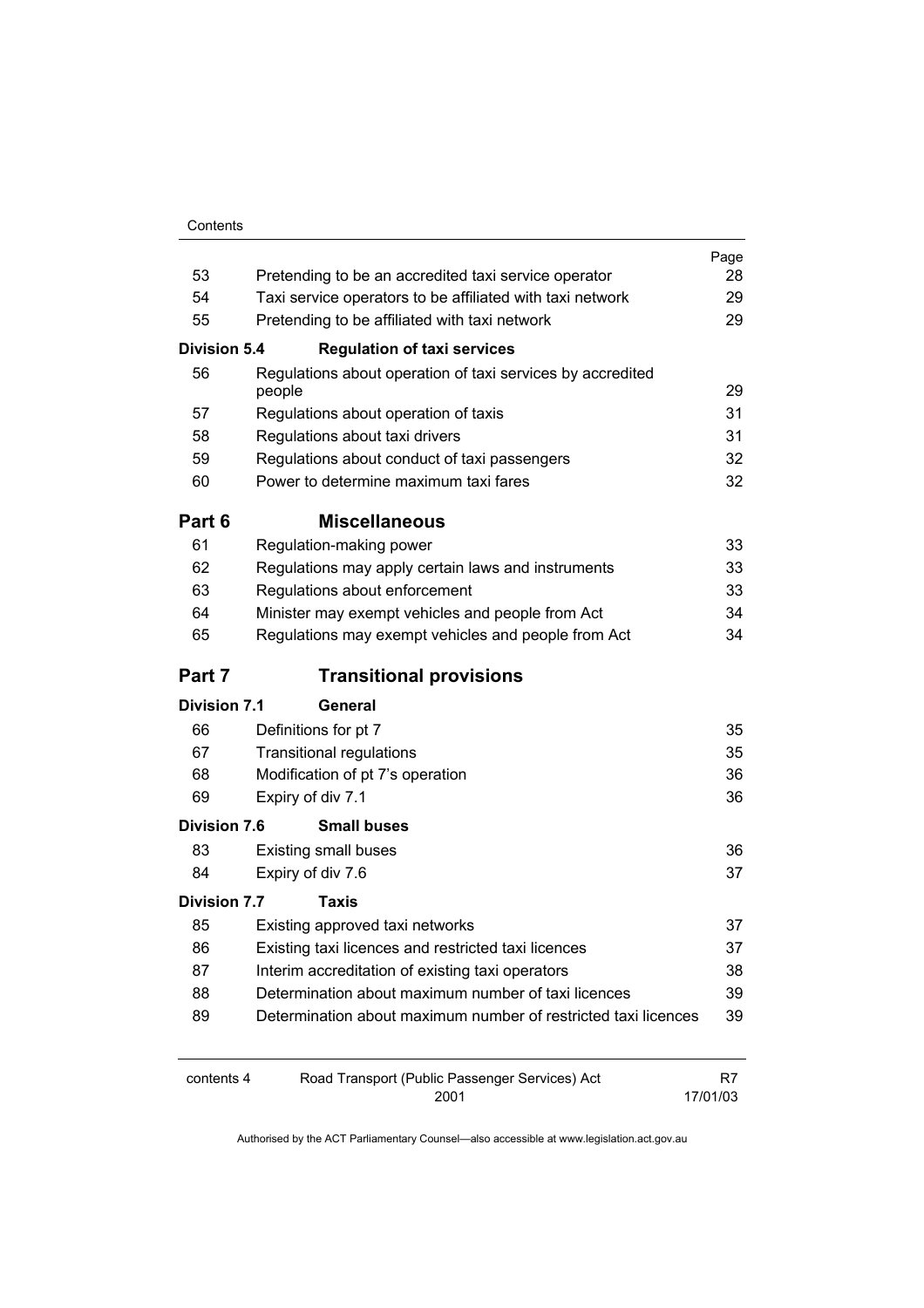|    |                                        | Contents |
|----|----------------------------------------|----------|
|    |                                        | Page     |
| 90 | Application to transfer taxi licence   | 39       |
| 91 | Determination about maximum taxi fares | 39       |
| 92 | Expiry of div 7.7                      | 40       |

# **Dictionary**

#### **Endnotes**

|   | About the endnotes     | 45 |
|---|------------------------|----|
| 2 | Abbreviation key       | 45 |
| 3 | Legislation history    | 46 |
| 4 | Amendment history      | 46 |
| 5 | Earlier republications | 56 |
| 6 | Renumbered provisions  | 56 |

R7 17/01/03 contents 5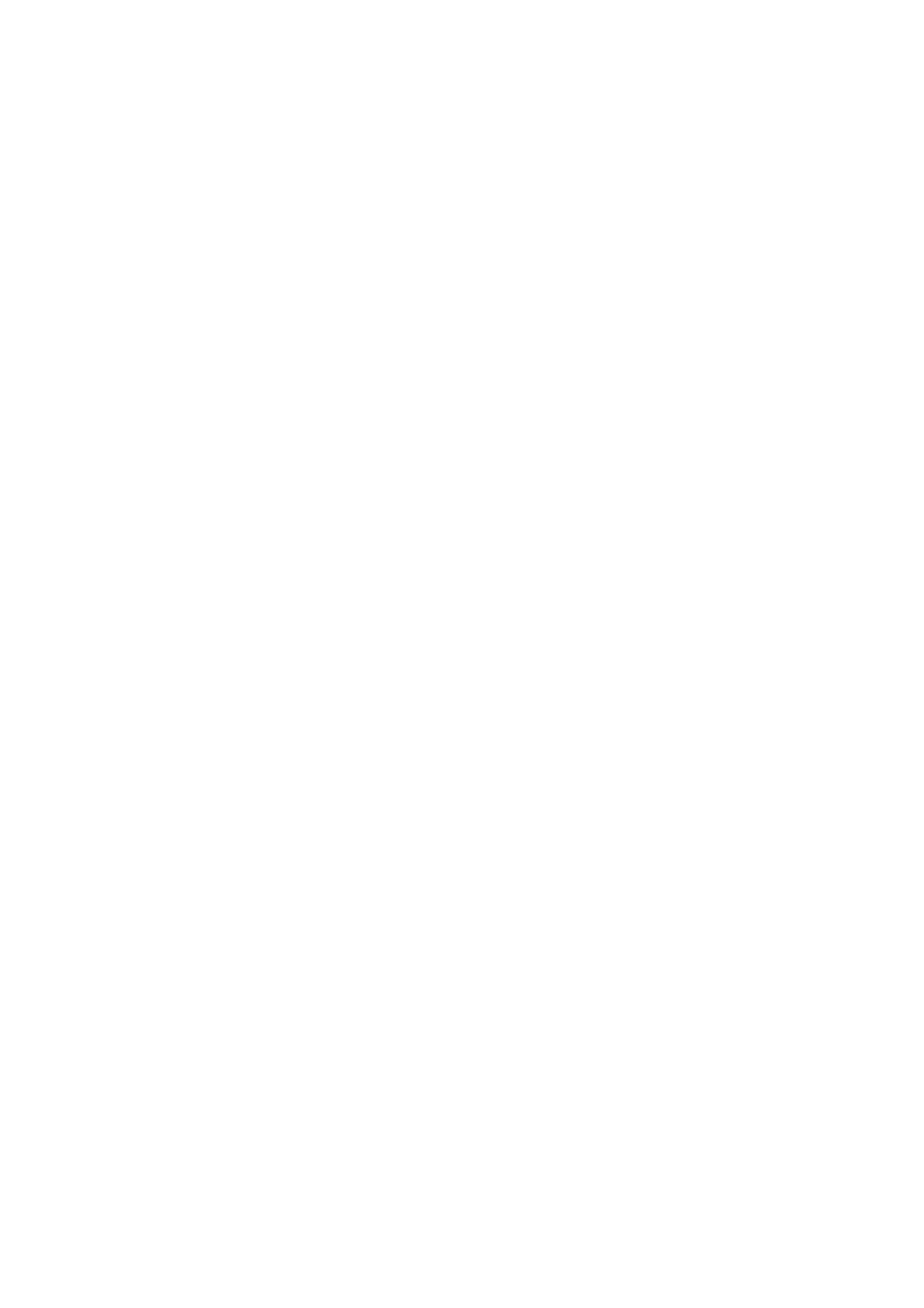

# **Road Transport (Public Passenger Services) Act 2001**

An Act to regulate public transport services, and for other purposes

R7 17/01/03 Road Transport (Public Passenger Services) Act 2001

page 1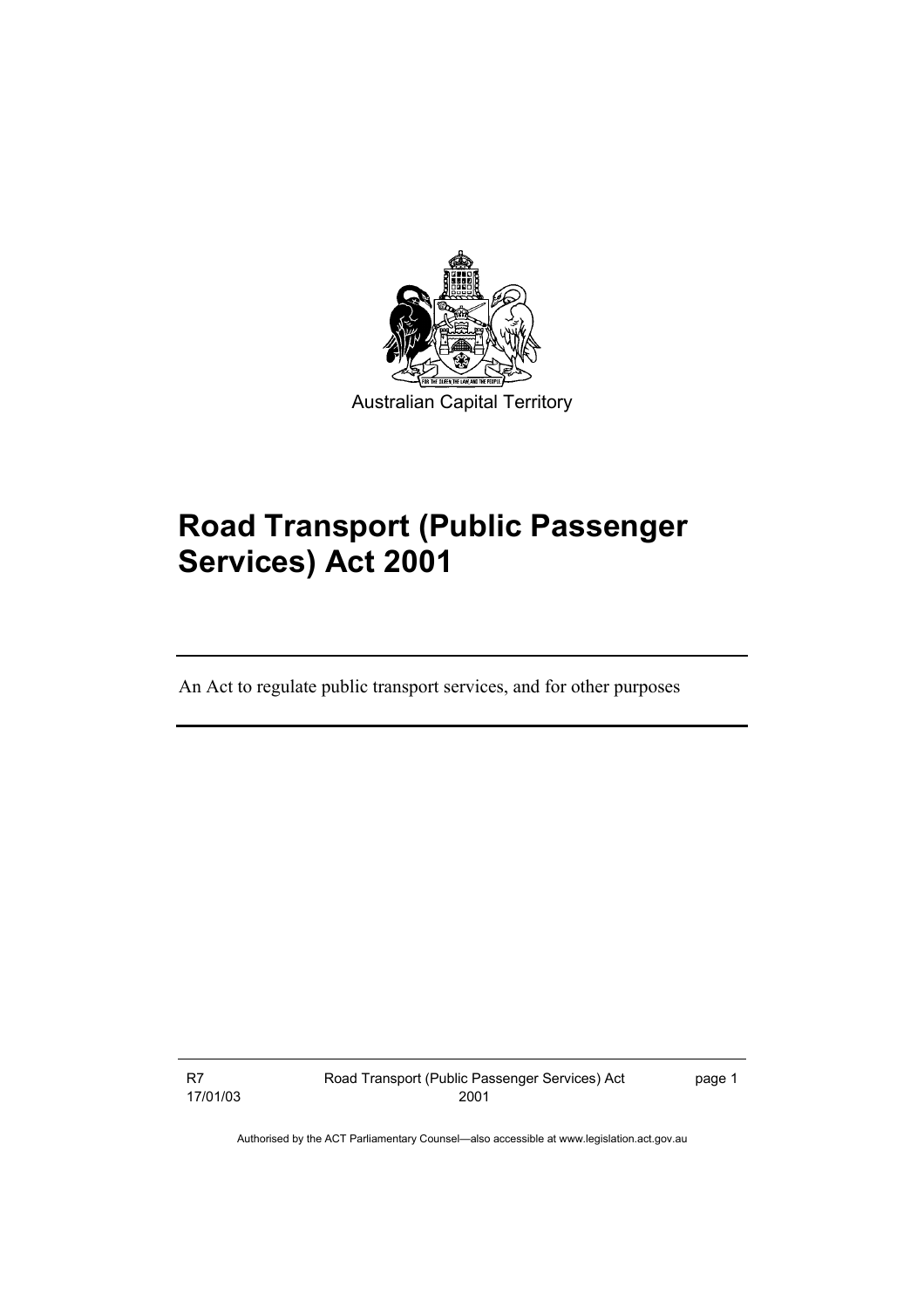#### **Part 1** Preliminary

Section 1

# **Part 1** Preliminary

*Note* This Act (including the regulations) forms part of the road transport legislation. Other road transport legislation includes the *Road Transport (Alcohol and Drugs) Act 1977*, the *Road Transport (Dimensions and Mass) Act 1990*, the *Road Transport (Driver Licensing) Act 1999*, the *Road Transport (General) Act 1999*, the *Road Transport (Safety and Traffic Management) Act 1999*, the *Road Transport (Vehicle Registration) Act 1999* and the regulations made under those Acts. As part of the road transport legislation, this Act is subject to various provisions in the *Road Transport (General) Act 1999* about the administration and enforcement of the road transport legislation generally.

# **1 Name of Act**

This Act is the *Road Transport (Public Passenger Services) Act 2001.* 

#### **2 Objects**

The objects of this Act include—

- (a) to provide for the accreditation of the operators of public passenger services and taxi networks that operate within or partly within the ACT; and
- (b) to provide for the licensing of vehicles used as taxis within or partly within the ACT; and
- (c) to encourage public passenger services that meet the reasonable expectations of the community for safe, reliable and efficient public passenger services.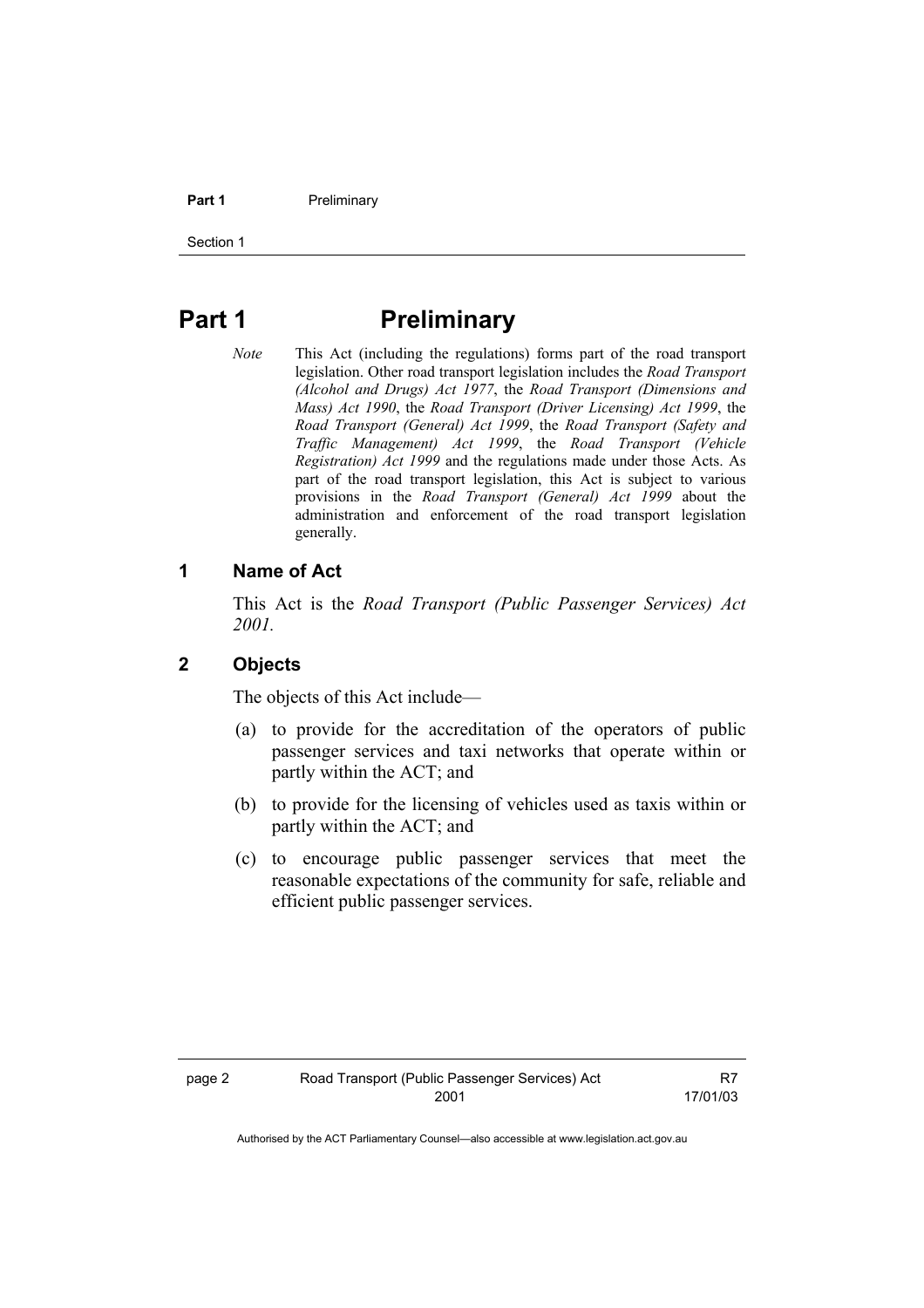# **3 Dictionary**

The dictionary at the end of this Act is part of this Act.

*Note 1* The dictionary at the end of this Act defines certain words and expressions used in this Act, and includes references (*signpost definitions*) to other words and expressions defined elsewhere in this Act or in the road transport legislation.

> For example, the signpost definition '*bus service*—see section 11 (Meaning of *bus service*).' means that the expression 'bus service' is defined in section 11 of this Act.

*Note 2* A definition in the dictionary (including a signpost definition) applies to the entire Act unless the definition, or another provision of the Act, provides otherwise or the contrary intention otherwise appears (see *Legislation Act 2001*, s 155 and s 156 (1)).

#### **4 Notes**

A note included in this Act is explanatory and is not part of this Act.

*Note* See *Legislation Act 2001*, s 127 (1), (4) and (5) for the legal status of notes.

#### **5 Functions of road transport authority**

The functions of the road transport authority under this Act are—

- (a) to administer the accreditation schemes established under this Act for the accreditation of the operators of public passenger services and taxi networks; and
- (b) to administer the licensing schemes established under this Act for the licensing of taxis; and
- (c) to keep registers of accreditations given, and licences issued, under this Act; and
- (d) to provide information about accredited and licensed people in accordance with this Act and other laws in force in the ACT; and

page 3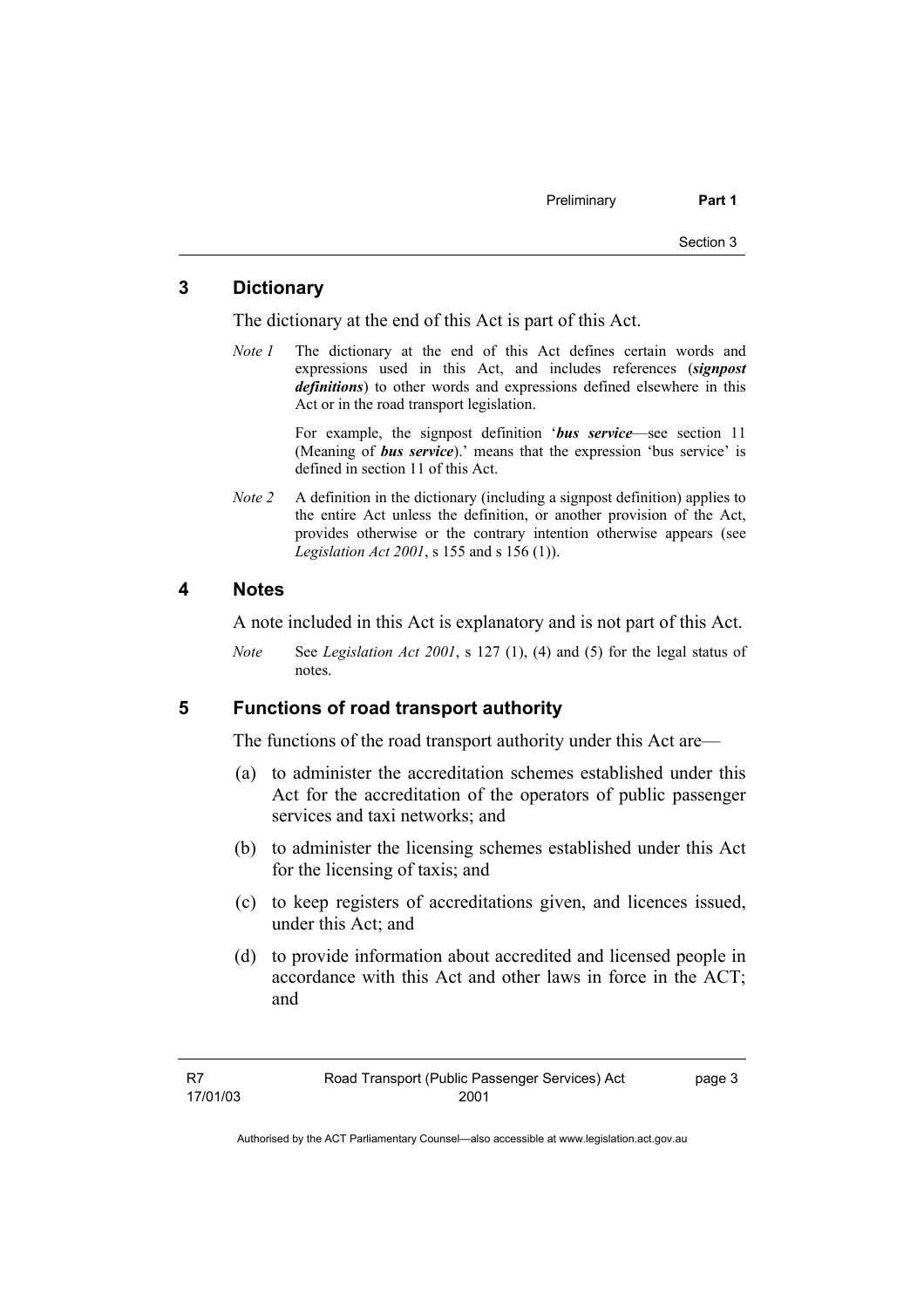#### **Part 1** Preliminary

Section 6

 (e) to exercise any other functions given to the authority under this Act.

#### **6 Registers of accredited people and licences**

 (1) A register of accreditations given, and licences issued, under this Act may include information given to the road transport authority under this Act and any other information the authority considers appropriate.

*Note* Section 5 (c) requires registers for the following to be kept:

- accredited bus service operators;
- accredited taxi service operators;
- accredited taxi network providers;
- taxi licences;
- restricted taxi licences.
- (2) A register may be kept in the form of, or as part of, 1 or more computer databases or in any other form the road transport authority considers appropriate.
- (3) The road transport authority may correct any mistake, error or omission in a register subject to the requirements (if any) of the regulations.
- (4) This section does not limit the functions of the road transport authority in relation to a register.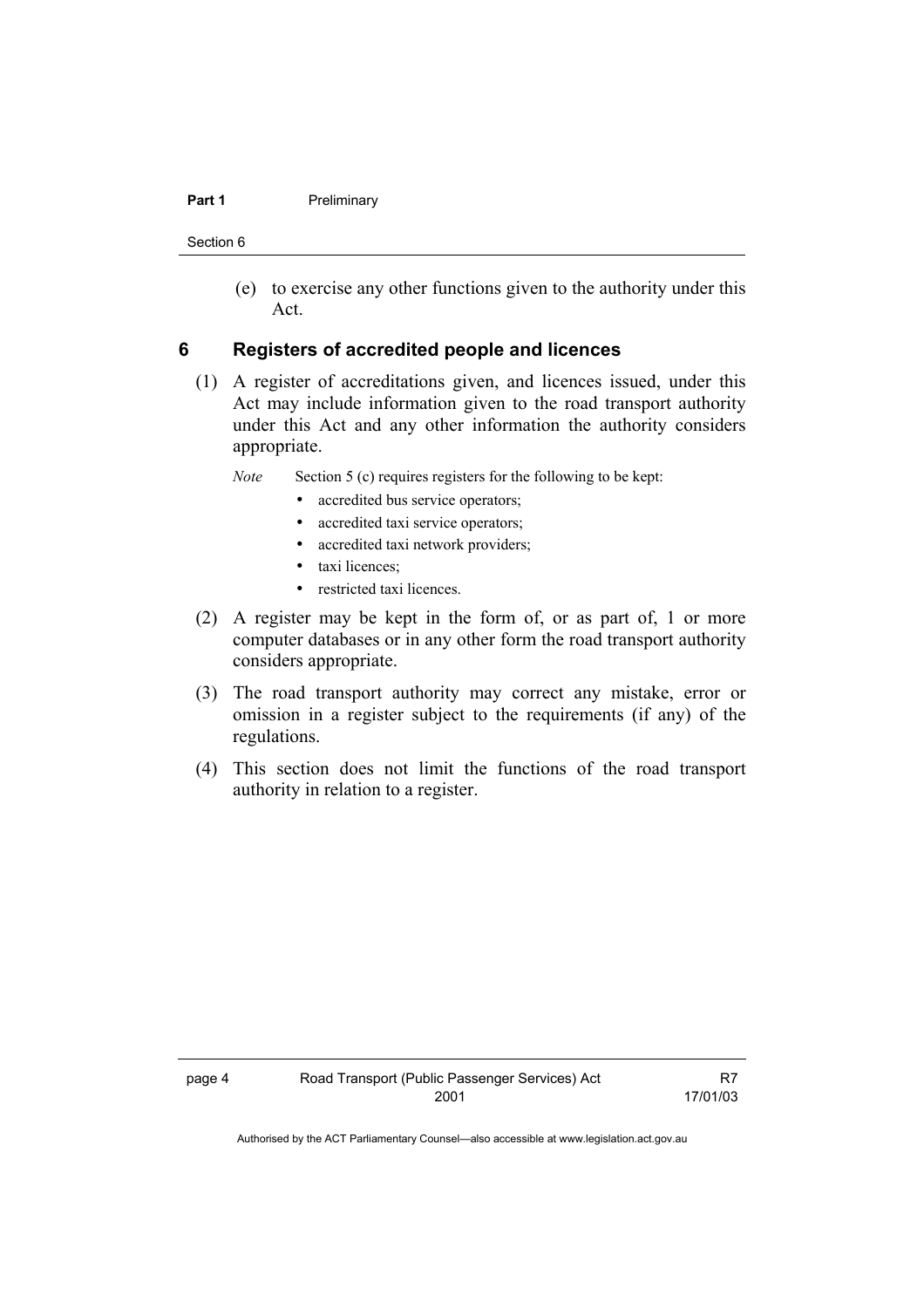#### **7 Security and disclosure of information in registers**

The road transport authority must ensure that information in a register of accreditations or licences is kept securely and disclosed only in accordance with this Act or another law in force in the ACT.

- *Note 1* The Information Privacy Principles apply to the road transport authority. Principle 4 states requirements about the storage and security of personal information and principle 11 states when personal information may be disclosed by an agency (see *Privacy Act 1988* (Cwlth), s 14).
- *Note 2* Access to the register may be sought under the *Freedom of Information Act 1989* (which also provides that certain information is exempt from disclosure).

# **8 Trade Practices Act authorisation**

For the *Trade Practices Act 1974* (Cwlth) and the Competition Code of the Australian Capital Territory, the following are authorised by this Act:

- (a) everything done under this Act;
- (b) all service contracts made under this Act;
- (c) everything done under a service contract, or a provision of a service contract, authorised by this Act.
- *Note 1* For the Competition Code of the Australian Capital Territory, see the *Competition Policy Reform Act 1996*, s 5 and s 10.
- *Note 2* A reference to an Act includes a reference to statutory instruments made or in force under the Act, including regulations (see *Legislation Act 2001*, s 104).

#### **9 Combinations of accreditations and licences**

This Act does not prevent a person from holding any combination of accreditations and licences under this Act.

page 5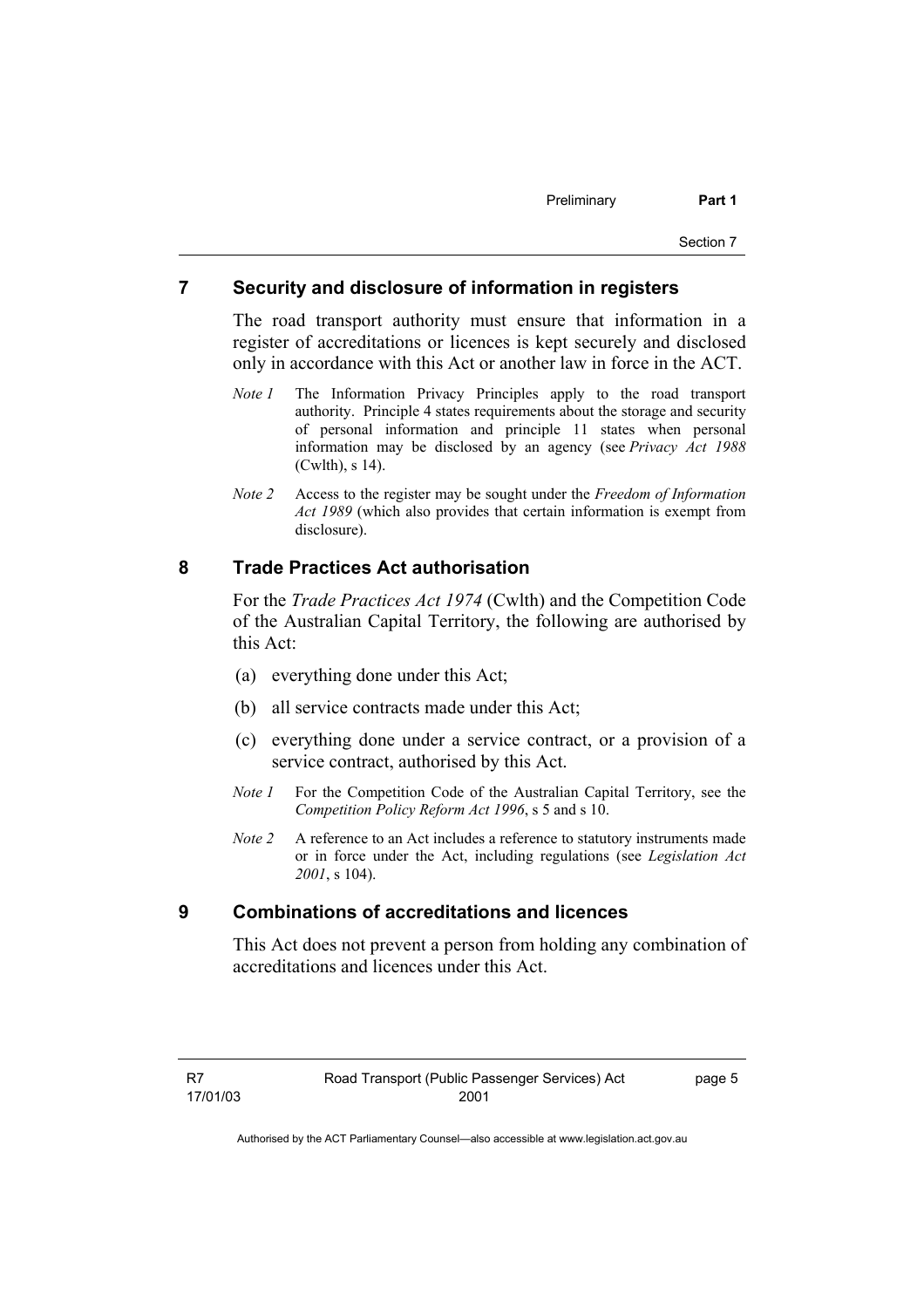#### Part 1 **Preliminary**

Section 10

# **10 What is a** *public passenger service***?**

A *public passenger service* is a service for the transport of passengers for a fare or other consideration by public passenger vehicles along a road or road related area.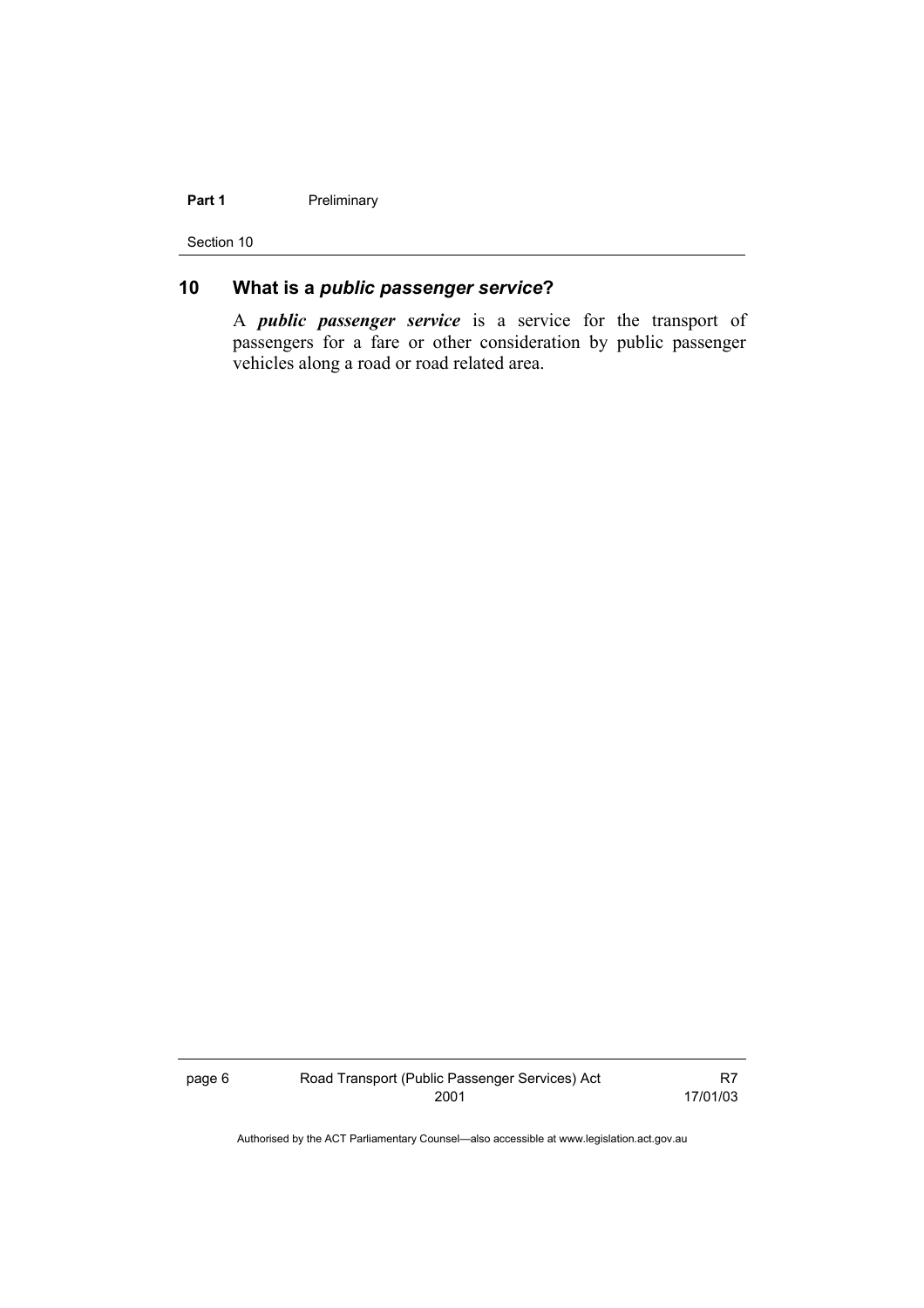# **Part 2 Bus services**

# **Division 2.1 Basic concepts**

# **11 Meaning of** *bus service*

A *bus service* is a service for the transport of passengers for a fare or other consideration by a bus along a road or road related area.

# **12 What is a** *regular route service***?**

A bus service is a *regular route service* if it is conducted according to regular routes and timetables, but does not include—

- (a) a bus service designed mainly to transport tourists; or
- (b) a long-distance service.

# **13 What is a** *tour and charter service***?**

A bus service is a *tour and charter service* if the bus service is not a regular route service or a long-distance service.

# **14 What is a** *long-distance service***?**

A bus service is a *long-distance service* if—

- (a) it is conducted according to regular routes and timetables; and
- (b) each passenger travels at least 40km.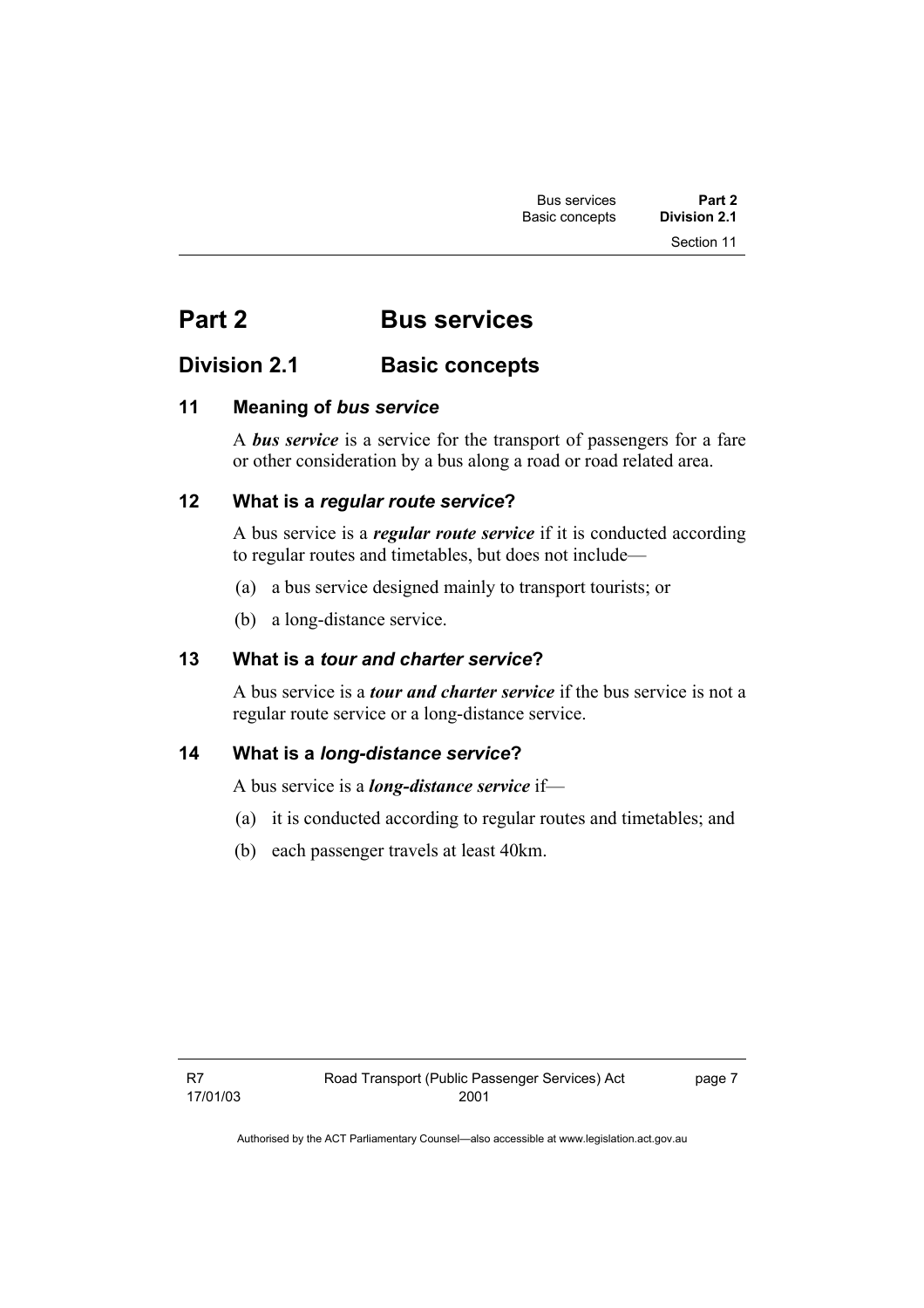# **Division 2.2 Accreditation of bus service operators**

### **15 Bus operators—purposes of accreditation**

The purpose of accreditation under the regulations to operate a bus service is to ensure that—

- (a) the accredited person has the financial capacity to meet the service standards for the service; and
- (b) the accredited person, and each person who is concerned with, or takes part in, the management of the service, are suitable people to operate the service; and
- (c) the accredited person, and each person who is concerned with, or takes part in, the management of the service, have demonstrated the capacity to comply with the relevant regulations and, in particular, the regulations about—
	- (i) the safety of passengers and the public; and
	- (ii) the maintenance of public buses.

# **16 Regulations about accreditation system**

- (1) The regulations are to provide a system for the accreditation of operators of bus services, including, for example—
	- (a) the kinds of accreditations; and
	- (b) the bus services that a person who holds a kind of accreditation is entitled to operate; and
	- (c) the conditions of accreditations; and
	- (d) matters relating to the giving, refusal or surrender of accreditations; and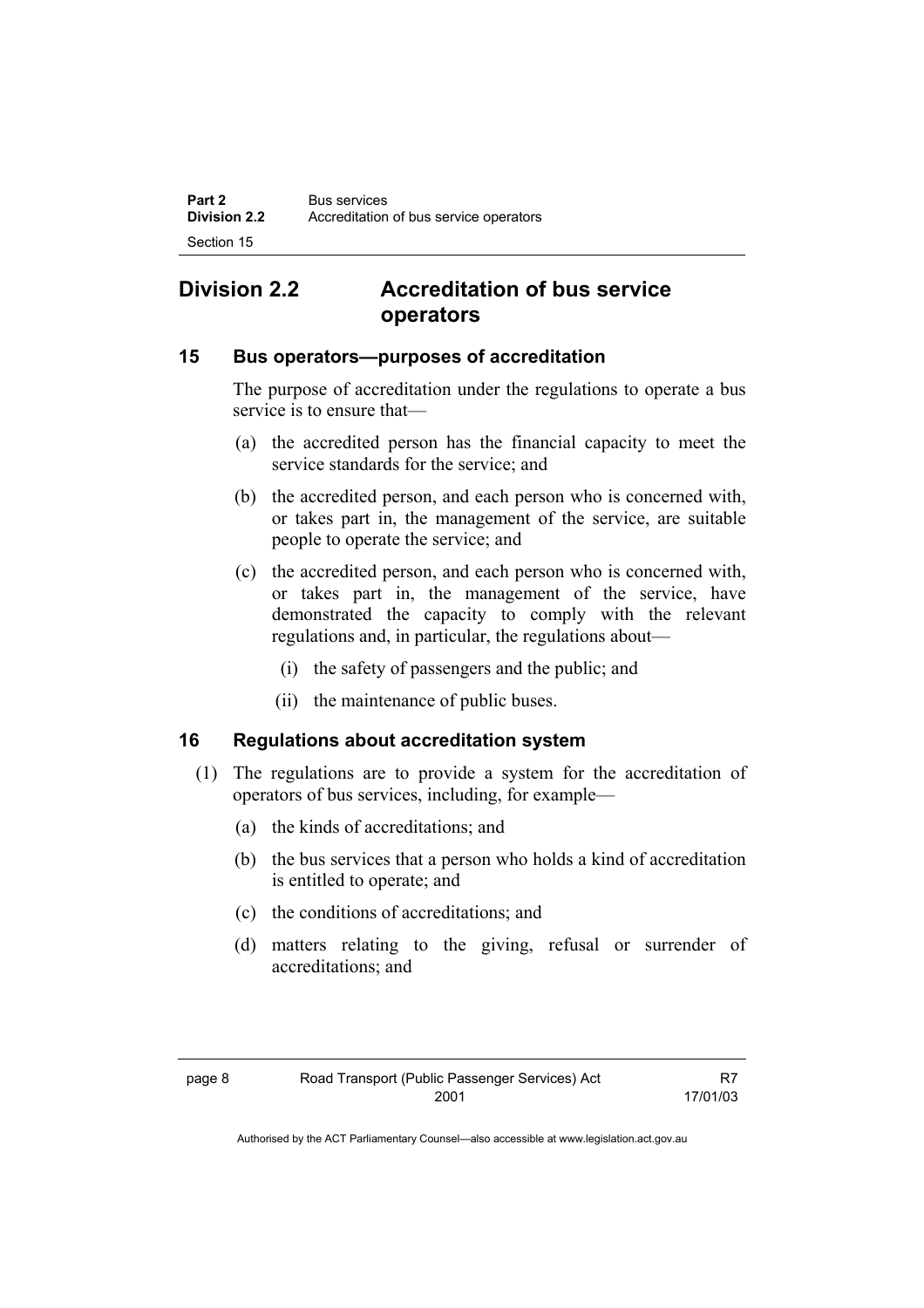- (e) the action that may be taken in relation to accreditations in circumstances prescribed under the regulations, including—
	- (i) the suspension or cancellation of an accreditation; and
	- (ii) the imposition of a condition on, or the amendment of a condition of, an accreditation; and
	- (iii) an order that an accredited person pay to the Territory an amount of not more than—
		- (A) for an individual—\$5 000; or
		- (B) for a corporation—\$25 000; and
	- (iv) the reprimanding of an accredited person.
- (2) The regulations may make provision in relation to the accreditation of people to operate bus services, including, for example—
	- (a) requirements about the suitability of the applicant and each person who will be concerned with, or take part in, the management of the services; and
	- (b) capacity to meet service standards; and
	- (c) financial viability.
- (3) For subsection (1) (a), the regulations must provide for the accreditation of people to operate the following kinds of bus services:
	- (a) regular route services;
	- (b) tour and charter services.
- (4) However, this section does not require the regulations to provide an accreditation system for all kinds of bus services.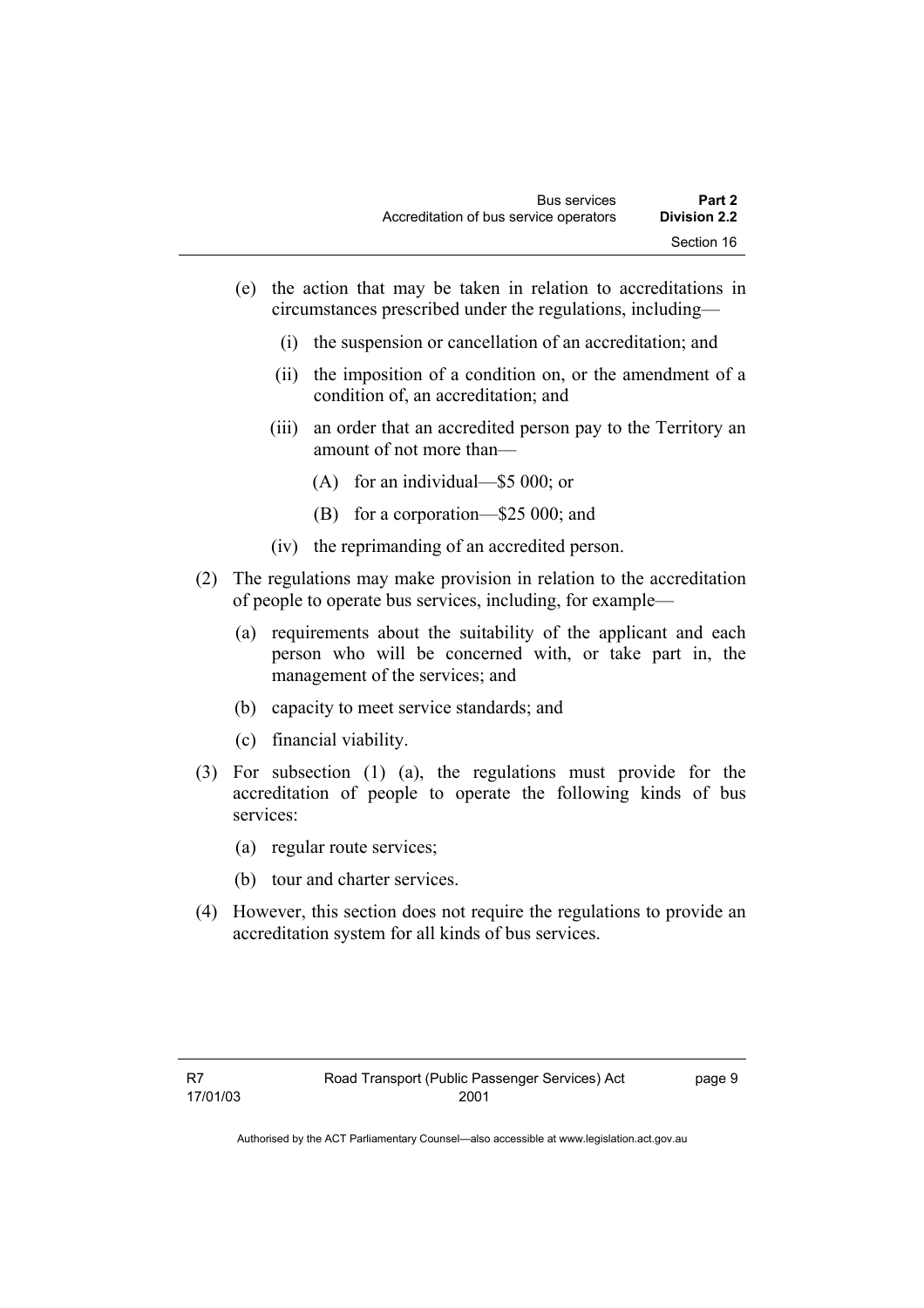# **Division 2.3 Service contracts for regular route services**

### **17 Service contracts**

- (1) The road transport authority may, on behalf of the Territory, enter into a contract (a *service contract*) for the operation of a regular route service with a person accredited to operate regular route services.
- (2) A service contract must state whether the right given under the contract to operate a route is an exclusive right to operate the route or a stated part of the route.
- (3) A service contract may make provision in relation to the operation of a regular route service and the administration of the contract, including, for example—
	- (a) service requirements under the contract; and
	- (b) the transfer, suspension, cancellation and surrender of the contract; and
	- (c) the fees (if any) payable under the contract; and
	- (d) the adjustment of payments and refunds in relation to any contract fees; and
	- (e) financial or other penalties for breaches of the contract; and
	- (f) the records (including accounts) to be made and kept by the holder of the contract, how they are to be made and kept, and their inspection; and
	- (g) the provision by the holder of the contract of information and reports about the regular route service and the verification of the information and reports; and
	- (h) the publication and the collection of fares payable by passengers; and

| page 10 | Road Transport (Public Passenger Services) Act |          |
|---------|------------------------------------------------|----------|
|         | 2001                                           | 17/01/03 |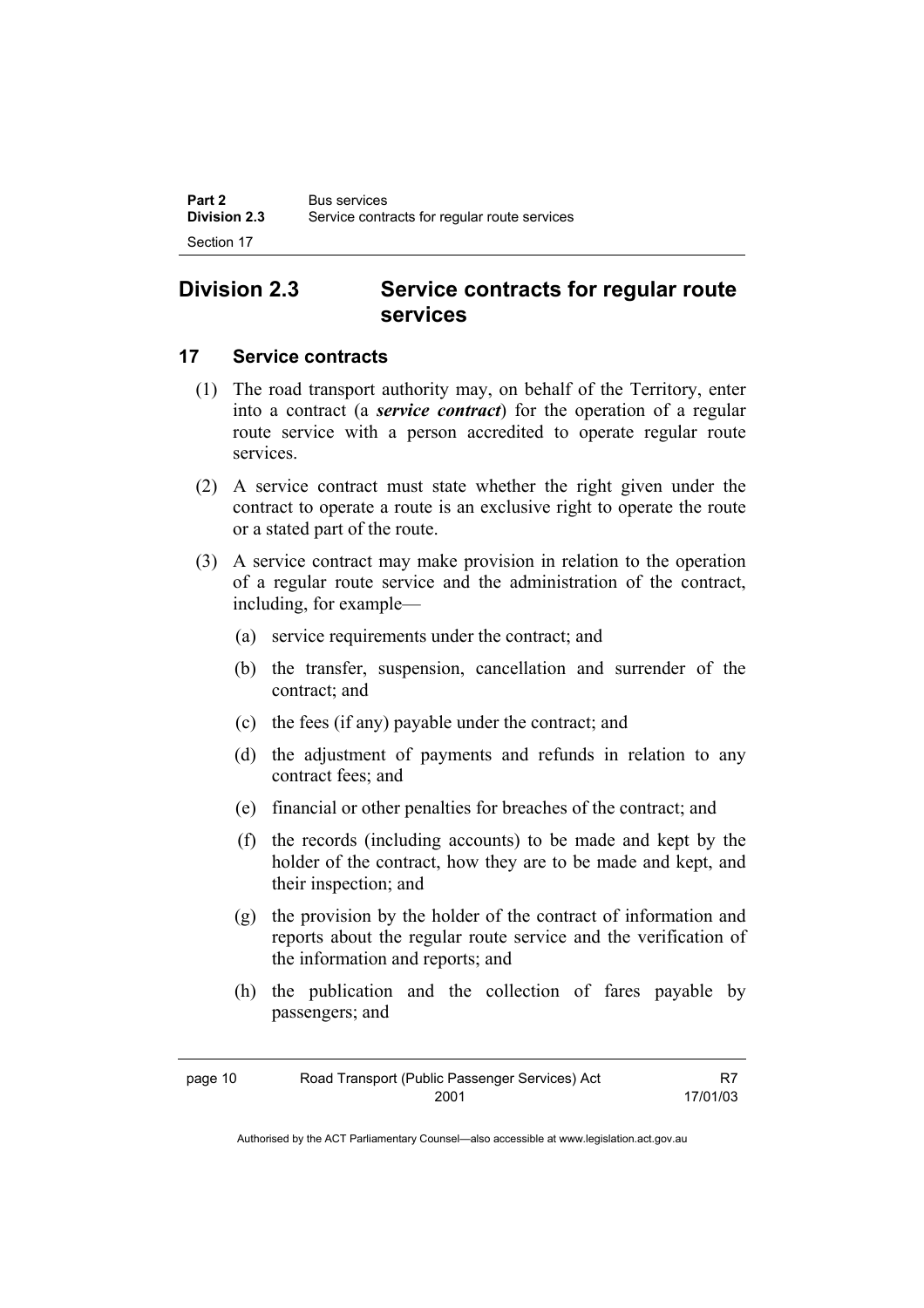- (i) the sale of tickets and the conditions under which tickets must be sold; and
- (j) free or reduced fares for travel; and
- (k) the issue and acceptance of free or concession passes.
- (4) Subsection (3) does not limit the matters about which a service contract may make provision.

# **Division 2.4 Entitlement to operate certain bus services**

# **18 Entitlement to operate regular route services**

A person is entitled to operate a regular route service, within or partly within the ACT, if—

- (a) the person is accredited under the regulations to operate regular route services; and
- (b) the person holds a service contract for the service.

# **19 Entitlement to operate tour and charter services**

A person is entitled to operate a tour and charter service, within or partly within the ACT, if the person is accredited under the regulations to operate tour and charter services.

# **20 Unaccredited operators not to operate certain bus services**

 (1) A person must not operate, within or partly within the ACT, a regular route service unless the person is accredited under the regulations to operate regular route services.

Maximum penalty: 50 penalty units.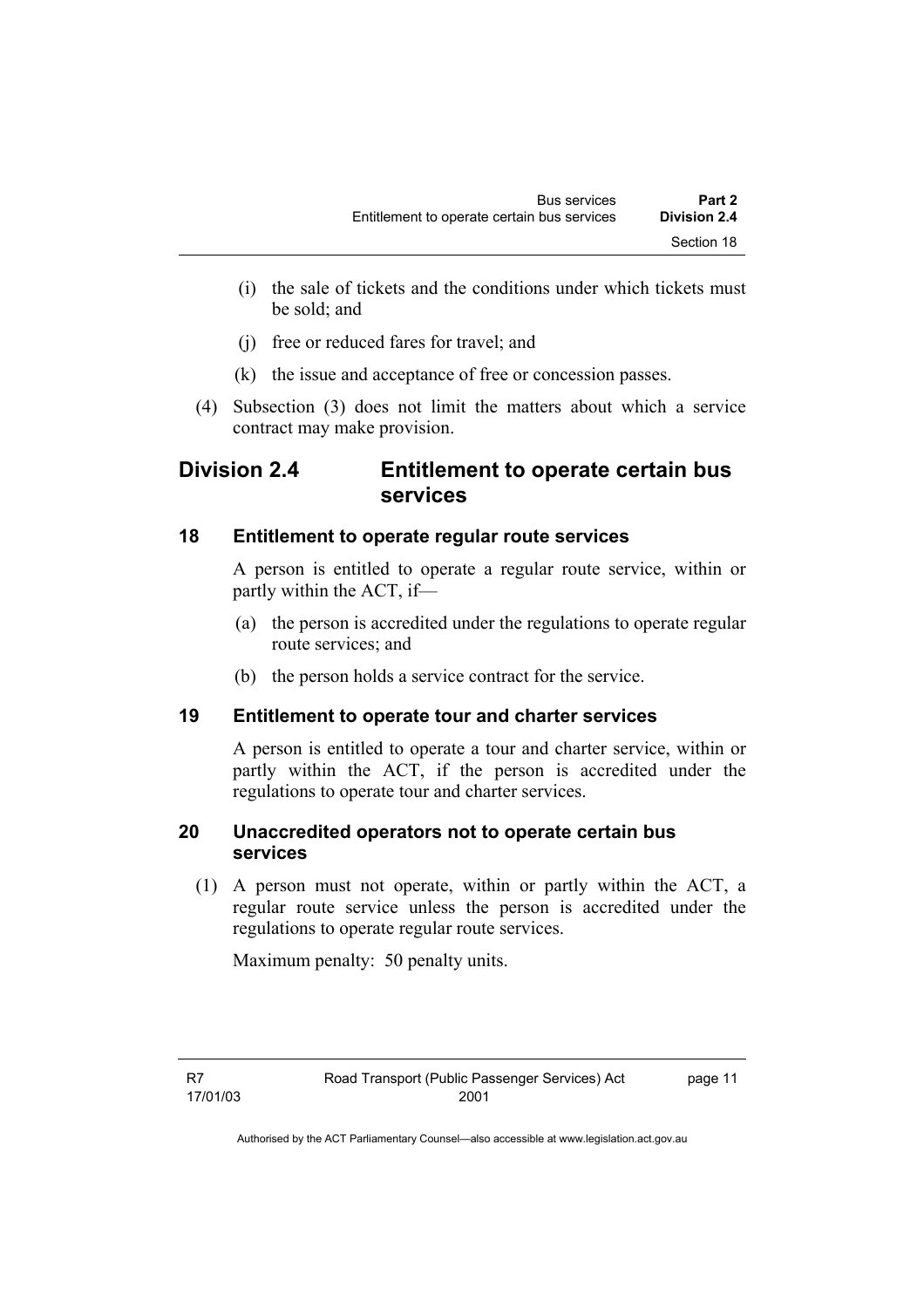| Part 2       | <b>Bus services</b>        |
|--------------|----------------------------|
| Division 2.5 | Regulation of bus services |
| Section 21   |                            |

 (2) A person must not operate, within or partly within the ACT, a tour and charter service unless the person is accredited under the regulations to operate tour and charter services.

Maximum penalty: 50 penalty units.

### **21 Pretending to be an accredited bus service operator**

A person must not pretend to be accredited under the regulations to operate a bus service.

Maximum penalty: 30 penalty units.

#### **22 Operators of regular route services to hold service contracts**

 (1) A person must not operate, within or partly within the ACT, a regular route service unless the person holds a service contract for the service.

Maximum penalty: 50 penalty units.

 (2) However, if a regular route service is discontinued because of a variation or termination of a service contract, the road transport authority may make arrangements with an appropriately accredited person to operate a temporary regular route service to replace the discontinued service even though the person does not hold a service contract for the replacement service.

# **Division 2.5 Regulation of bus services**

#### **23 Regular route services—power to determine maximum fares**

 (1) The Minister may determine maximum fares, and ways of calculating maximum fares, payable by passengers on regular route services.

| page 12 | Road Transport (Public Passenger Services) Act | R7       |
|---------|------------------------------------------------|----------|
|         | 2001                                           | 17/01/03 |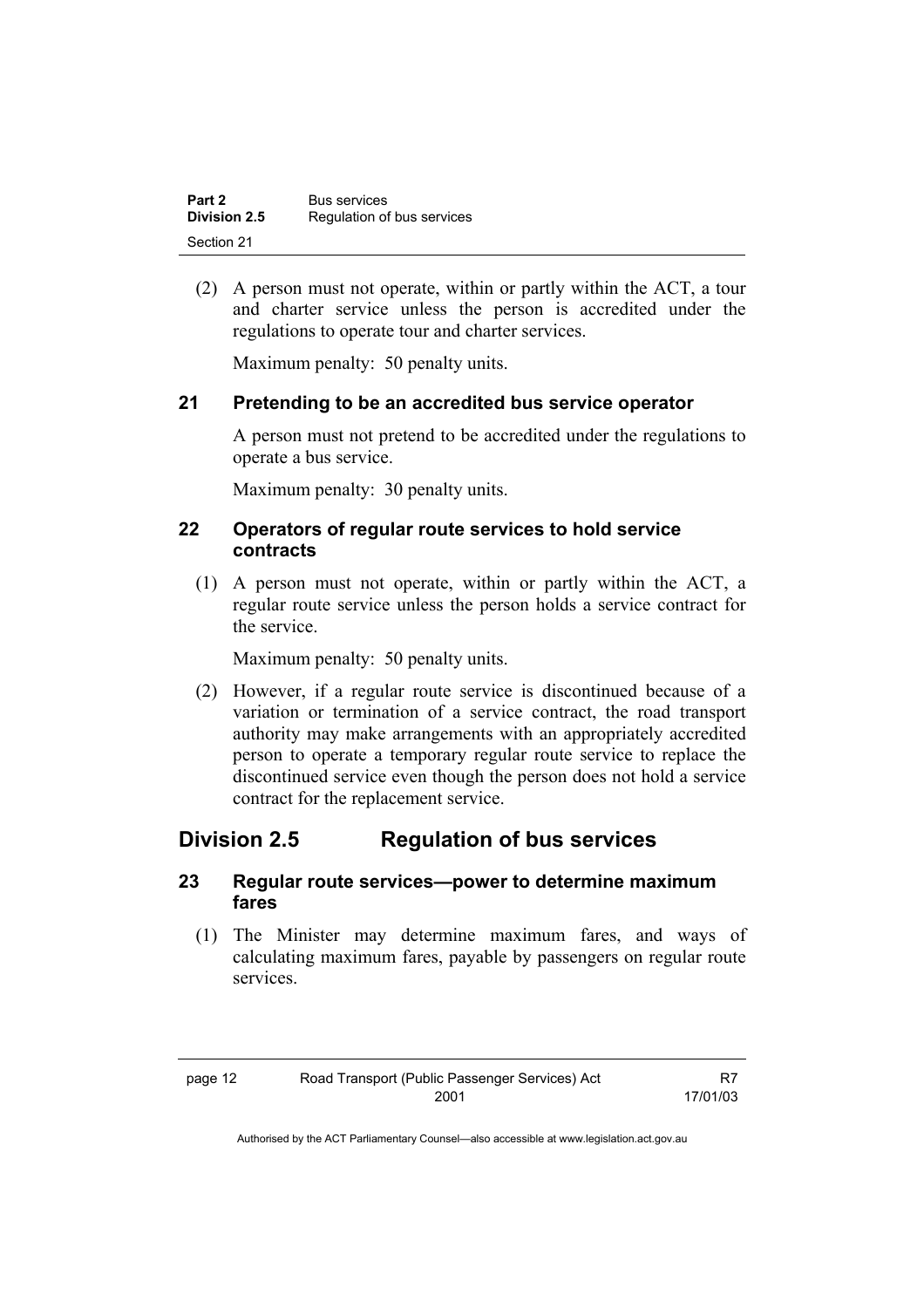- (2) A determination is a disallowable instrument.
	- *Note* A disallowable instrument must be notified and presented to the Legislative Assembly, under the *Legislation Act 2001*.

### **24 Regulations about operation of bus services by accredited people**

The regulations may make provision in relation to the operation of bus services by accredited bus service operators, including, for example—

- (a) the conduct of bus services, including, for example—
	- (i) the safety of passengers and the public; and
	- (ii) the qualifications, training and experience of bus drivers and other people providing services on behalf of accredited bus service operators; and
	- (iii) maximum driving times and minimum rest times of bus drivers; and
	- (iv) insurance; and
	- (v) the issue of tickets; and
	- (vi) customer complaints and inquiries; and
- (b) the preparation and publication of, and compliance with, timetables for regular route services; and
- (c) the obligations of drivers of public buses and other people providing services on behalf of accredited bus service operators; and
- (d) the requirements that public buses, and their equipment and fittings (internal and external), must comply with; and
- (e) the maintenance and cleaning of public buses; and
- (f) maintenance, parking and other facilities for public buses; and

| -R7      | Road Transport (Public Passenger Services) Act | page 13 |
|----------|------------------------------------------------|---------|
| 17/01/03 | 2001                                           |         |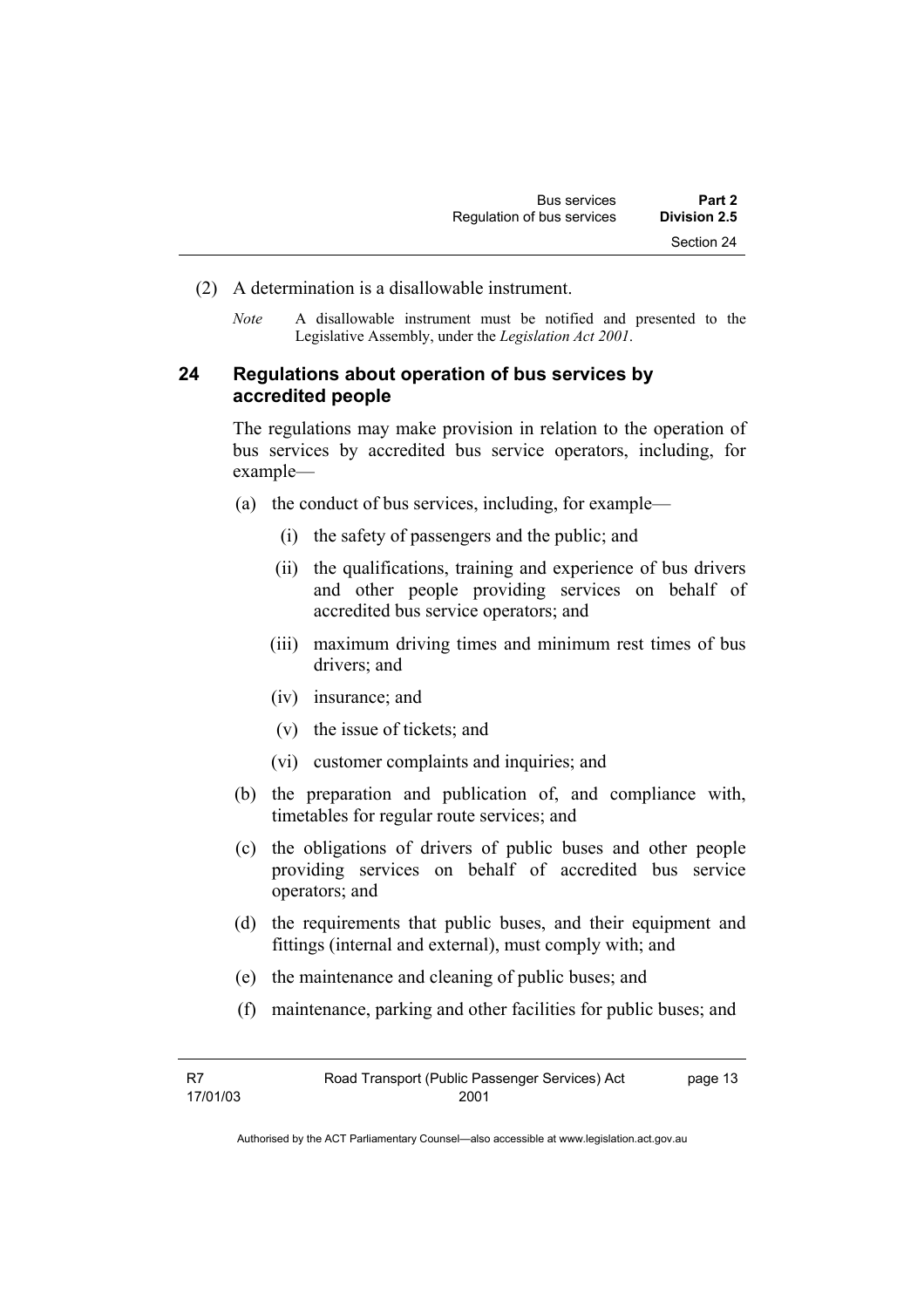- (g) the making and keeping of records and their inspection; and
- (h) the auditing of records and systems; and
- (i) the provision of information and reports to the road transport authority.

### **25 Regulations about operation of public buses**

The regulations may make provision in relation to the operation of public buses, including, for example—

- (a) the regulation or prohibition of the use of public buses on certain roads or road related areas; and
- (b) the picking-up and dropping-off of passengers and other matters relating to the transport of passengers; and
- (c) the records to be made and kept by drivers, how they are to be made and kept, and their inspection; and
- (d) the transport of passengers' luggage or other goods, and animals; and
- (e) the regulation or prohibition of the transportation of passengers standing in or on any part of a public bus; and
- (f) the maximum speed of public buses; and
- (g) the prohibition of anyone from soliciting for passengers or for a hiring; and
- (h) the design, equipment and fittings (internal or external) of public buses; and
- (i) the sections, terminal points and bus stops on bus routes; and
- (j) the regulation or prohibition of notices, signs and advertisements inside or on the outside of public buses.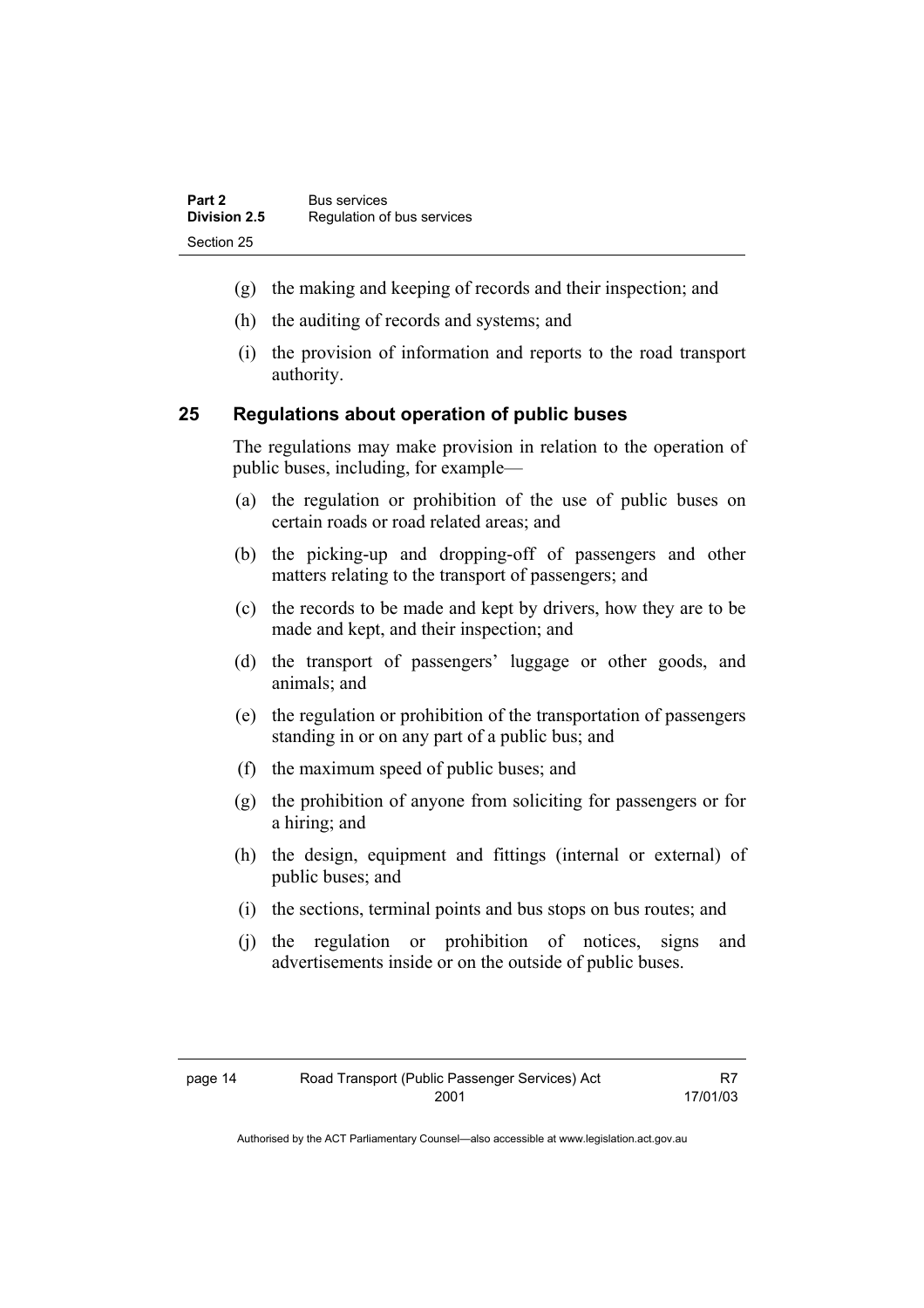| <b>Bus services</b>        | Part 2       |  |
|----------------------------|--------------|--|
| Regulation of bus services | Division 2.5 |  |
|                            | Section 26   |  |

# **26 Regulations about bus drivers**

The regulations may make provision in relation to drivers of public buses, including, for example—

- (a) the powers, duties and conduct of drivers; and
- (b) how drivers must dress.

#### **27 Regulations about conduct of passengers**

The regulations may make provision in relation to the conduct of passengers on public buses, including, for example—

- (a) the regulation or prohibition of eating and drinking; and
- (b) the authority of public bus drivers, police officers and authorised people to direct people contravening a regulation to leave a bus and to remove them if they fail to leave.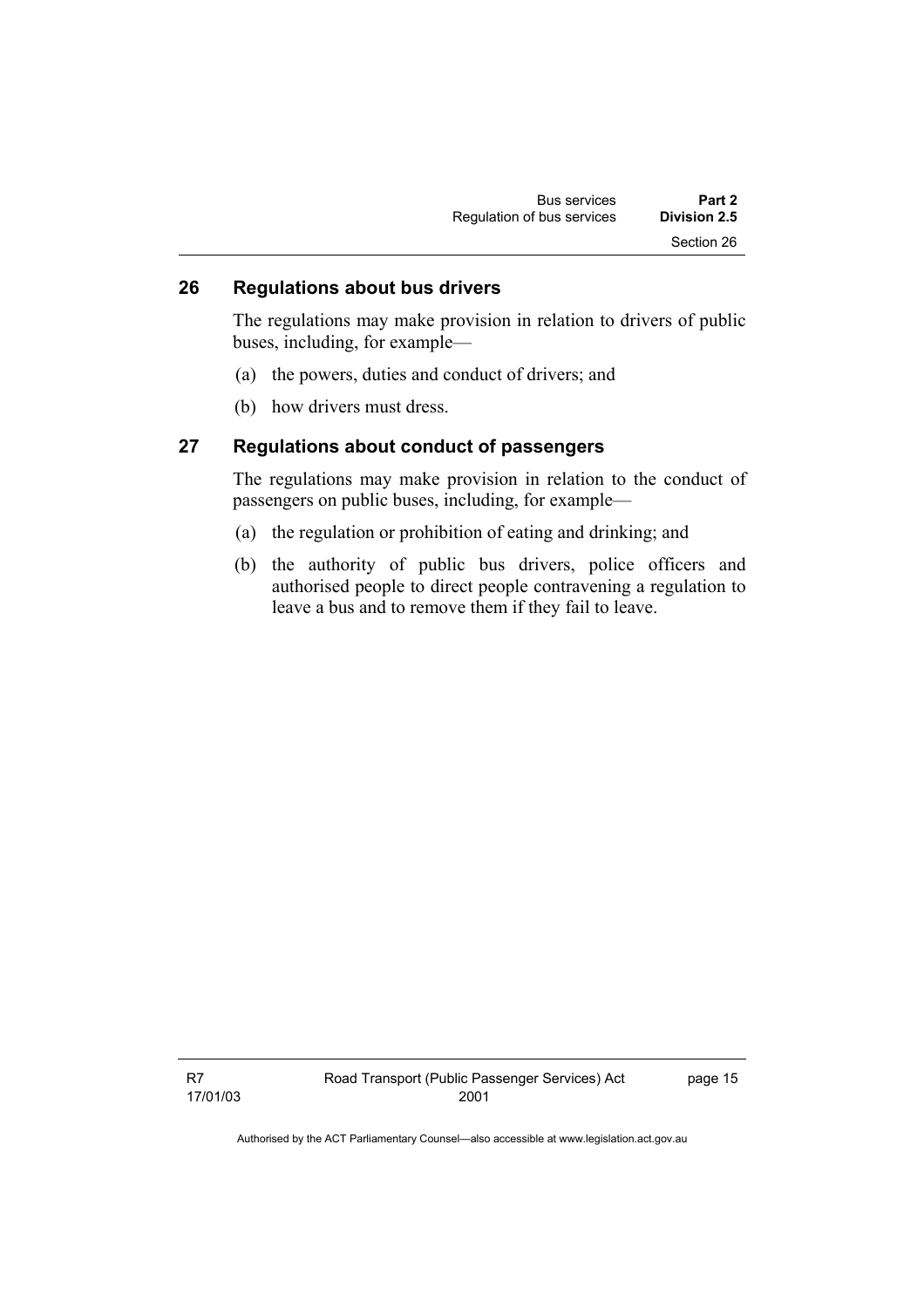**Part 3 Taxi networks**<br> **Division 3.1 Basic concepts Basic concepts** Section 28

# **Part 3 Taxi networks**

# **Division 3.1 Basic concepts**

### **28 Meaning of** *taxi network*

A *taxi network* is an entity that provides taxi related services to affiliated accredited taxi service operators, including providing (directly or through another entity) a taxi booking service for the network.

# **29 Meaning of** *taxi booking service*

A *taxi booking service* is a service provided by or for an accredited taxi network provider that—

- (a) accepts bookings for taxis from people; and
- (b) sends messages about bookings to taxi drivers by electromagnetic energy to equipment in taxis that can receive such messages.

# **Division 3.2 Accreditation of taxi network providers**

# **30 Taxi network providers—purposes of accreditation**

The purpose of accreditation under the regulations to operate a taxi network is to ensure that—

- (a) the accredited person has the financial capacity to meet the service standards for the network; and
- (b) the accredited person, and each person who is concerned with, or takes part in, the management of the network, are suitable people to operate the network; and

| page 16 | Road Transport (Public Passenger Services) Act | R7       |
|---------|------------------------------------------------|----------|
|         | 2001                                           | 17/01/03 |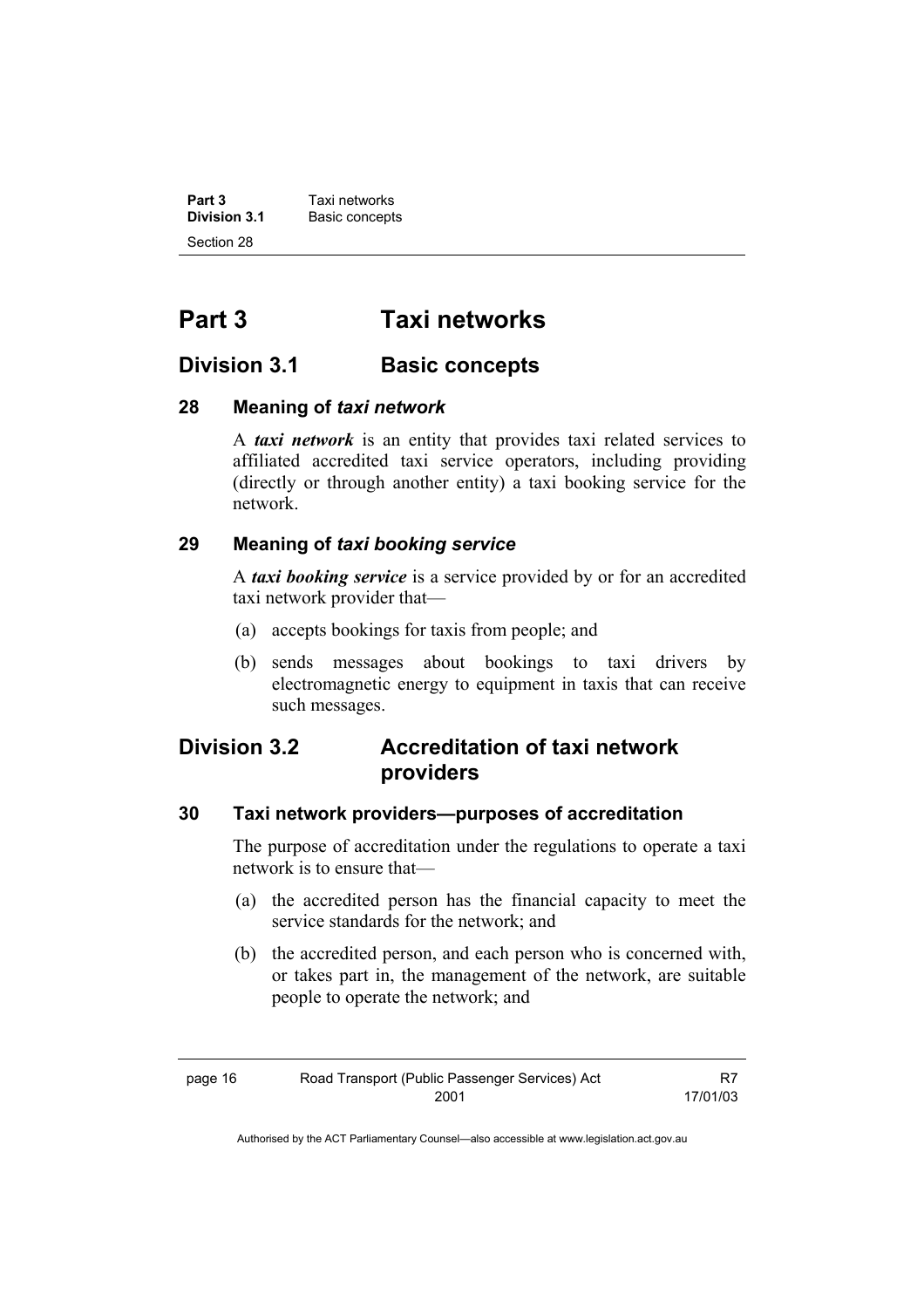- (c) the accredited person, and each person who is concerned with, or takes part in, the management of the network, have demonstrated the capacity to comply with the relevant regulations and, in particular, the regulations about—
	- (i) the operation of the network; and
	- (ii) the supervision and monitoring of affiliated accredited taxi service operators and drivers of taxis operated by affiliated accredited taxi service operators.

### **31 Taxi network providers—regulations about accreditation system**

- (1) The regulations are to provide a system for the accreditation of people to operate taxi networks, including, for example—
	- (a) the kind or kinds of taxi services in relation to which an accredited person is entitled to provide taxi related services; and

*Note* For kinds of taxi services, see s 47 and s 48.

- (b) the conditions of an accreditation; and
- (c) matters relating to the giving, refusal or surrender of an accreditation; and
- (d) the action that may be taken in relation to an accredited person in circumstances prescribed under the regulations, including—
	- (i) the suspension or cancellation of an accreditation; and
	- (ii) the imposition of a condition on, or the amendment of a condition of, an accreditation; and
	- (iii) an order that an accredited person pay to the Territory an amount of not more than—
		- (A) for an individual—\$5 000; or
		- (B) for a corporation—\$25 000; and

| - R7     | Road Transport (Public Passenger Services) Act | page 17 |
|----------|------------------------------------------------|---------|
| 17/01/03 | 2001                                           |         |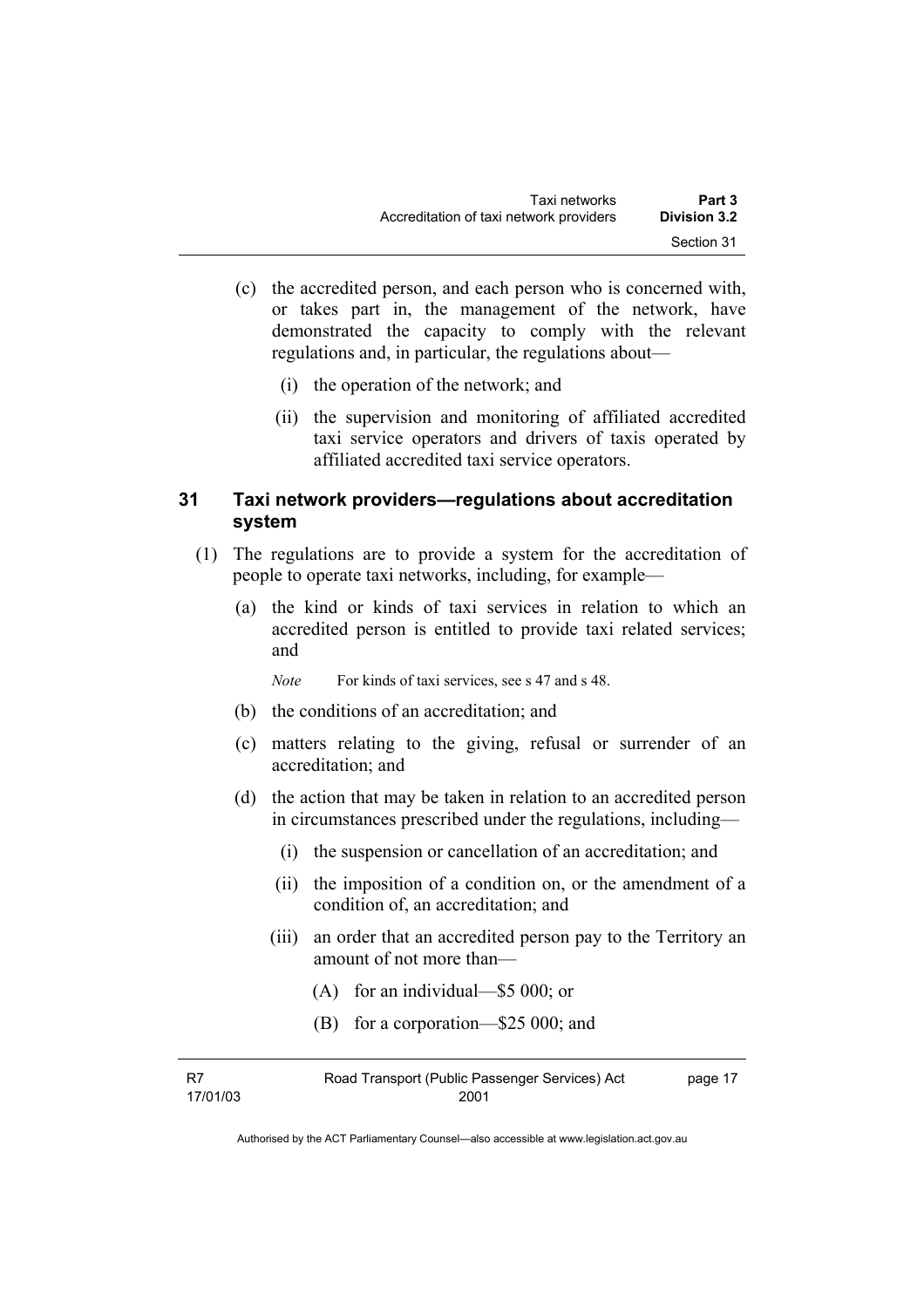| Part 3              | Taxi networks                        |
|---------------------|--------------------------------------|
| <b>Division 3.3</b> | Entitlement to operate taxi networks |
| Section 32          |                                      |

(iv) the reprimanding of an accredited person.

- (2) The regulations may make provision in relation to the accreditation of people to operate taxi networks, including, for example—
	- (a) requirements about the suitability of the applicant and each person who will be concerned with, or take part in, the management of the network; and
	- (b) capacity to meet service standards; and
	- (c) financial viability.

# **Division 3.3 Entitlement to operate taxi networks**

#### **32 Entitlement to operate taxi networks**

A person is entitled to operate a taxi network, within or partly within the ACT, for a particular kind of taxi service if the person is accredited under the regulations to operate a taxi network for that kind of taxi service.

#### **33 Unaccredited persons not to operate taxi network**

A person must not operate, within or partly within the ACT, a taxi network for a particular kind of taxi service unless the person is accredited under the regulations to operate a taxi network for that kind of taxi service.

Maximum penalty: 50 penalty units.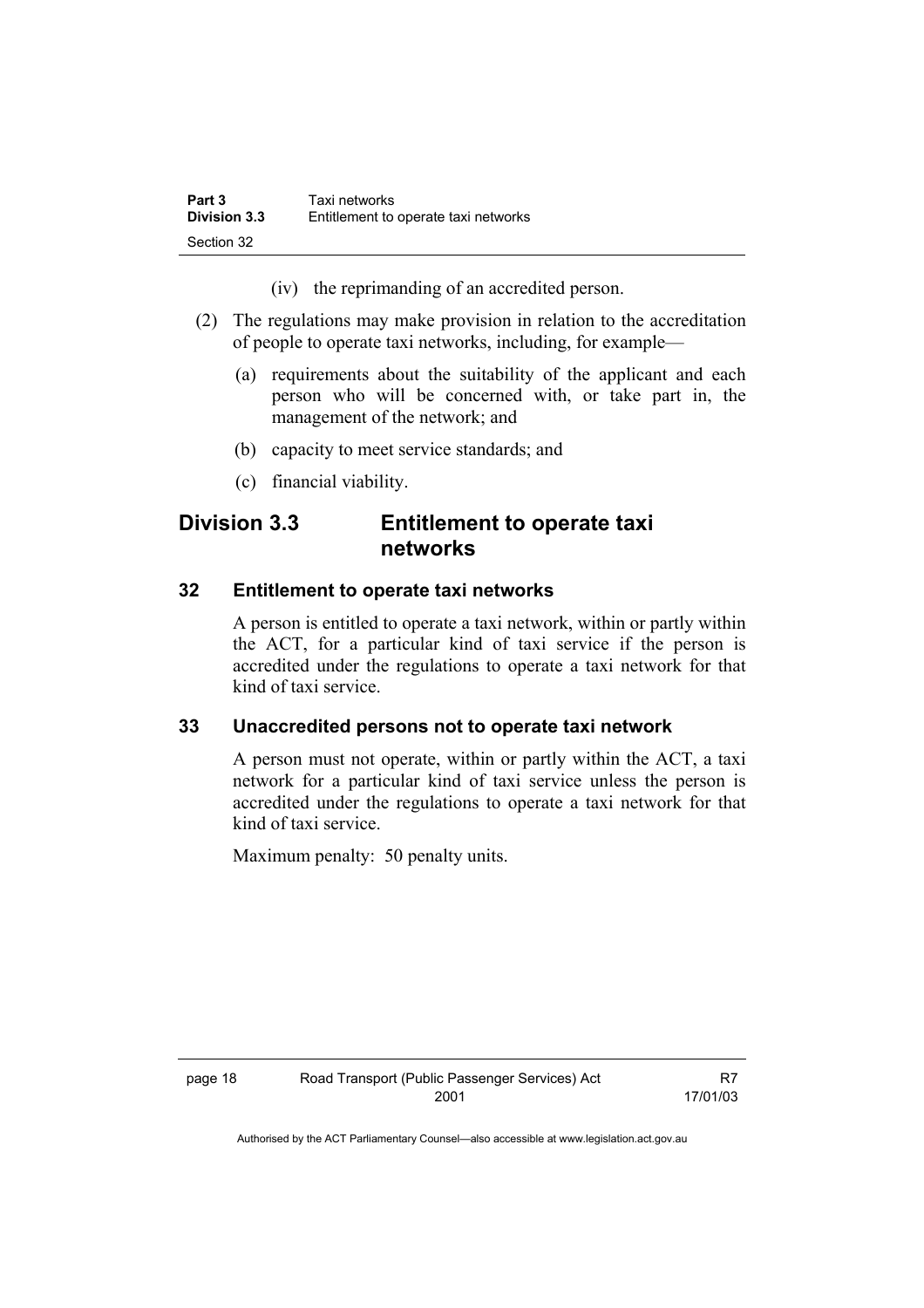#### **34 Pretending to be an accredited taxi network provider**

 (1) A person must not pretend to be accredited under the regulations to operate a taxi network.

Maximum penalty: 30 penalty units.

 (2) A person must not pretend to be accredited under the regulations to operate a taxi network for a particular kind of taxi service.

Maximum penalty: 30 penalty units.

# **Division 3.4 Regulation of taxi networks**

### **35 Regulations about operation of taxi networks by accredited people**

The regulations may make provision in relation to the operation of taxi networks by accredited people, including, for example—

- (a) the affiliation of accredited taxi service operators with networks; and
- (b) network rules for affiliated accredited taxi service operators and drivers of taxis operated by affiliated accredited taxi service operators; and
- (c) the specifications for equipment operated by or for networks for sending messages (including messages sent through a taxi booking service) to taxi drivers; and
- (d) the specifications for taximeters; and
- (e) the circumstances in which networks must accept applications for affiliation from, and maintain affiliation with, accredited taxi service operators; and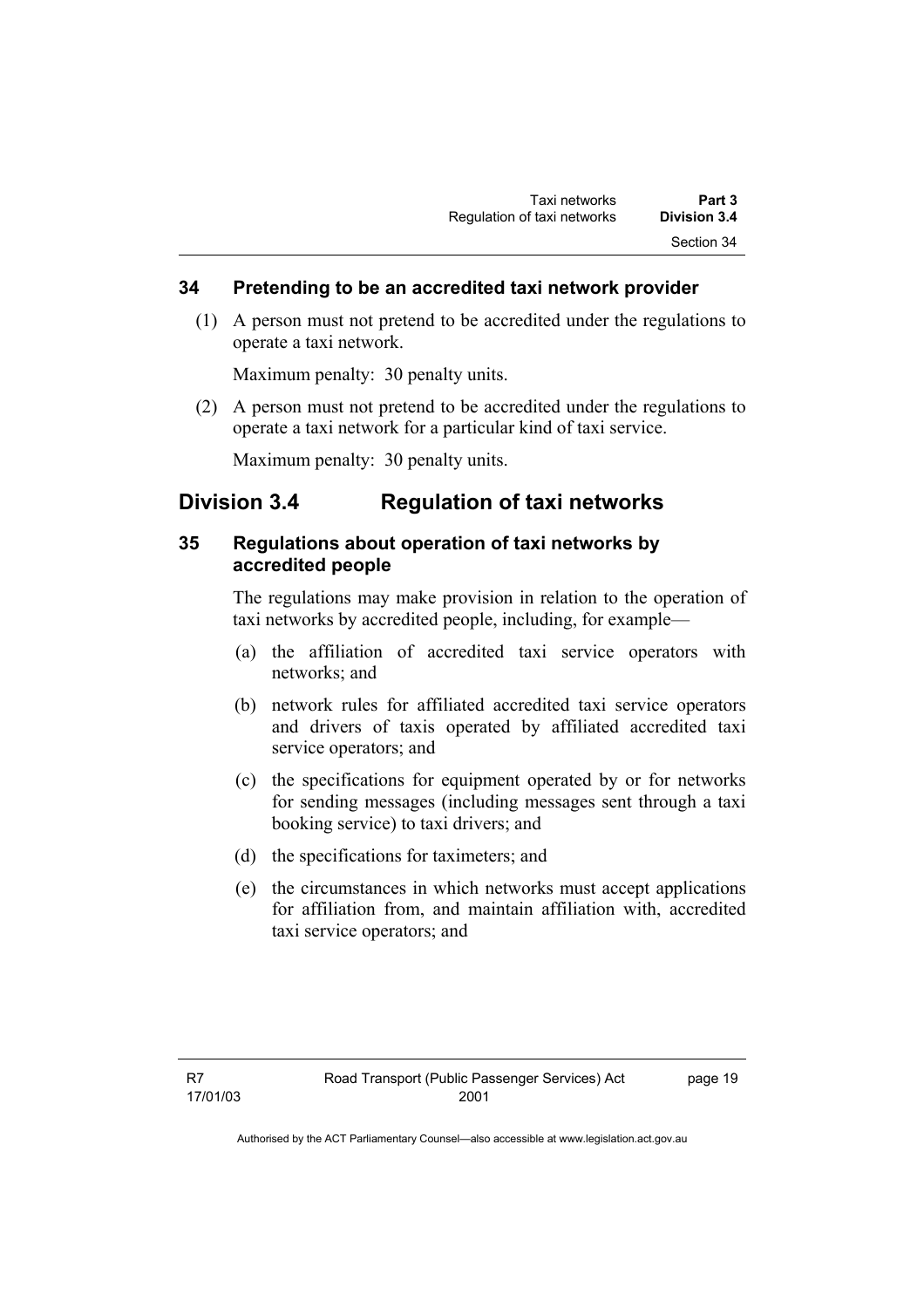| Taxi networks<br>Part 3 |                             |
|-------------------------|-----------------------------|
| <b>Division 3.4</b>     | Regulation of taxi networks |
| Section 35              |                             |

- (f) the operation of, and service standards for, taxi booking services operated by or for networks (including, for example, service standards about when a booking must be transferred to another taxi or a taxi booking service for another taxi network); and
- (g) the numbers and kinds of taxis, and the numbers of taxis with particular equipment (including, for example, baby capsules), operated by affiliated accredited taxi service operators that are to be available at particular times and places; and
- (h) directions that networks may give to affiliated accredited taxi service operators and drivers of taxis operated by affiliated accredited taxi service operators; and
- (i) the supervision and monitoring of affiliated accredited taxi service operators, and drivers of taxis operated by affiliated accredited taxi service operators, for compliance with network service standards and other requirements and the responsibilities of networks in relation to a failure to comply with the standards; and
- (j) the management of particular kinds of taxis (including, for example, taxis with wheelchair access) and taxi services; and
- (k) customer complaints and inquiries; and
- (l) the making and keeping of records and their inspection; and
- (m) the auditing of records and systems; and
- (n) the provision of information and reports to the road transport authority.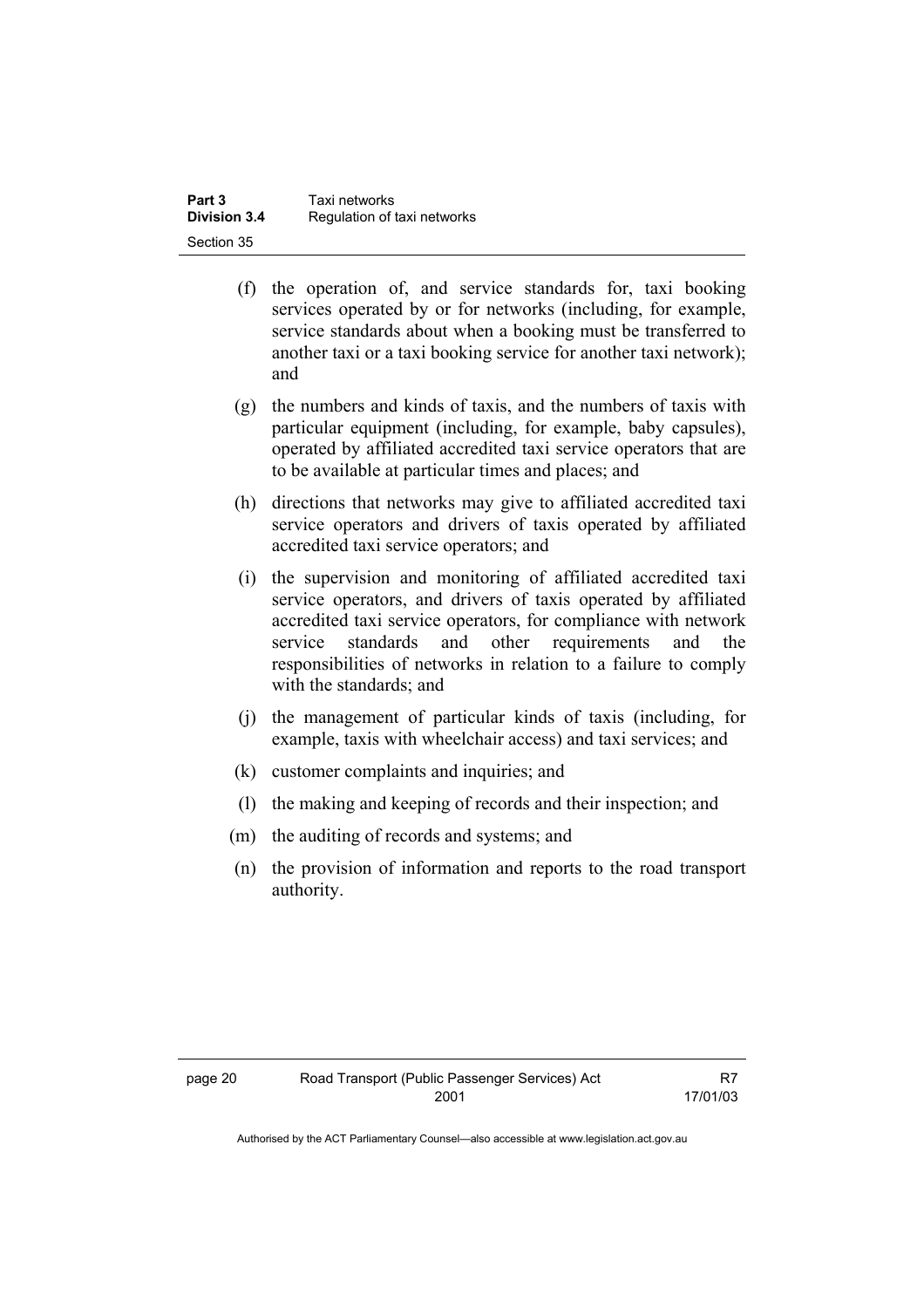| Taxi networks               | Part 3              |
|-----------------------------|---------------------|
| Regulation of taxi networks | <b>Division 3.4</b> |
|                             | Section 36          |

#### **36 Regulations about operation of taxi networks**

The regulations may make provision in relation to the obligations that an accredited taxi network provider must ensure that affiliated accredited taxi service operators, and drivers of taxis operated by affiliated accredited taxi service operators, must comply with, including, for example—

- (a) service standards for booked taxis; and
- (b) the safety of drivers and passengers (including, for example, particular kinds of security devices); and
- (c) the qualifications, training and experience of affiliated accredited taxi service operators, taxi drivers and other people providing services on behalf of networks; and
- (d) the operation of equipment for sending messages between a network (including messages sent through a taxi booking service) and taxi drivers; and
- (e) the maintenance and cleaning of taxis.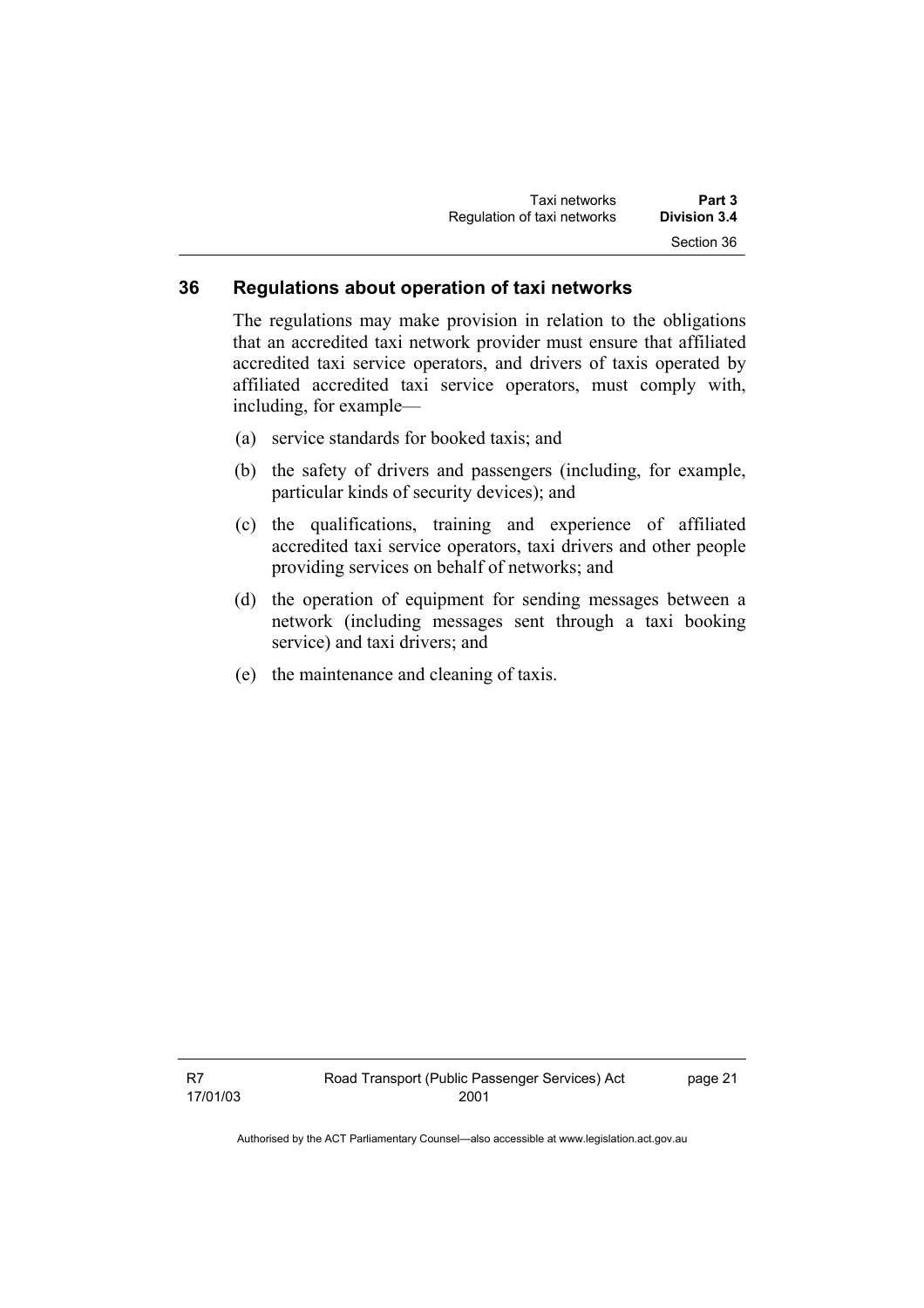**Part 4 Licensing of taxi vehicles**<br>**Division 4.1 Basic concents Division 4.1** Basic concepts Section 37

# **Part 4 Licensing of taxi vehicles**

# **Division 4.1 Basic concepts**

### **37 Meaning of** *taxi licence*

A *taxi licence* is a licence issued under the regulations to use a vehicle as a taxi.

*Note* References to *taxi licence* include *restricted taxi licence* unless the contrary intention otherwise appears (see *Legislation Act 2001*, s 155).

#### **38 Meaning of** *restricted taxi licence*

A *restricted taxi licence* is a licence issued under the regulations to use a vehicle as a restricted taxi.

# **Division 4.2 Taxi licences**

#### **39 Maximum numbers of taxi licences**

- (1) The Minister may, in writing, determine the number of taxi licences or restricted taxi licences.
- (2) A determination is a notifiable instrument.

*Note* A notifiable instrument must be notified under the *Legislation Act 2001*.

#### **40 Issue of taxi licences**

The road transport authority must not issue a taxi licence or a restricted taxi licence if the number of taxi licences or restricted taxi licences (as appropriate) would exceed the relevant number determined by the Minister.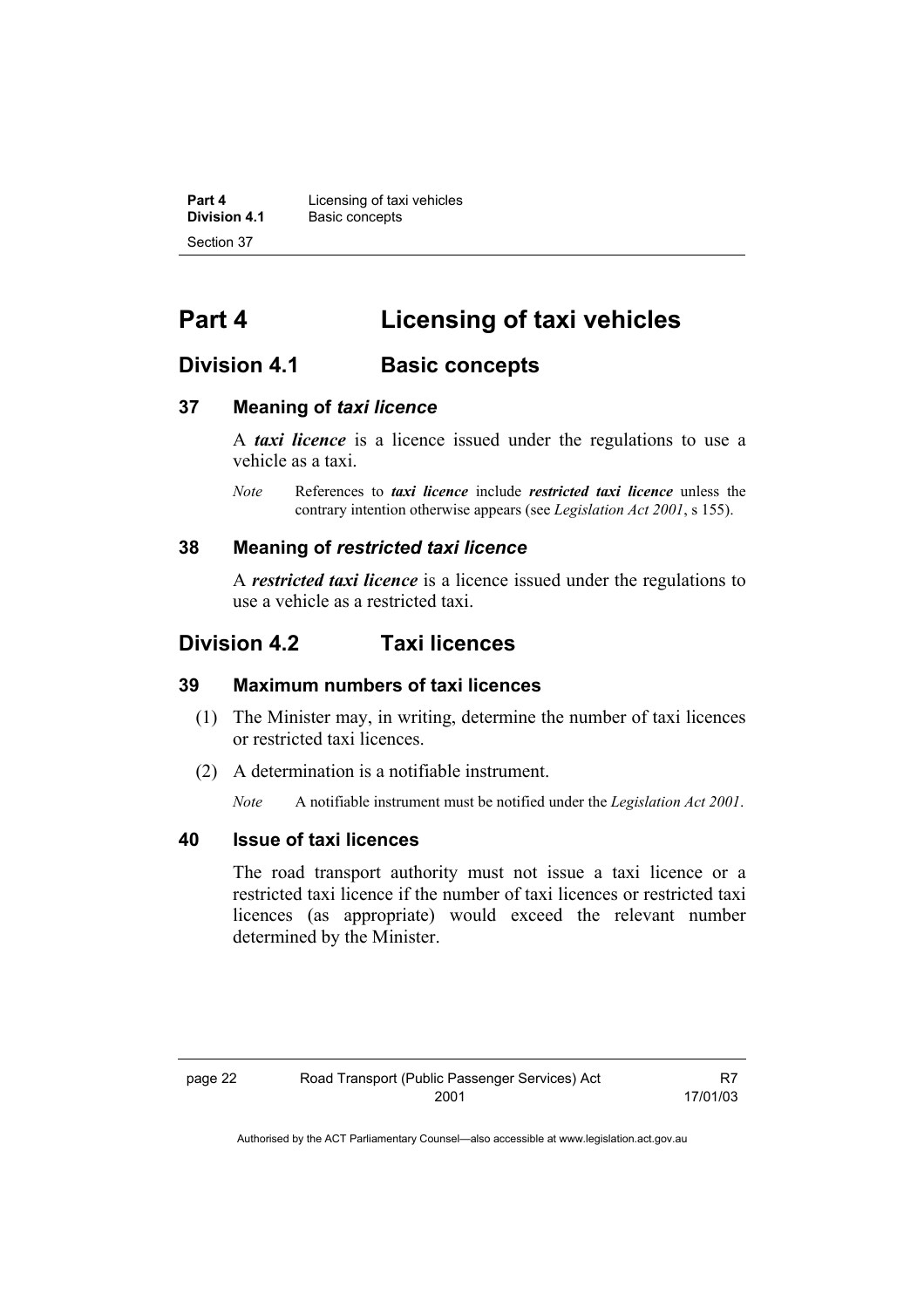| Licensing of taxi vehicles | Part 4       |
|----------------------------|--------------|
| Taxi licences              | Division 4.2 |
|                            | Section 41   |

#### **41 Transferability of taxi licences**

- (1) If the holder of a taxi licence (other than a restricted taxi licence) asks the road transport authority to transfer the licence to someone else, the authority must transfer the licence to the person.
- (2) A restricted taxi licence is not transferable (including, for example, by hiring the licence to another person).

#### **42 Use of vehicles as taxis**

 (1) A person must not use a vehicle as a taxi (other than a restricted taxi) unless the vehicle is licensed under the regulations as a taxi.

Maximum penalty: 50 penalty units.

 (2) A person must not use a vehicle as a restricted taxi unless the vehicle is licensed under the regulations as a restricted taxi.

Maximum penalty: 50 penalty units.

- (3) However, this section does not apply to a person who is using—
	- (a) a vehicle that is licensed as a taxi under the law of another jurisdiction if the vehicle completes in the ACT a hiring begun in another jurisdiction; or
	- (b) a substitute vehicle as a licensed taxi in accordance with the regulations.

#### **43 Pretending vehicles are licensed taxis**

 (1) A person must not pretend that a vehicle is licensed under the regulations as a taxi (other than a restricted taxi).

Maximum penalty: 30 penalty units.

 (2) A person must not pretend that a vehicle is licensed under the regulations as a restricted taxi.

Maximum penalty: 30 penalty units.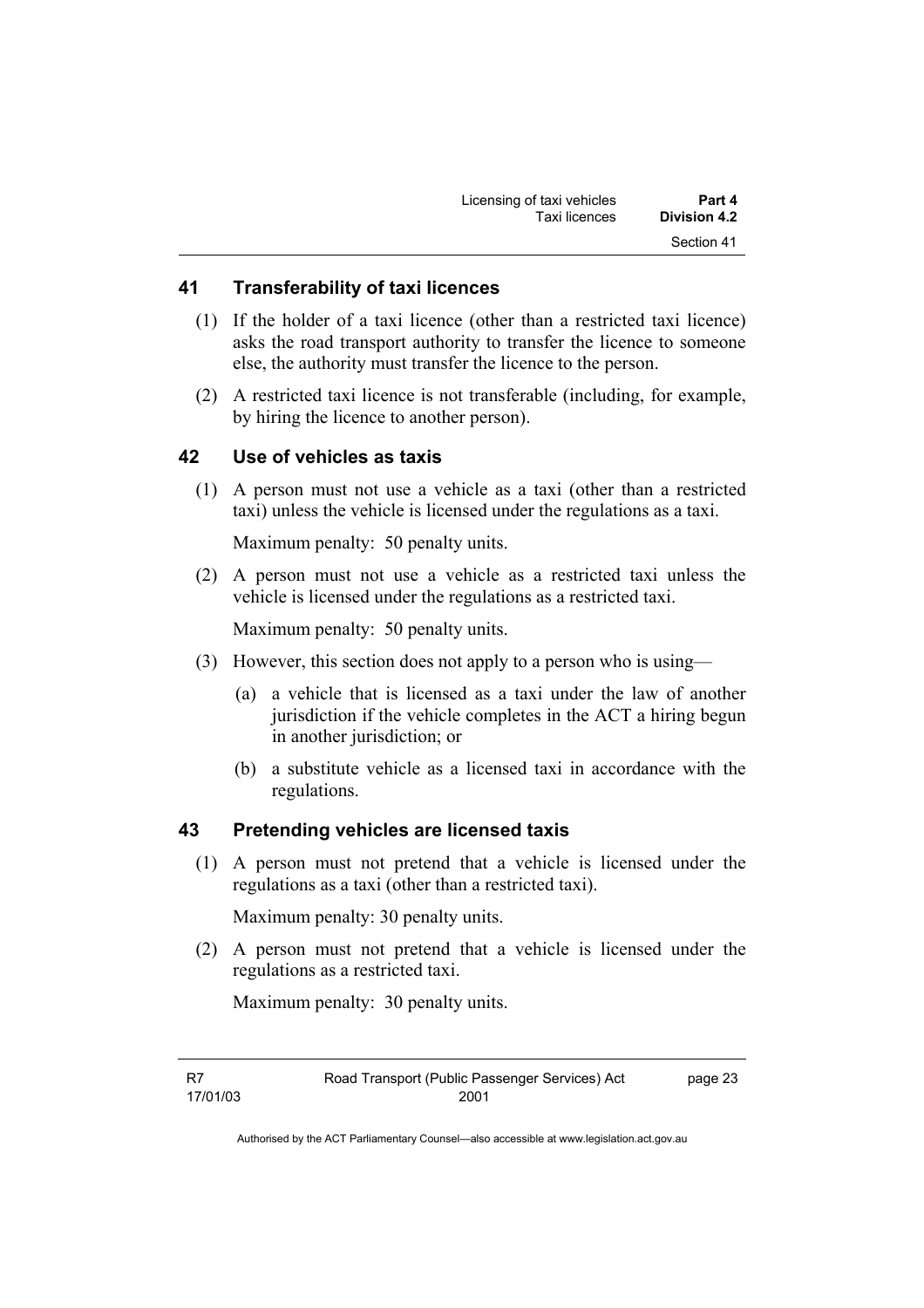#### **44 Regulations about taxi licences**

- (1) The regulations are to provide a system for the licensing of taxis and restricted taxis, including, for example—
	- (a) matters relating to the giving, refusal or surrender of licences; and
	- (b) the term of restricted taxi licences; and
	- (c) the conditions of licences; and
	- (d) the circumstances in which a substitute vehicle may be used as a licensed taxi; and
	- (e) the action that may be taken in relation to licences in circumstances prescribed under the regulations, including—
		- (i) the suspension or cancellation of a licence; and
		- (ii) the imposition of a condition on, or the amendment of a condition of, a licence; and
		- (iii) an order that the holder of a licence pay to the Territory an amount of not more than—
			- (A) for an individual—\$5 000; or
			- (B) for a corporation—\$25 000; and
		- (iv) the reprimanding of the holder of a licence.

#### **Example of conditions for restricted taxi licences—s (1) (c)**

- 1 How the vehicle to which the restricted taxi licence relates must be equipped.
- 2 The kinds of restricted taxi services that may be operated using the vehicle.
- (2) The regulations may place different requirements on the person to whom a taxi licence (other than a restricted taxi licence) is issued and a person to whom the licence is hired.

| page 24 | Road Transport (Public Passenger Services) Act |          |
|---------|------------------------------------------------|----------|
|         | 2001                                           | 17/01/03 |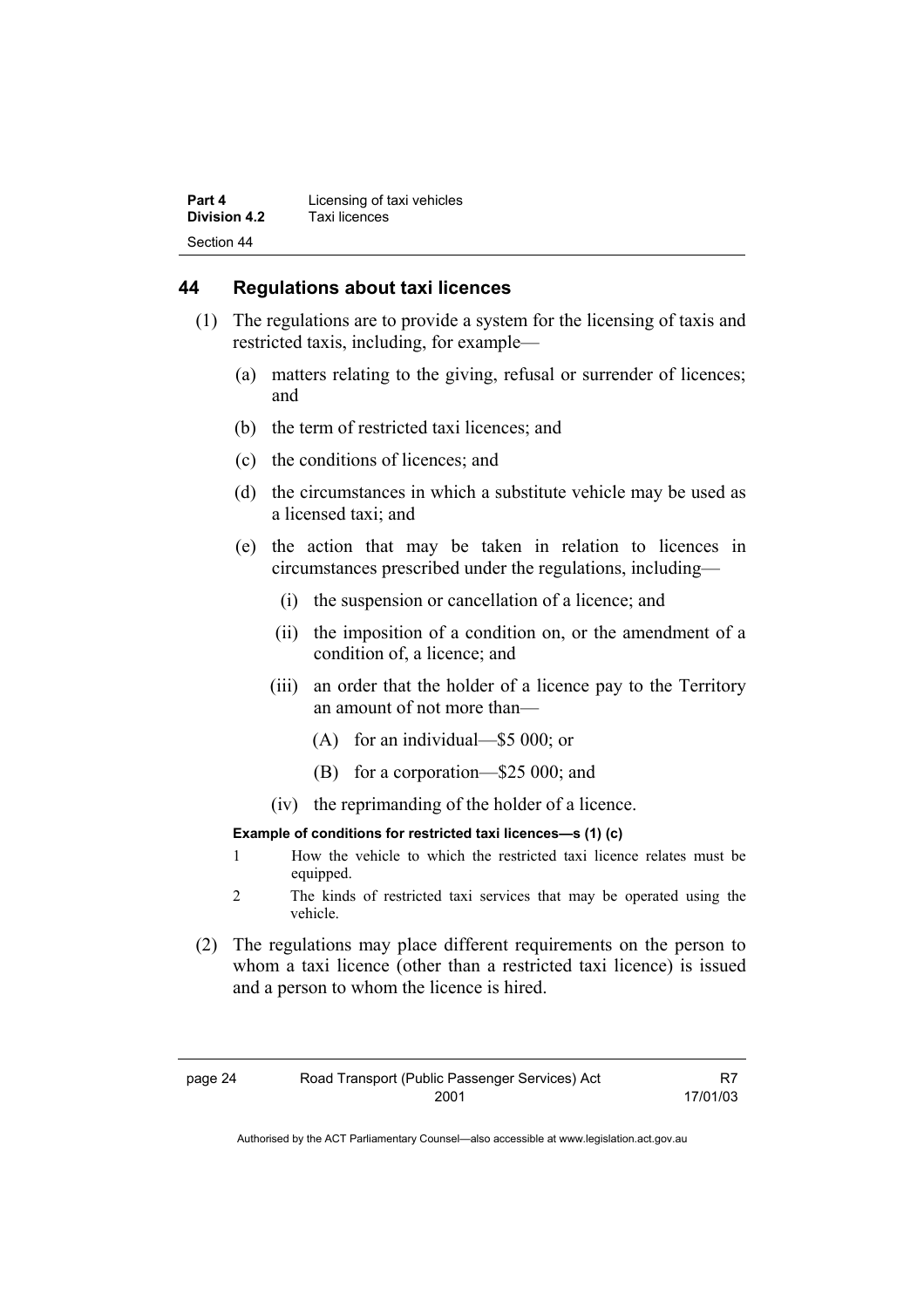# **Part 5 Taxi services**

# **Division 5.1 Basic concepts**

# **45 Meaning of** *taxi*

A *taxi* is a vehicle (other than a bus) that stands or plies for hire for the transport of passengers along a road or road related area.

*Note* References to *taxi* includes *restricted taxi* unless the contrary intention otherwise appears (see *Legislation Act 2001*, s 155).

# **46 Meaning of** *restricted taxi*

A *restricted taxi* is a vehicle (other than a bus) that stands or plies for hire for the transport of passengers along a road or road related area and that is licensed under the regulations as a restricted taxi.

# **47 Meaning of** *taxi service*

A *taxi service* is a public passenger service operated using 1 or more taxis (including restricted taxis).

# **48 Meaning of** *restricted taxi service*

A *restricted taxi service* is a public passenger service operated using only 1 or more restricted taxis.

#### **Examples of kinds of restricted taxi services**

- 1 A service that must give priority to the transport of people with disabilities.
- 2 A service with no requirement to give priority to the transport of people with disabilities.

page 25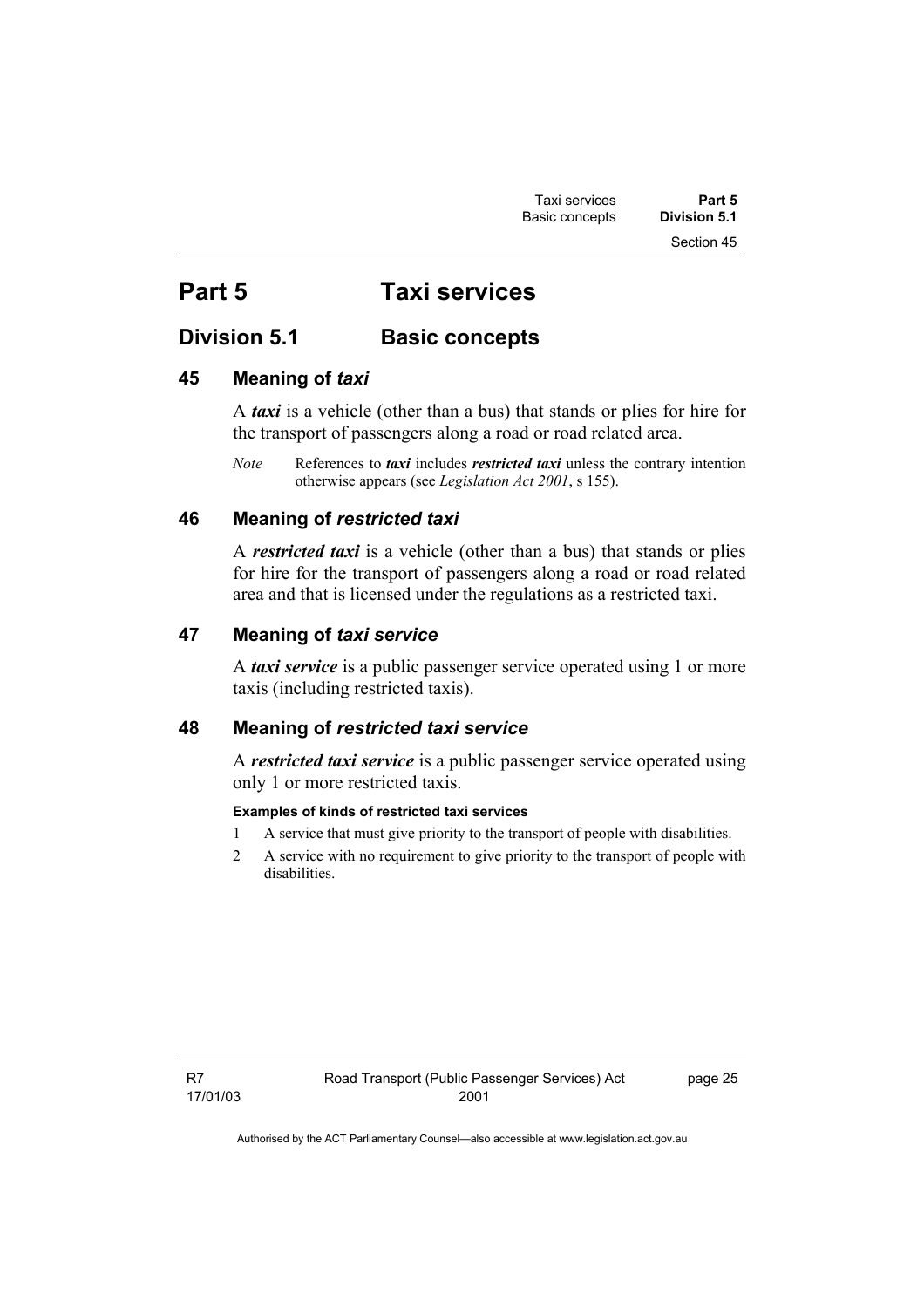# **Division 5.2 Accreditation of taxi service operators**

#### **49 Taxi service operators—purposes of accreditation**

The purpose of accreditation under the regulations to operate a taxi service is to ensure that—

- (a) the accredited person has the financial capacity to meet the service standards for the service; and
- (b) the accredited person, and each person who is concerned with, or takes part in, the management of the service, are suitable people to operate the service; and
- (c) the accredited person, and each person who is concerned with, or takes part in, the management of the service, have demonstrated the capacity to comply with the relevant regulations and, in particular, the regulations about—
	- (i) the safety of passengers and the public; and
	- (ii) the maintenance of taxis.

# **50 Taxi service operators—regulations about accreditation system**

- (1) The regulations are to provide a system for the accreditation of people to operate taxi services, including, for example—
	- (a) the kinds of accreditations; and
	- (b) the kinds of taxis and taxi services that a person who holds a particular kind of accreditation is entitled to operate; and
	- (c) the conditions of accreditations; and
	- (d) matters relating to the giving, refusal or surrender of accreditations; and

| page 26 | Road Transport (Public Passenger Services) Act | R7       |
|---------|------------------------------------------------|----------|
|         | 2001                                           | 17/01/03 |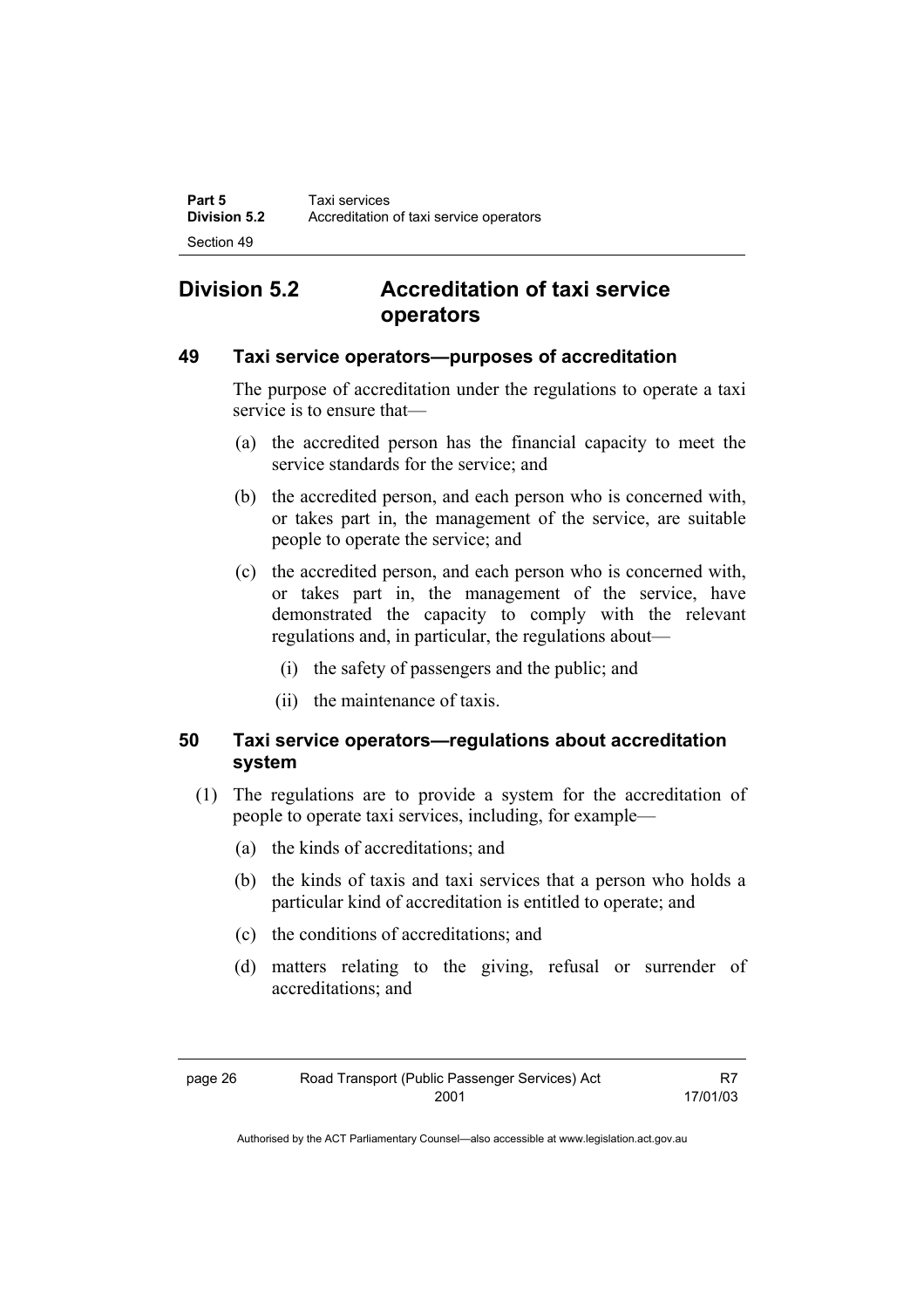- (e) the action that may be taken in relation to an accredited person in circumstances prescribed under the regulations, including—
	- (i) the suspension or cancellation of an accreditation; and
	- (ii) the imposition of a condition on, or the amendment of a condition of, an accreditation; and
	- (iii) an order that an accredited person pay to the Territory an amount of not more than—
		- (A) for an individual—\$5 000; or
		- (B) for a corporation—\$25 000; and
	- (iv) the reprimanding of an accredited person.
- (2) The regulations may make provision in relation to the accreditation of people to operate taxi services, including, for example—
	- (a) requirements about the suitability of the applicant and each person who will be concerned with, or take part in, the management of the service; and
	- (b) capacity to meet service standards; and
	- (c) financial viability.
- (3) For subsection (1) (a), the regulations must provide for the accreditation of people to operate—
	- (a) a taxi service (other than a restricted taxi service); and
	- (b) a restricted taxi service.
	- *Note* For examples of kinds of restricted taxi services, see s 31C.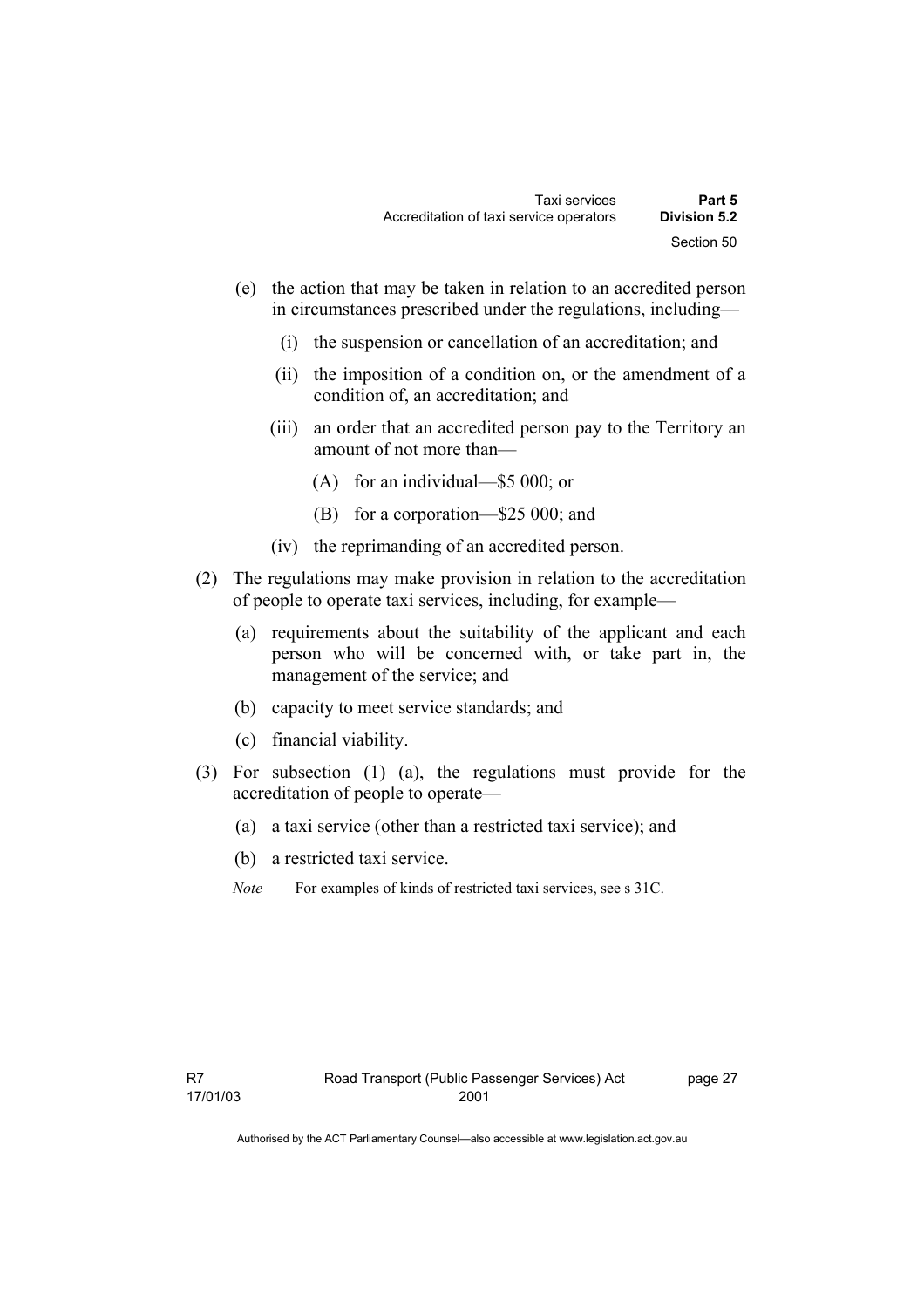# **Division 5.3 Entitlement to operate taxi services**

### **51 Entitlement to operate taxi services**

A person is entitled to operate a particular kind of taxi service, within or partly within the ACT, if—

- (a) the person is accredited under the regulations to operate a taxi service of that kind; and
- (b) the vehicles used to operate the service are licensed under the regulations as taxis for that kind of taxi service; and
- (c) the person is affiliated with an accredited taxi network provider who is entitled to provide taxi related services to that kind of taxi service.

# **52 Unaccredited operators not to operate taxi services**

 (1) A person must not operate, within or partly within the ACT, a taxi service of a particular kind unless the person is accredited under the regulations to operate the taxi service of that kind.

Maximum penalty: 50 penalty units.

 (2) However, subsection (1) does not apply to a person who is authorised to operate a taxi service under the law of another jurisdiction if a taxi operated by the person completes in the ACT a hiring begun in another jurisdiction.

#### **53 Pretending to be an accredited taxi service operator**

 (1) A person must not pretend to be accredited under the regulations to operate a taxi service.

Maximum penalty: 30 penalty units.

| page 28 | Road Transport (Public Passenger Services) Act | R7       |
|---------|------------------------------------------------|----------|
|         | 2001                                           | 17/01/03 |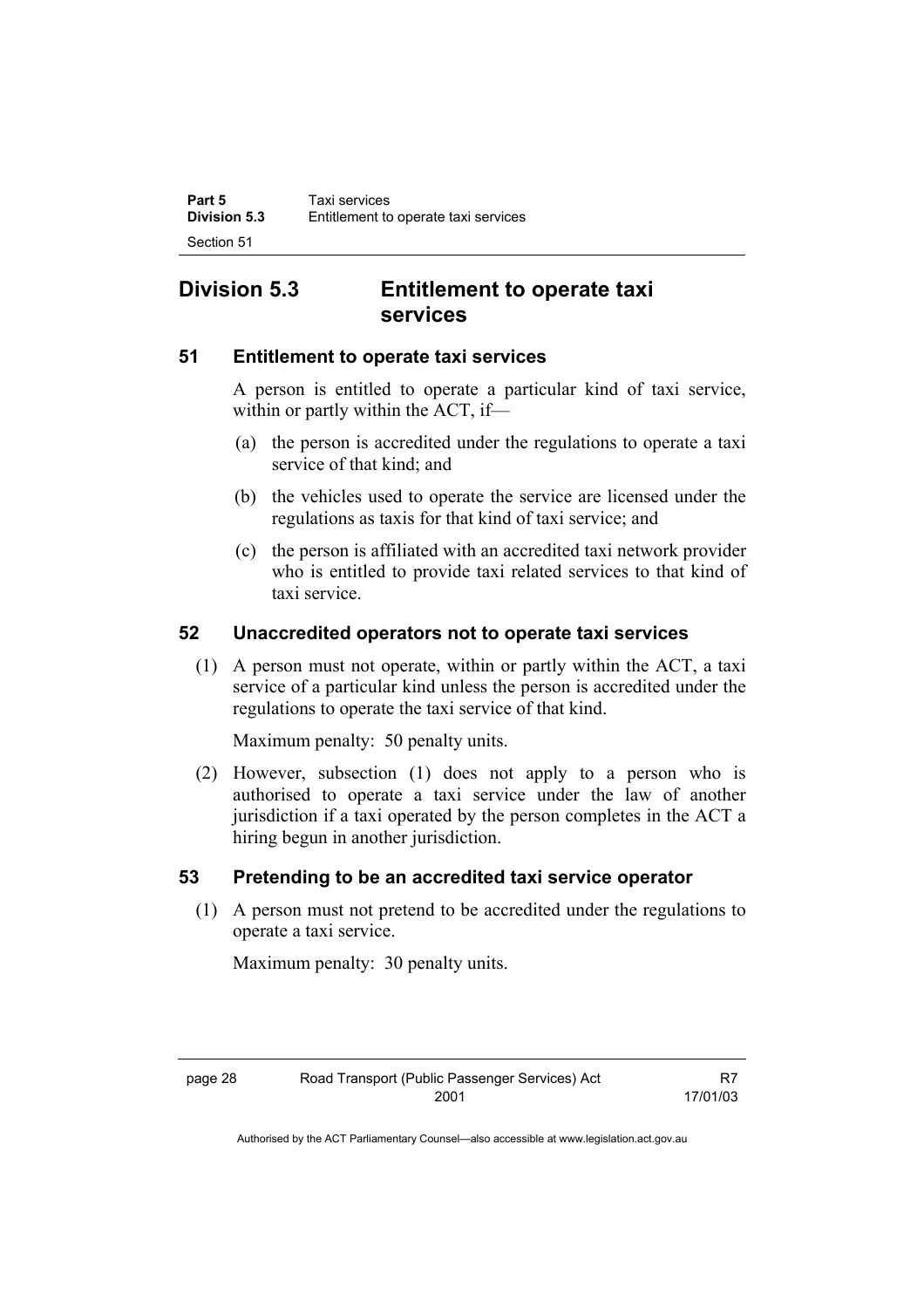(2) A person must not pretend to be accredited under the regulations to operate a particular kind of taxi service.

Maximum penalty: 30 penalty units.

# **54 Taxi service operators to be affiliated with taxi network**

An accredited taxi service operator must not operate a taxi service of a particular kind unless the person is affiliated with an accredited taxi network provider who is entitled to provide taxi related services to that kind of taxi service.

Maximum penalty: 50 penalty units.

# **55 Pretending to be affiliated with taxi network**

A person must not pretend to be affiliated with an accredited taxi network provider.

Maximum penalty: 30 penalty units.

# **Division 5.4 Regulation of taxi services**

# **56 Regulations about operation of taxi services by accredited people**

The regulations may make provision in relation to the operation of taxi services by accredited taxi service operators, including, for example—

- (a) the specifications for, and operation of, equipment in taxis operated by accredited taxi service operators to receive messages from the accredited taxi network provider with which the operator is affiliated and for taximeters; and
- (b) compliance with the requirements of the accredited taxi network provider with which an accredited taxi service operator is affiliated; and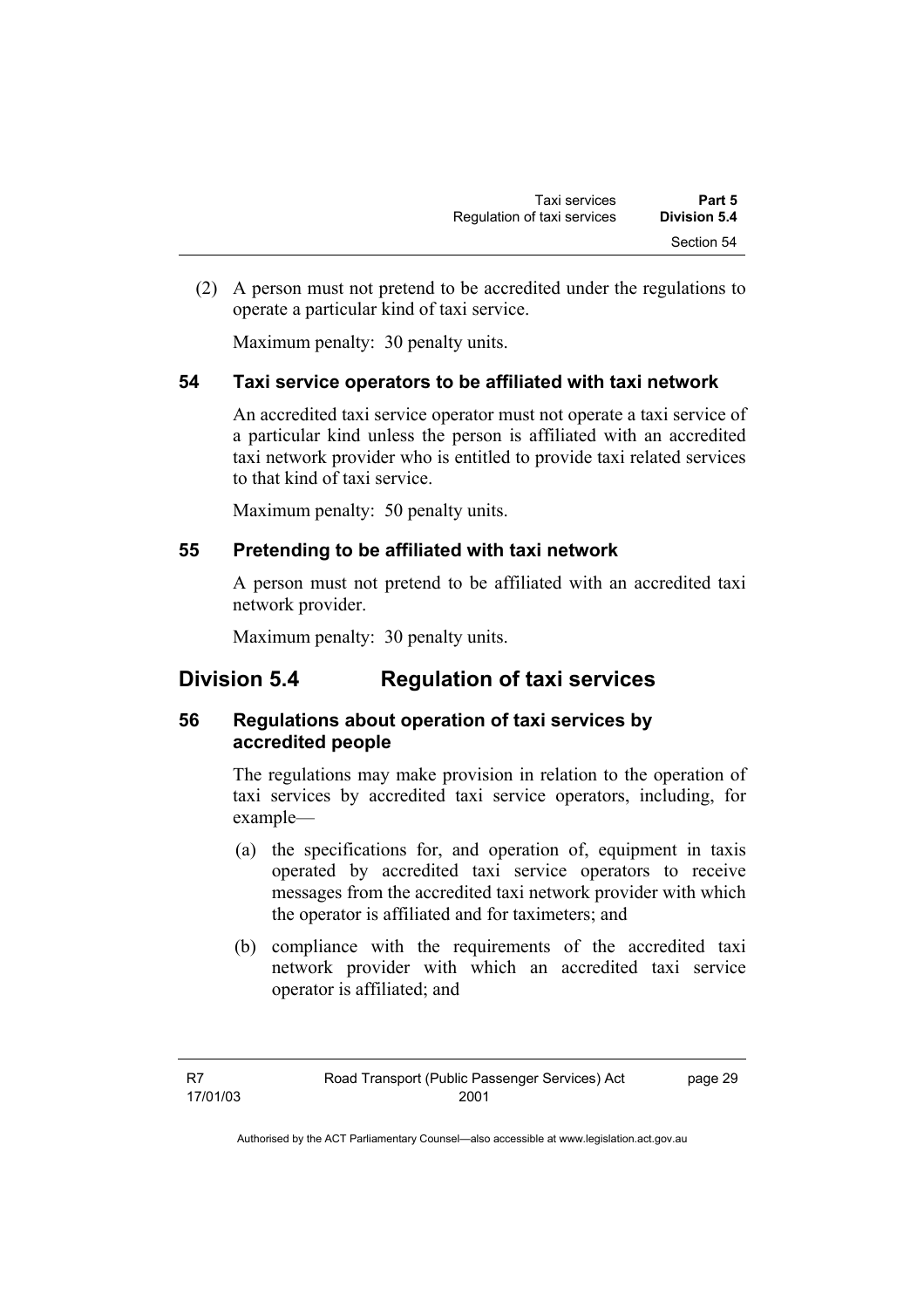| Part 5              | Taxi services               |
|---------------------|-----------------------------|
| <b>Division 5.4</b> | Regulation of taxi services |
| Section 56          |                             |

- (c) the supervision and monitoring of drivers of taxis operated by an accredited taxi service operator for compliance with the service standards and other requirements of the operator's affiliated taxi network provider and the responsibilities of the operator in relation to a failure to comply with the standards; and
- (d) the safety of passengers (including, for example, particular kinds of security devices) and the public; and
- (e) the qualifications, training and experience of accredited taxi service operators and taxi drivers (including, for example, in relation to particular kinds of taxi services); and
- (f) maximum driving times and minimum rest times of taxi drivers; and
- (g) insurance; and
- (h) customer complaints and inquiries; and

*Note* For the vehicle age limitations on the registration of a motor vehicle as a taxi, see the *Road Transport (Vehicle Registration) Regulations 2000*, reg 32.

- (i) lost property; and
- (j) the obligations of accredited taxi network providers and taxi drivers and other people providing services to or on behalf of accredited taxi service operators; and
- (k) the operation of particular kinds of taxis (including, for example, taxis with wheelchair access) and taxi services; and
- (l) the requirements that taxis, and their equipment and fittings (internal and external) (including, for example, baby capsules), must comply with; and
- (m) the maintenance and cleaning of taxis; and
- (n) the making and keeping of records and their inspection; and

| page 30 | Road Transport (Public Passenger Services) Act | R7       |
|---------|------------------------------------------------|----------|
|         | 2001                                           | 17/01/03 |

Authorised by the ACT Parliamentary Counsel—also accessible at www.legislation.act.gov.au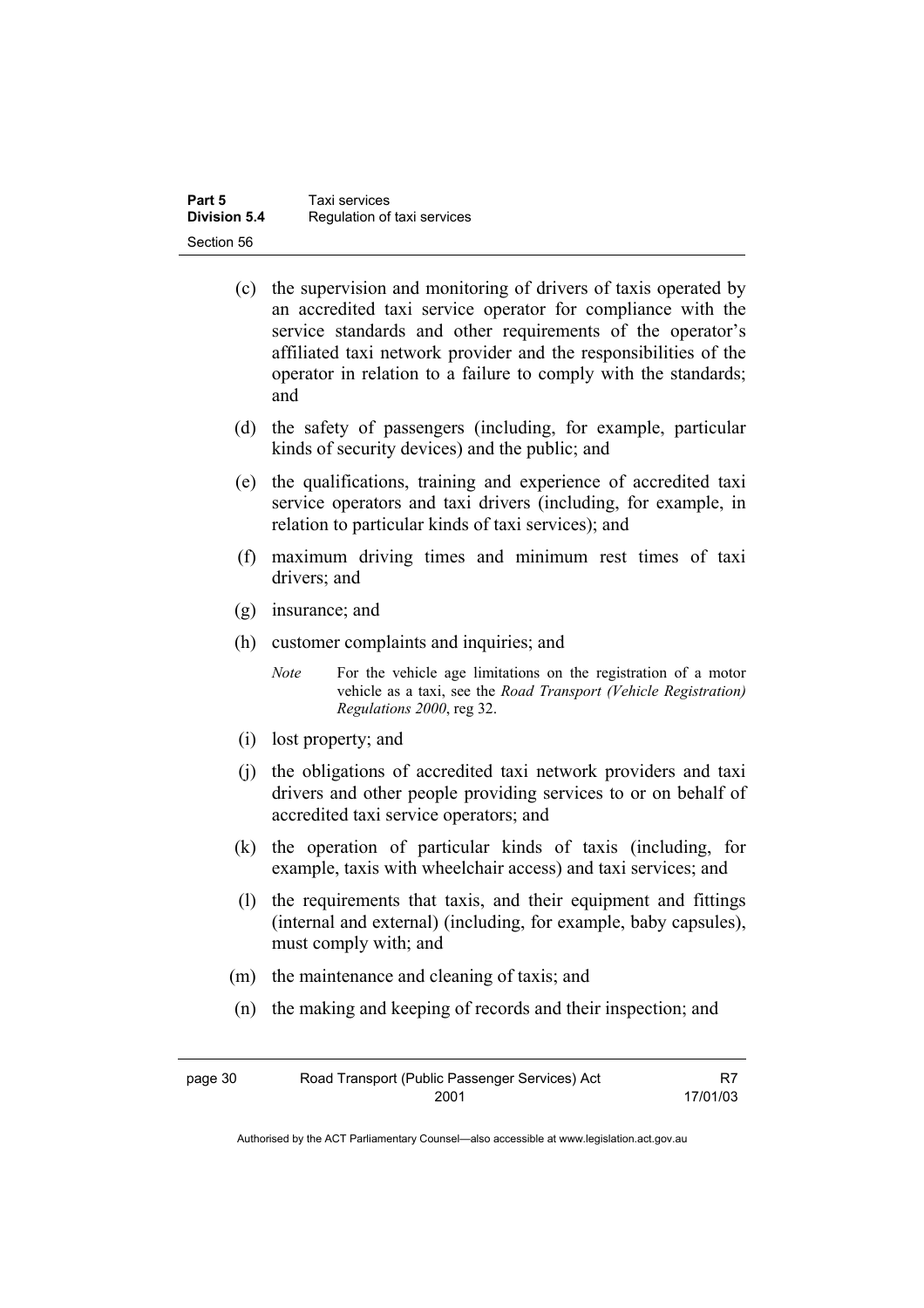- (o) the auditing of records and systems; and
- (p) the provision of information and reports to the road transport authority.

#### **57 Regulations about operation of taxis**

The regulations may make provision in relation to the operation of taxis, including, for example—

- (a) the solicitation of passengers or hirings; and
- (b) the hiring of vehicles and the payment of fares; and
- (c) the picking-up and dropping-off of passengers and other matters relating to the transport of passengers; and
- (d) the transport of passengers' luggage or other goods, and animals; and
- (e) the regulation or prohibition of the use of vehicles on certain roads or road related areas; and
- (f) the maximum speed of a vehicle; and
- (g) the design, equipment and fittings (internal or external) of vehicles; and
- (h) the regulation or prohibition of notices, signs and advertisements inside or on the outside of vehicles; and
- (i) the records to be made and kept by drivers, how they are to be made and kept, and their inspection; and
- (j) the provision, use and operation of taxi zones.

#### **58 Regulations about taxi drivers**

The regulations may make provision in relation to taxi drivers, including, for example—

(a) the powers, duties and conduct of taxi drivers; and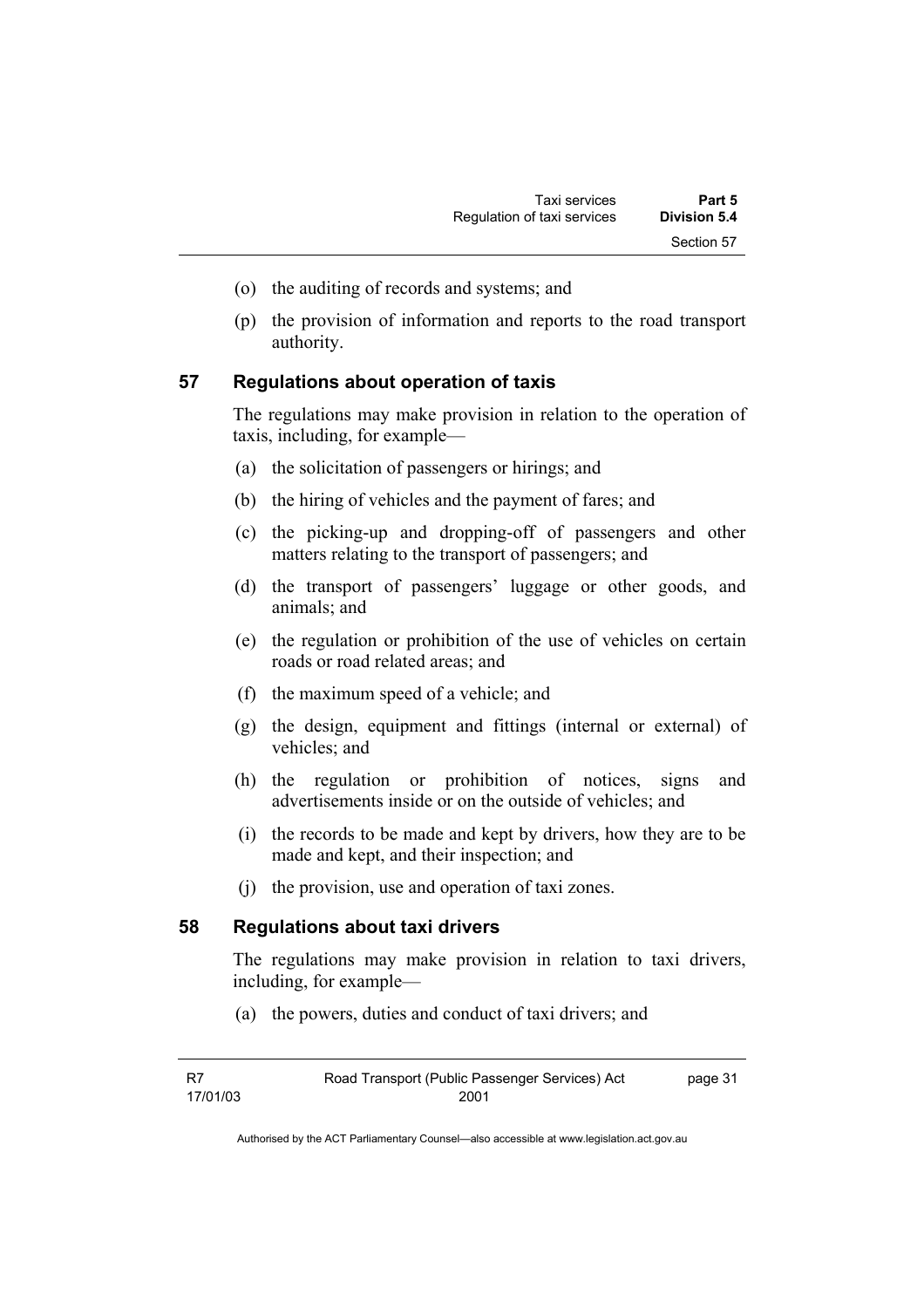| Part 5       | Taxi services               |
|--------------|-----------------------------|
| Division 5.4 | Regulation of taxi services |
| Section 59   |                             |

- (b) the training of drivers; and
- (c) how taxi drivers must dress.
- *Note* For the licensing of people to drive taxis, see the *Road Transport (Driver Licensing) Regulations 2000*.

#### **59 Regulations about conduct of taxi passengers**

The regulations may make provision in relation to the conduct of passengers being carried by taxis, including, for example—

- (a) the regulation or prohibition of eating and drinking; and
- (b) the authority of taxi drivers, police officers and authorised people to direct people contravening a regulation to leave a taxi and to remove them if they fail to leave.

#### **60 Power to determine maximum taxi fares**

- (1) The Minister may, in writing, determine maximum fares, and ways of calculating maximum fares, relating to hiring or using a taxi.
- (2) A determination is a disallowable instrument.
	- *Note* A disallowable instrument must be notified, and presented to the Legislative Assembly, under the *Legislation Act 2001*.
- (3) This section does not require the Minister to determine maximum fares for hiring or using a taxi.
	- *Note* The Independent Competition and Regulatory Commission may give price directions for regulated industries, see the *Independent Competition and Regulatory Commission Act 1997*, s 20.
- (4) In this section:

*fare* includes a charge relating to hiring or using a taxi.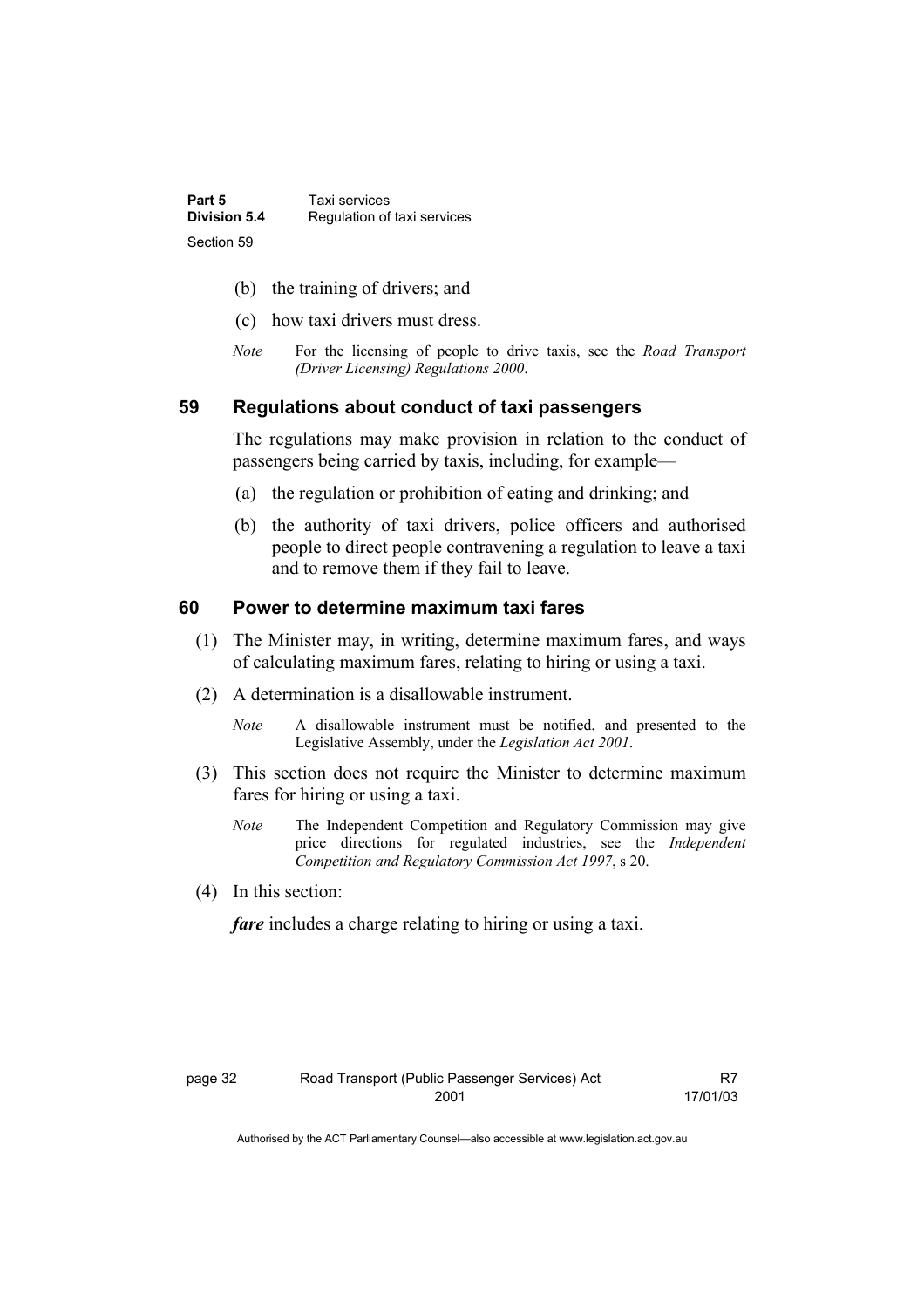# **Part 6 Miscellaneous**

#### **61 Regulation-making power**

- (1) The Executive may make regulations for this Act.
	- *Note* Regulations must be notified and presented to the Legislative Assembly, under the *Legislation Act 2001*.
- (2) The regulations may create offences for contraventions of the regulations and prescribe maximum penalties of not more than 20 penalty units for offences against the regulations.

#### **62 Regulations may apply certain laws and instruments**

The regulations may apply a law of another jurisdiction or any other instrument, as in force from time to time.

- *Note 1* The text of an applied, adopted or incorporated law or instrument, whether applied as in force from time to time or as at a particular time, is taken to be a notifiable instrument if the operation of the *Legislation Act 2001*, s 47 (5) or (6) is not disapplied (see s 47 (7)).
- *Note 2* A notifiable instrument must be notified under the *Legislation Act 2001*.

#### **63 Regulations about enforcement**

The regulations may make provision in relation to the powers and duties of police officers and authorised officers in relation to public passenger services, including, for example, in relation to public passenger vehicles, drivers of public passenger vehicles and passengers.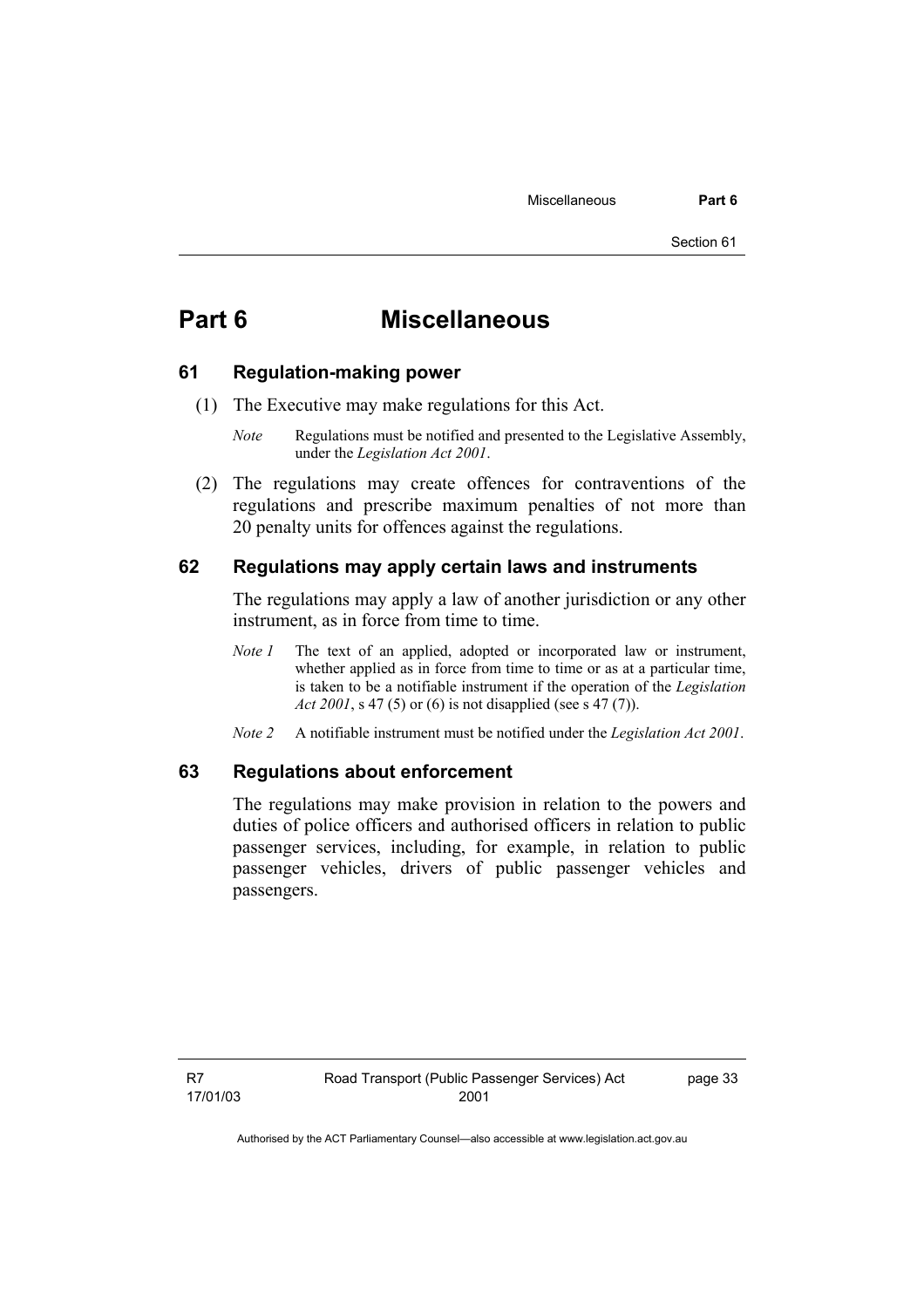#### **Part 6 Miscellaneous**

Section 64

#### **64 Minister may exempt vehicles and people from Act**

- (1) The Minister may exempt a vehicle or person from this Act (or a stated provision of this Act).
- (2) An exemption is a disallowable instrument.
	- *Note* A disallowable instrument must be notified, and presented to the Legislative Assembly, under the *Legislation Act 2001*.

#### **65 Regulations may exempt vehicles and people from Act**

- (1) The regulations may—
	- (a) exempt a vehicle or person, or a kind of vehicle or person, prescribed under the regulations from this Act (or a stated provision of this Act); or
	- (b) authorise the road transport authority to exempt a vehicle or person, or a kind of vehicle or person, prescribed under the regulations from this Act (or a stated provision of this Act).
- (2) An exemption given under a regulation mentioned in subsection (1) may be conditional.
- (3) The regulations may provide for the road transport authority to—
	- (a) suspend the operation of a regulation mentioned in subsection (1) (a) in the way and circumstances prescribed under the regulations; or
	- (b) suspend the operation of an exemption given by the authority to a vehicle or person in the way and circumstances prescribed under the regulations.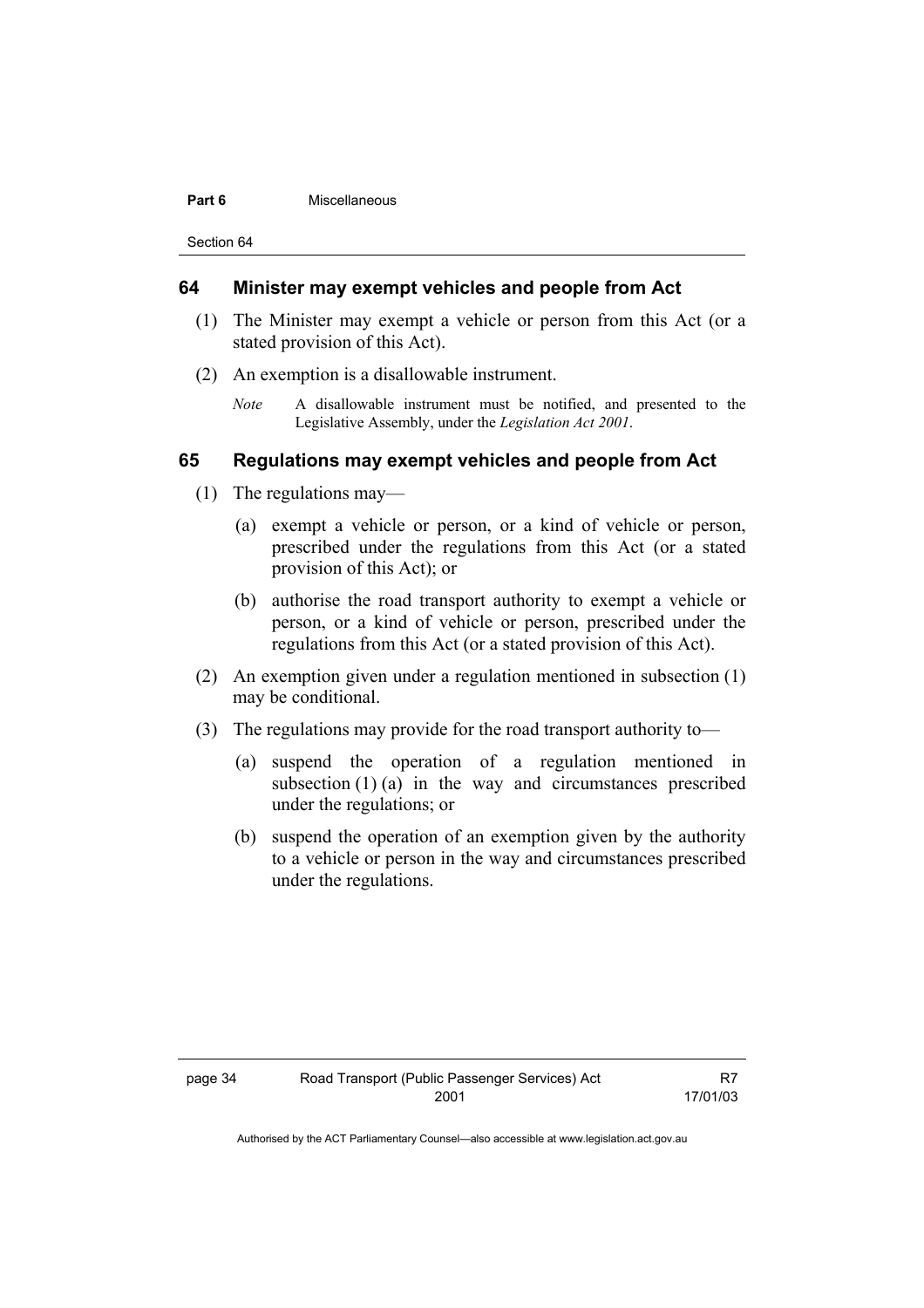# **Part 7** Transitional provisions

# **Division 7.1 General**

# **66 Definitions for pt 7**

In this part:

*bus operator's licence*—see the General Act, section 138 (1).

*bus service licence*—see the General Act, section 142 (1).

*commencement* means the commencement of this part.

*General Act* means the *Road Transport (General) Act 1999*.

*Motor Omnibus Act* means the *Motor Omnibus Services Act 1955*.

*motor omnibus service* means a motor omnibus service conducted under the Motor Omnibus Act.

*restricted taxi operator's licence*—see the General Act, section 108 (1).

*taxi operator's licence*—see the General Act, section 106 (1).

#### **67 Transitional regulations**

- (1) The regulations may prescribe savings or transitional matters necessary or convenient to be prescribed because of the enactment of this Act.
- (2) Without limiting the scope of subsection (1), the regulations may prescribe matters necessary or convenient to be prescribed for carrying out or giving effect to the provisions of this Act.

page 35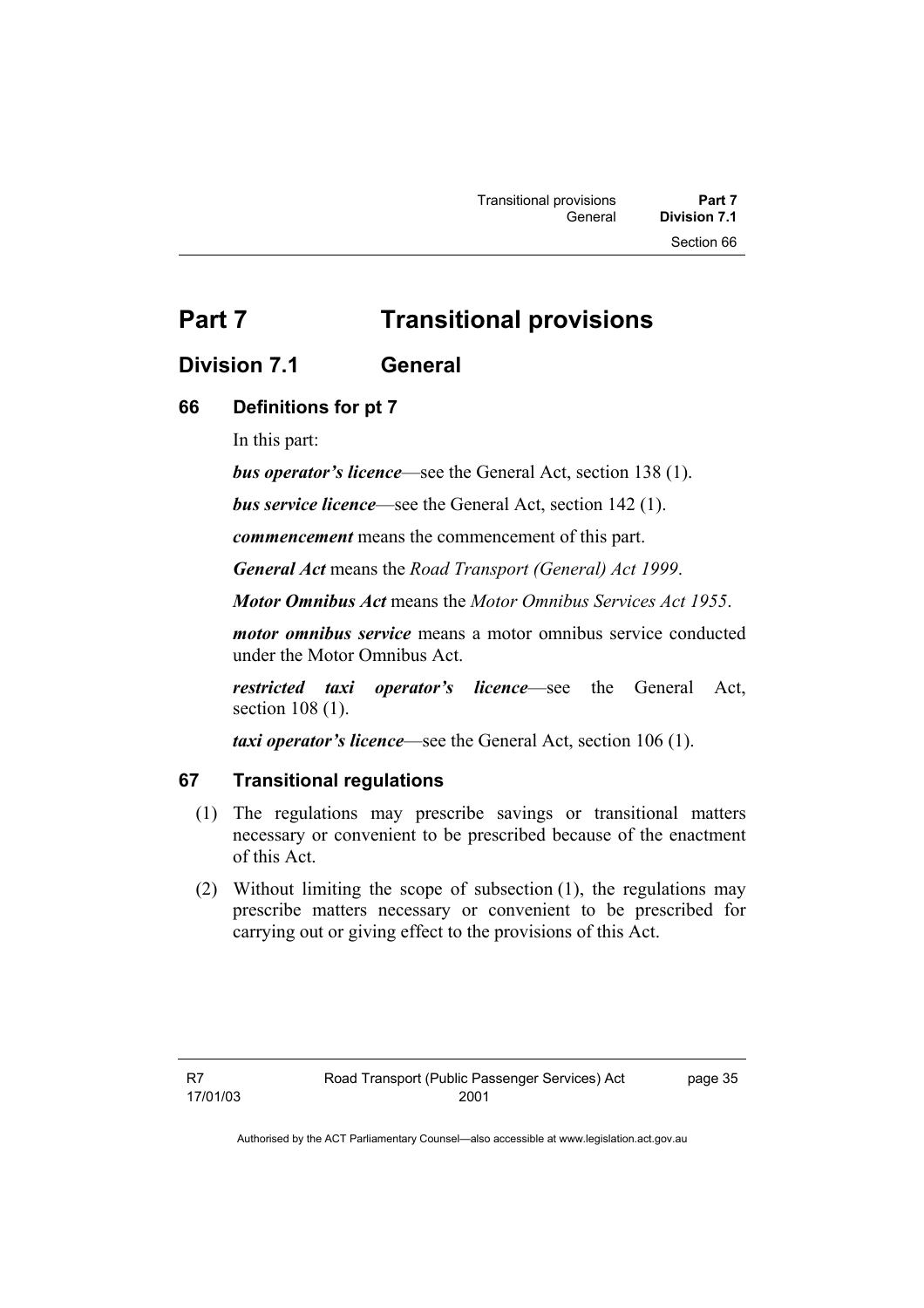| Part 7              | Transitional provisions |
|---------------------|-------------------------|
| <b>Division 7.6</b> | Small buses             |
| Section 68          |                         |

- (3) Regulations made for this section must not be taken to be inconsistent with—
	- (a) this Act as far as they can operate concurrently with this Act; or
	- (b) any other provision of the road transport legislation as far as they can operate concurrently with the provision.
- (4) This section is additional to, and does not limit, section 68.

#### **68 Modification of pt 7's operation**

The regulations may modify the operation of this part to make provision in relation to any matter that is not, or not adequately, dealt with in this part.

### **69 Expiry of div 7.1**

This division expires on 1 June 2003.

# **Division 7.6 Small buses**

#### **83 Existing small buses**

- (1) This section applies to a person who, immediately before the commencement, operated a registered vehicle built mainly to carry people that seated up to 9 adults (including the driver) and had a distinguishing registration number with the letters 'MO' followed by 1 to 3 numerals.
- (2) The person is taken, after the commencement, to be accredited under the regulations to operate a tour and charter service.
- (3) The accreditation the person is taken to hold under subsection (2) may be varied or ended by the road transport authority in accordance with the regulations.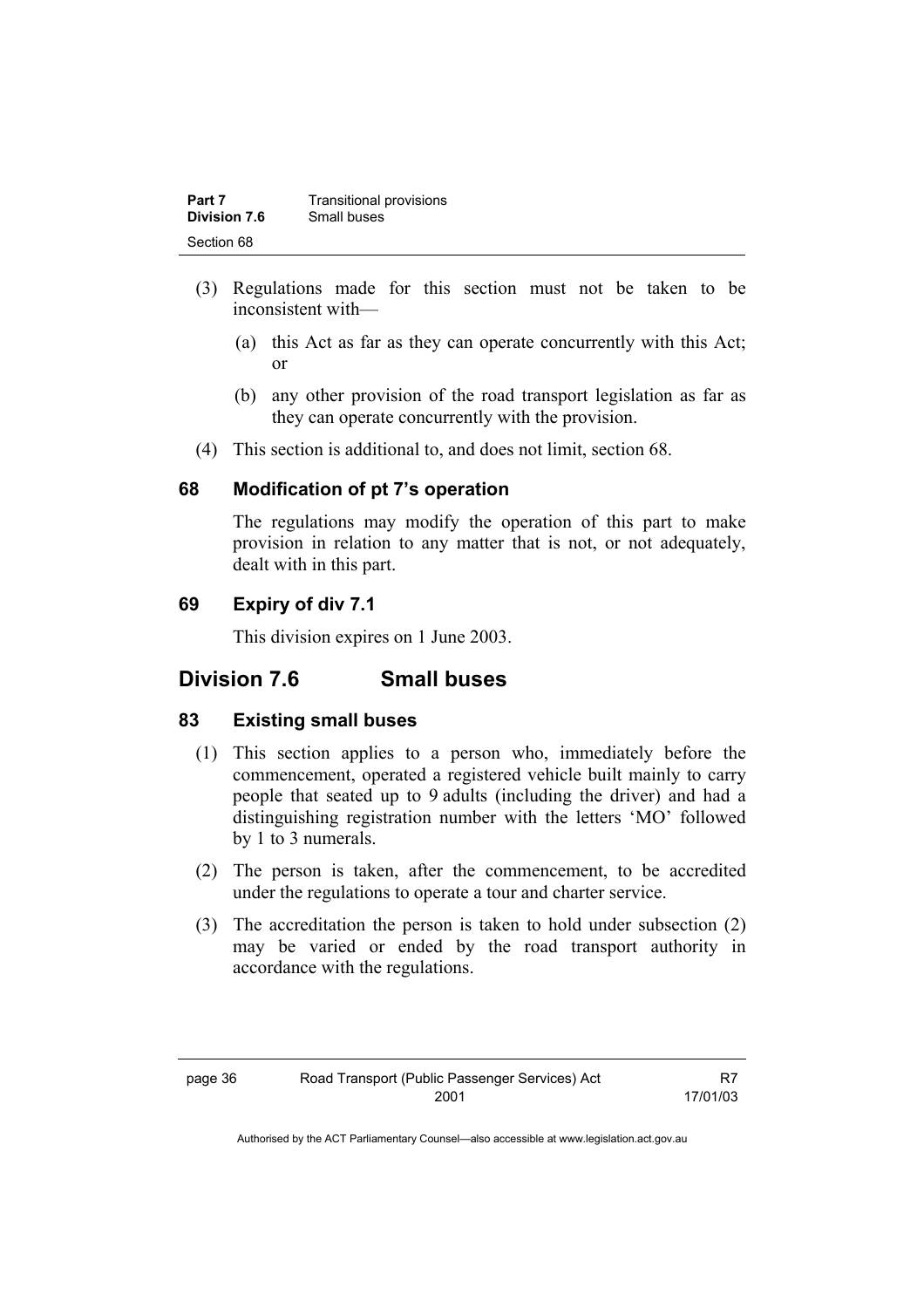| Transitional provisions | Part 7              |
|-------------------------|---------------------|
| Taxis                   | <b>Division 7.7</b> |
|                         | Section 84          |

 (4) If the accreditation the person is taken to hold under subsection (2) has not been ended in accordance with the regulations, the accreditation expires 18 months after it commences.

# **84 Expiry of div 7.6**

This division expires on 1 June 2003.

# **Division 7.7 Taxis**

### **85 Existing approved taxi networks**

- (1) This section applies to a person who, immediately before the commencement, held an authority to operate a taxi network under the *Road Transport (Taxi Services) Regulations 2000*, regulation 57 (Taxi network authorities).
- (2) The person is taken, after the commencement, to be accredited under the regulations to operate a taxi network.
- (3) The accreditation the person is taken to hold under subsection (2) may be varied or ended by the road transport authority in accordance with the regulations.
- (4) If the accreditation the person is taken to hold under subsection (2) has not been ended in accordance with the regulations, the accreditation expires 1 year after this section commences.

# **86 Existing taxi licences and restricted taxi licences**

- (1) This section applies to a person who, immediately before the commencement, was the holder of—
	- (a) a taxi operator's licence; or
	- (b) a restricted taxi operator's licence.
- (2) The person is taken, after the commencement—

page 37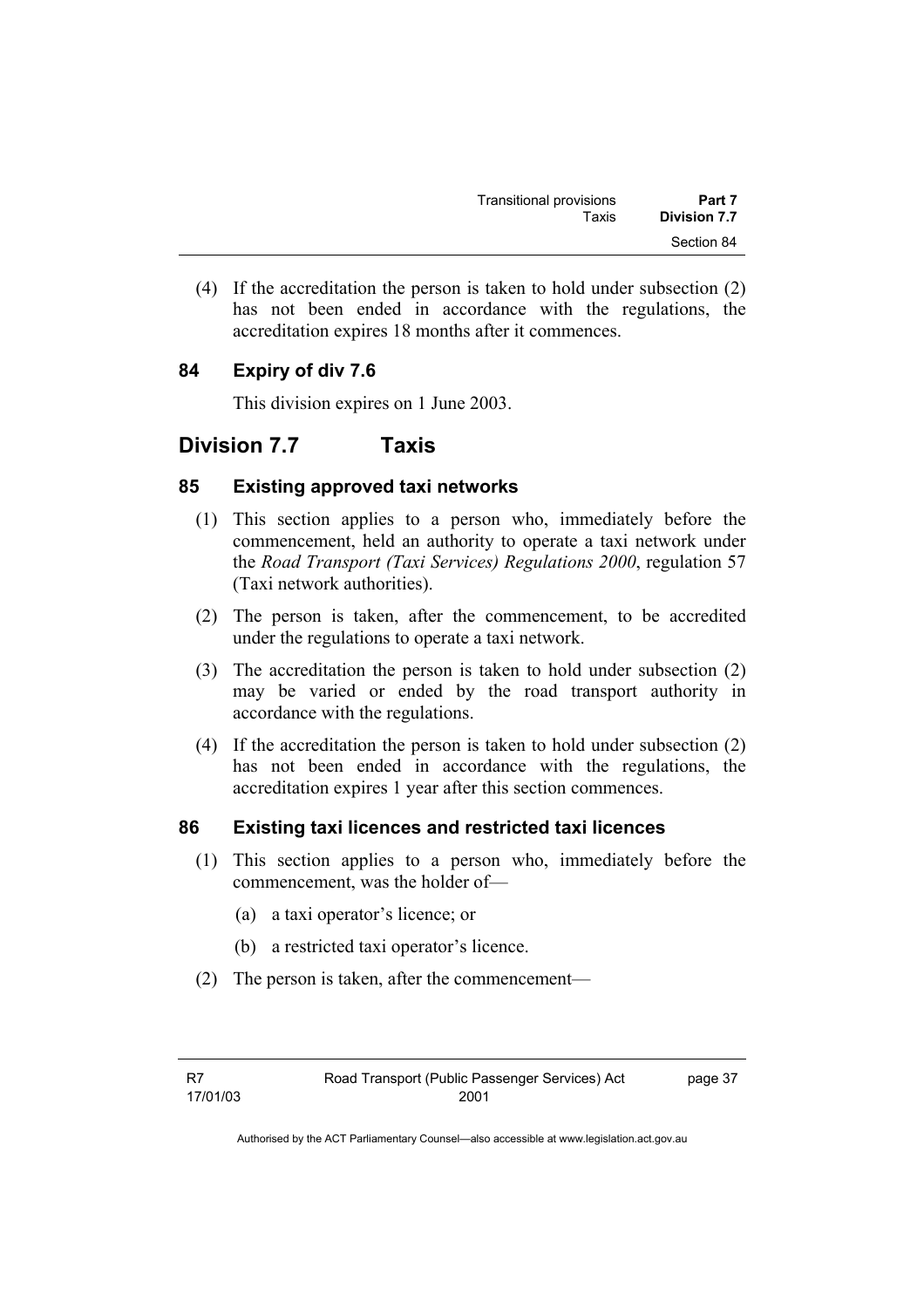| Part 7       | Transitional provisions |
|--------------|-------------------------|
| Division 7.7 | Taxis                   |
| Section 87   |                         |

- (a) for a person mentioned in subsection  $(1)$  (a)—to be the holder of a taxi licence (other than a restricted taxi licence) issued under this Act; or
- (b) for a person mentioned in subsection  $(1)$  (b)—to be the holder of a restricted taxi licence issued under this Act.
- (3) If the licence held by the person was, immediately before the commencement, subject to conditions, the licence the person is taken to hold under subsection (2) is taken to be subject to the conditions.
- (4) The period of a restricted taxi operator's licence that is taken to be a restricted taxi licence issued under this Act is taken to be the unexpired period of the licence before the commencement.

#### **87 Interim accreditation of existing taxi operators**

- (1) This section applies to a person who, immediately before the commencement—
	- (a) operated a taxi service (other than a restricted taxi service) within the meaning of this Act; or
	- (b) was the holder of a restricted taxi operator's licence.
- (2) The person is taken, after the commencement—
	- (a) for a person mentioned in subsection  $(1)$   $(a)$ —to be accredited under the regulations to operate a taxi service; or
	- (b) for a person mentioned in subsection (1) (b)—to be accredited under the regulations to operate a restricted taxi service.
- (3) The accreditation the person is taken to hold under subsection (2) may be varied or ended by the road transport authority in accordance with the regulations.
- (4) If the accreditation the person is taken to hold under subsection (2) has not been ended in accordance with the

| page 38 | Road Transport (Public Passenger Services) Act | R7       |
|---------|------------------------------------------------|----------|
|         | 2001                                           | 17/01/03 |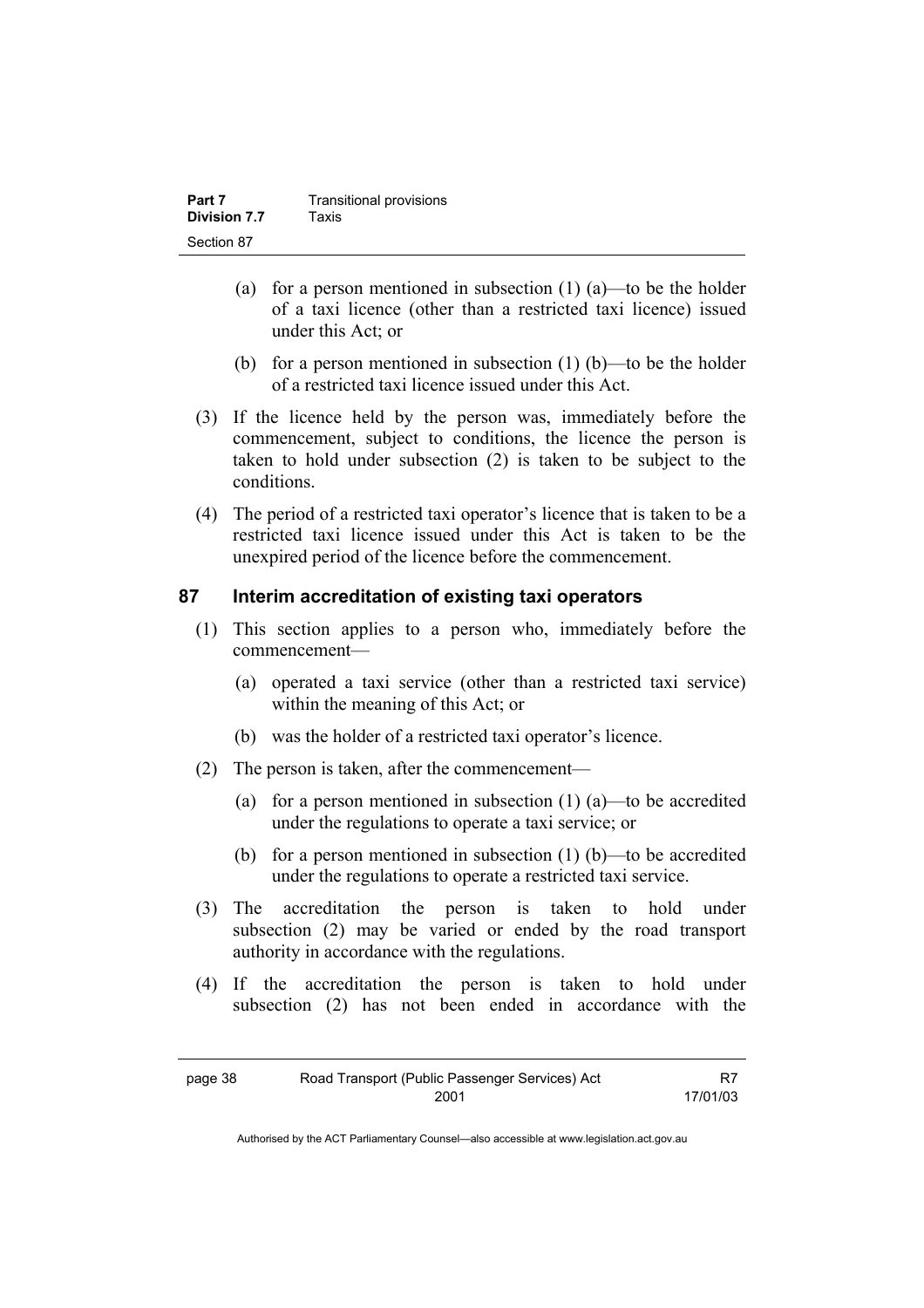regulations, the accreditation expires 1 year after this section commences.

# **88 Determination about maximum number of taxi licences**

- (1) This section applies to a determination in force under the General Act, section 106 (4) immediately before the commencement (including a determination that was taken under the General Act, section 253 to be a determination under section 106 (4)).
- (2) The determination is taken, after the commencement, to be a determination under section 39 (Maximum numbers of taxi licences) of the maximum number of taxi licences (other than restricted taxi licences).

# **89 Determination about maximum number of restricted taxi licences**

- (1) This section applies to a determination in force under the General Act, section 107 immediately before the commencement (including a determination that was taken under the General Act, section 254 to be a determination under section 107).
- (2) The determination is taken, after the commencement, to be a determination under section 39 (Maximum numbers of taxi licences) of the maximum number of restricted taxi licences.

# **90 Application to transfer taxi licence**

An application under the General Act, section 109 (1) in relation to a taxi licence that had not been finally dealt with immediately before the commencement is taken, after the commencement, to be an application made to the road transport authority under section 41 (1) (Transferability of taxi licences).

# **91 Determination about maximum taxi fares**

A determination in force under the General Act, section 115 immediately before the commencement is taken, after the

| -R7      | Road Transport (Public Passenger Services) Act | page 39 |
|----------|------------------------------------------------|---------|
| 17/01/03 | 2001                                           |         |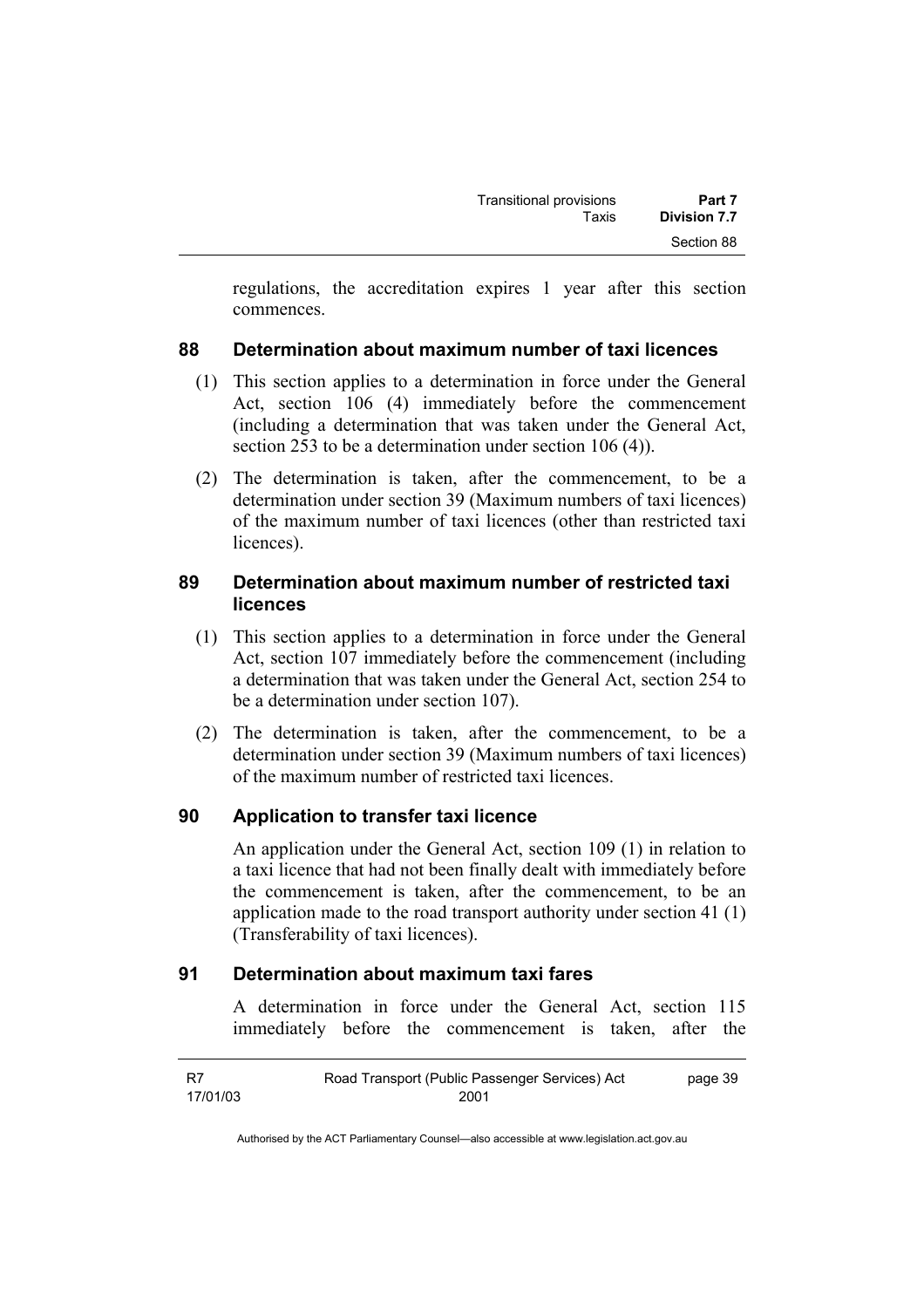| Part 7       | <b>Transitional provisions</b> |
|--------------|--------------------------------|
| Division 7.7 | Taxis                          |
| Section 92   |                                |

commencement, to be a determination under section 60 (1) (Power to determine maximum taxi fares).

# **92 Expiry of div 7.7**

This division expires on 2 March 2003.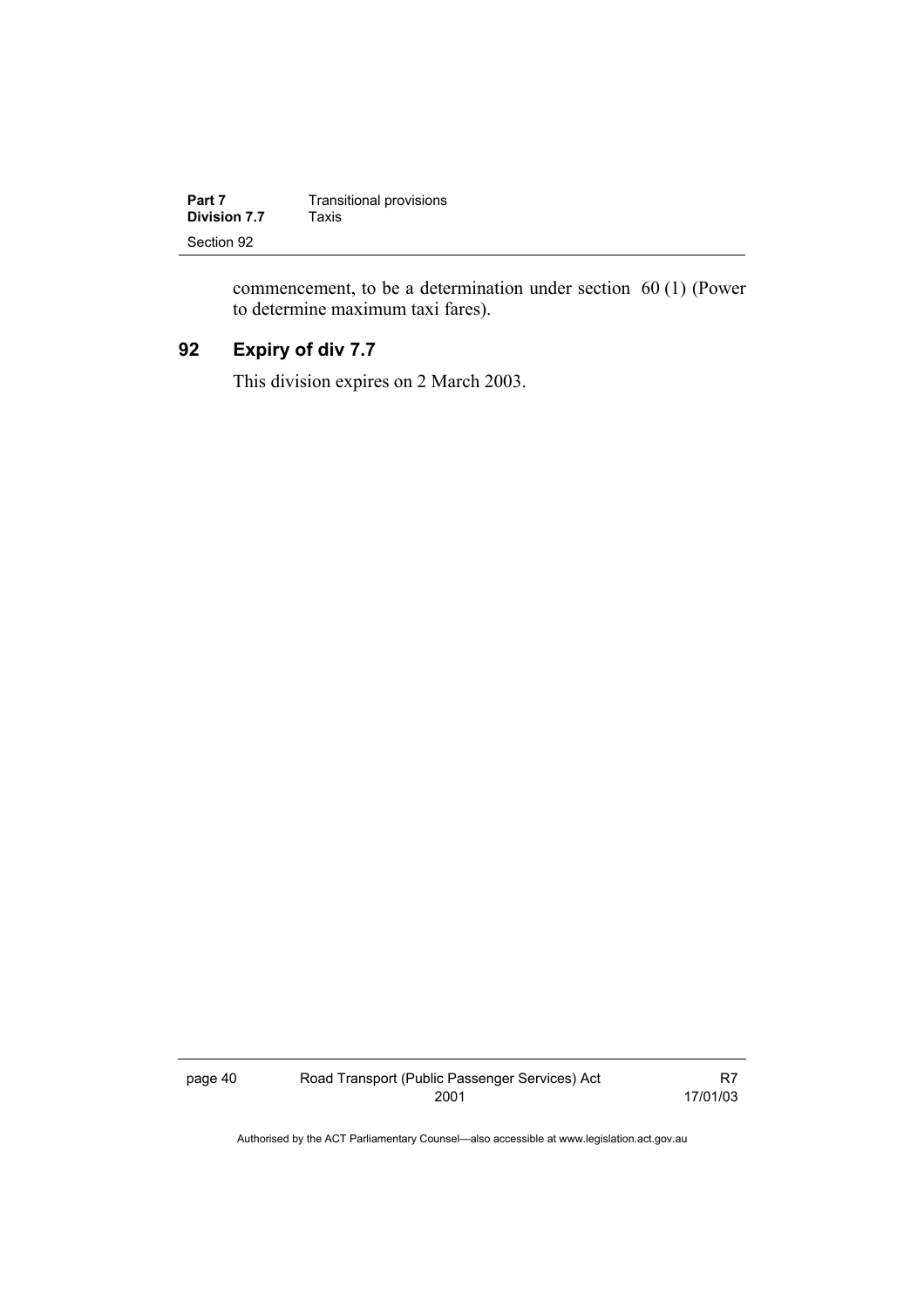# **Dictionary**

(see  $s$  4)

- Note 1 The *Legislation Act 2001* contains definitions and other provisions relevant to this Act.
- *Note 2* In particular, the *Legislation Act 2001*, dict, pt 1, defines the following terms:
	- ACT
	- exercise
	- function
	- the Territory.

*accredited*, in relation to a kind of public passenger service, means accredited under the regulations to operate that kind of public passenger service.

*accredited taxi network provider* means accredited under the regulations to operate a taxi network.

*accredited taxi service operator* means accredited under the regulations to operate a taxi service.

*affiliated*, in relation to an accredited taxi service operator, means affiliated with an accredited taxi network provider.

*another jurisdiction* means a jurisdiction other than the ACT.

*authority*—see *road transport authority*.

*bus* means a motor vehicle built mainly to carry people that seats over 9 adults (including the driver).

*bus service*—see section 11 (Meaning of *bus service*).

*fare* means the amount payable by passengers for transport, or for the transport of passengers' luggage or other goods, on public passenger vehicles.

page 41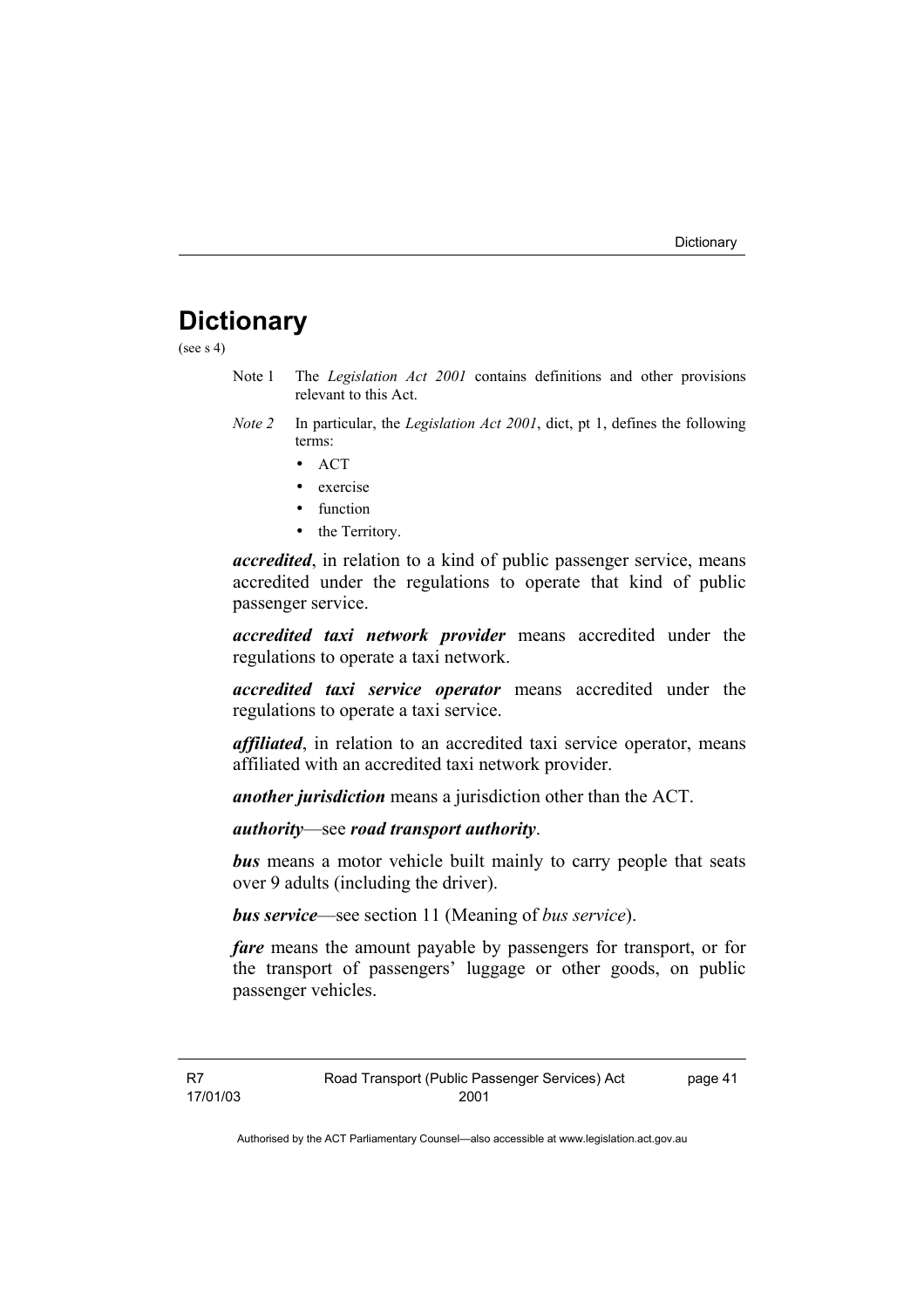*holder* means—

- (a) of a service contract—the person who (apart from the road transport authority) is a party to the contract; or
- (b) of a taxi licence—the person to whom the licence was issued.

*jurisdiction* means a State, the Commonwealth or an internal Territory, including the ACT.

*licence*, in relation to a taxi, means a licence issued under the regulations to use a vehicle as a taxi.

*long-distance service*—see section 14 (What is a *long-distance service*?).

*motor vehicle* means a vehicle built to be propelled by a motor that forms part of the vehicle.

*public bus* means a bus used to provide a bus service.

*public passenger service*—see section 10 (What is a *public passenger service*?).

*public passenger vehicle* means a bus or taxi.

*public vehicle licence*—see the *Road Transport (Driver Licensing) Act 1999*, dictionary.

*regular route service*—see section 12 (What is a *regular route service*?).

*restricted taxi*—see section 46 (Meaning of *restricted taxi*).

*restricted taxi licence*—see section 38 (Meaning of *restricted taxi licence*).

*restricted taxi service*—see section 48 (Meaning of *restricted taxi service*).

| page 42 | Road Transport (Public Passenger Services) Act |
|---------|------------------------------------------------|
|         | 2001                                           |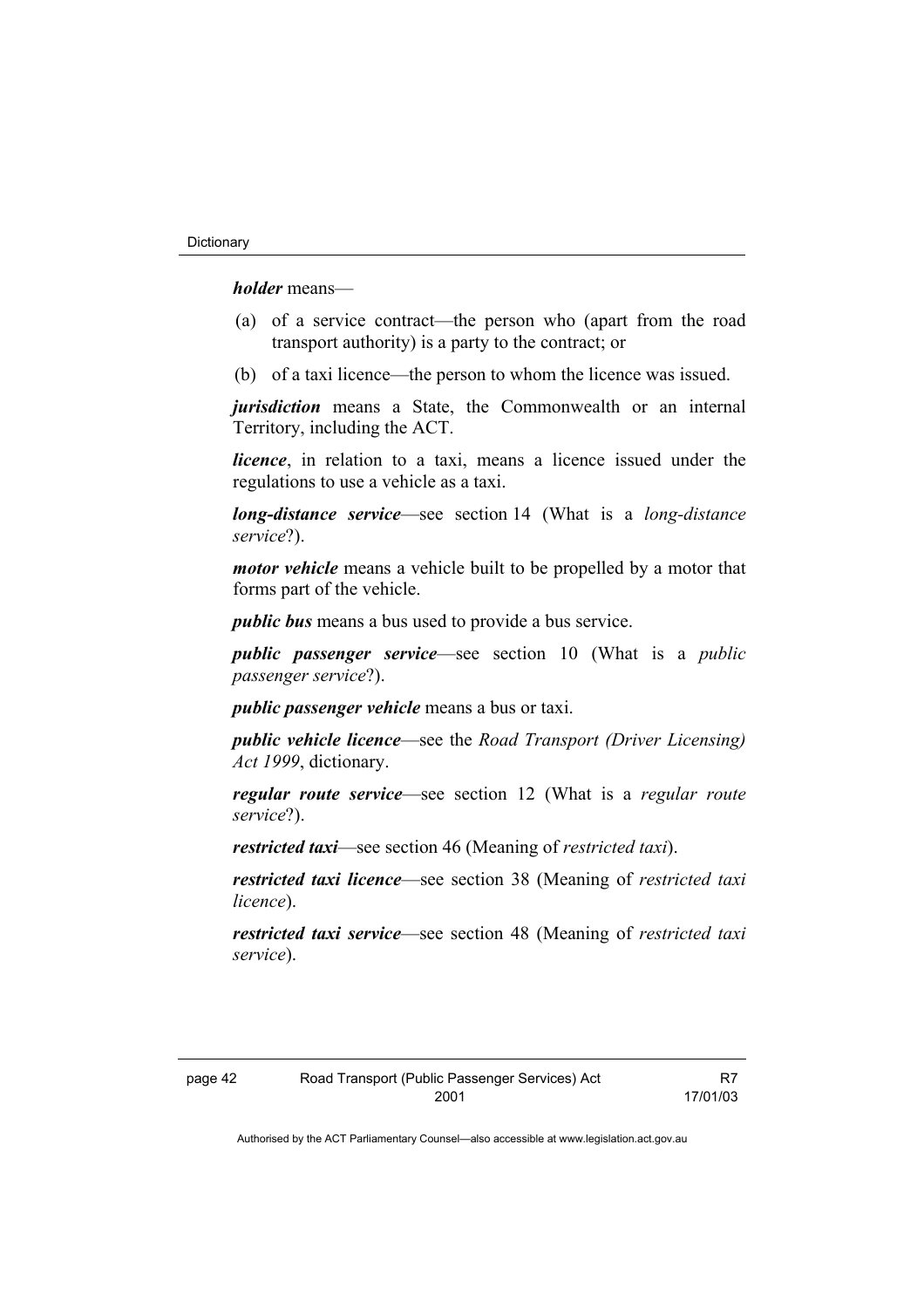*road* means an area that is open to or used by the public and is developed for, or has as 1 of its main uses, the driving or riding of motor vehicles, but does not include an area that would otherwise be a road so far as a declaration under the *Road Transport (General) Act 1999*, section 12 (Power to include or exclude areas in road transport legislation) declares that this Act does not apply to the area.

#### *road related area* means—

- (a) an area that divides a road; or
- (b) a footpath or nature strip adjacent to a road; or
- (c) an area that is open to the public and is designated for use by cyclists or animals; or
- (d) an area that is not a road and that is open to or used by the public for driving, riding or parking vehicles; or
- (e) a shoulder of a road; or
- (f) any other area that is open to or used by the public so far as a declaration under the *Road Transport (General) Act 1999*, section 12 (Power to include or exclude areas in road transport legislation) declares that this Act applies to the area;

but does not include an area that would otherwise be a road related area so far as a declaration under that section declares that this Act does not apply to the area.

*road transport authority* (or *authority*) means the Australian Capital Territory Road Transport Authority.

*Note* The chief executive of the department responsible for the *Road Transport (General) Act 1999* is the road transport authority (see *Road Transport (General) Act 1999*, s 16).

*service contract*—see section 17 (Service contracts).

*taxi*—see section 45 (Meaning of *taxi*).

R7 17/01/03 Road Transport (Public Passenger Services) Act 2001

page 43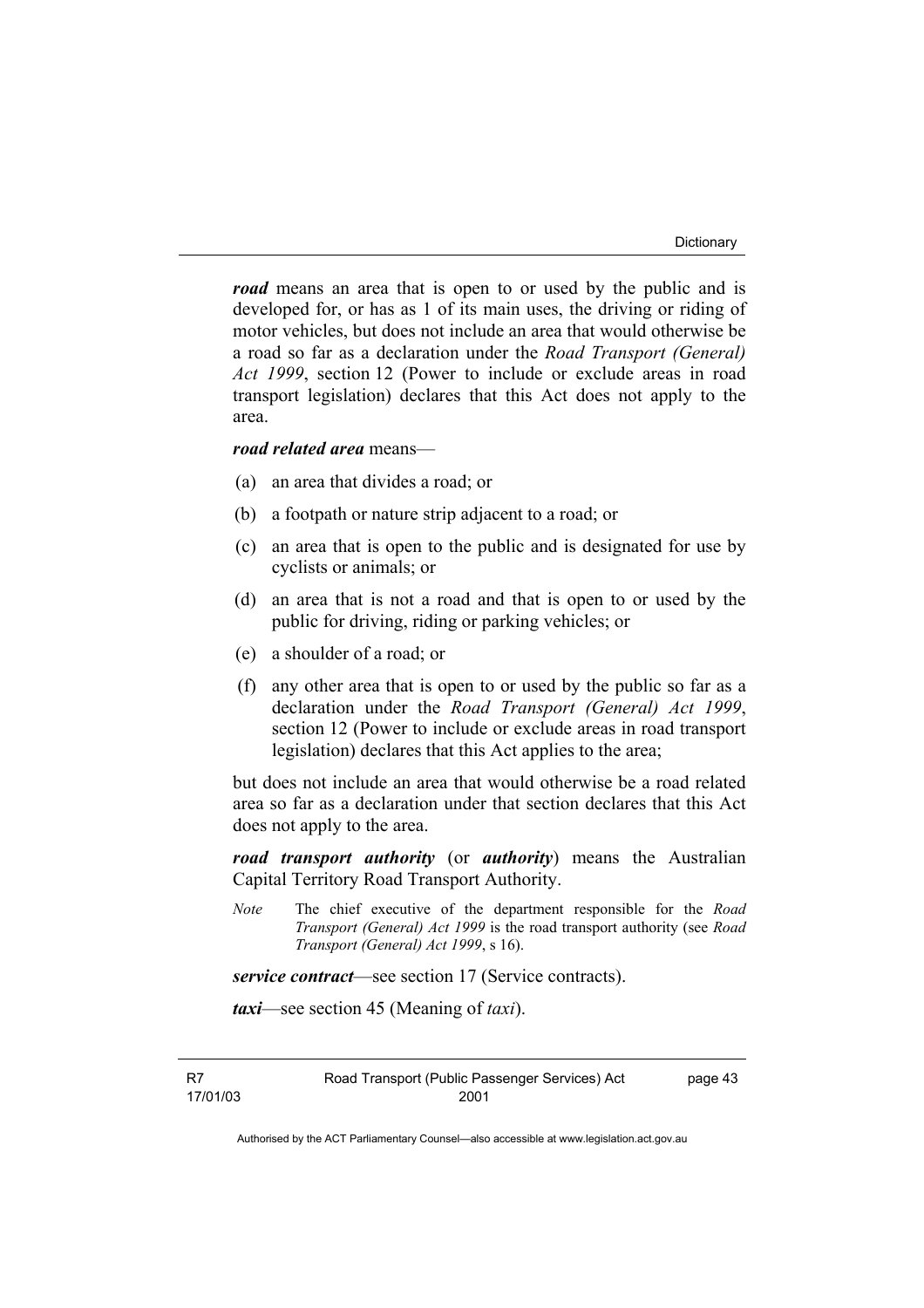#### **Dictionary**

*taxi booking service*—see section 29 (Meaning of *taxi booking service*).

*taxi driver* means the person driving a taxi if the person holds a public vehicle licence authorising the person to drive the taxi for hire or reward.

*taxi licence*—see section 37 (Meaning of *taxi licence*).

*taxi network*—see section 28 (Meaning of *taxi network*).

*taxi service*—see section 47 (Meaning of *taxi service*).

*taxi zone*—see the Australian Road Rules, rule 182.

*tour and charter service*—see section 13 (What is a *tour and charter service*?).

*vehicle* means—

- (a) any description of vehicle on wheels, other than a vehicle used on railways or tramways; or
- (b) any other vehicle prescribed under the regulations;

and includes anything else that, under the regulations, is to be treated as a vehicle.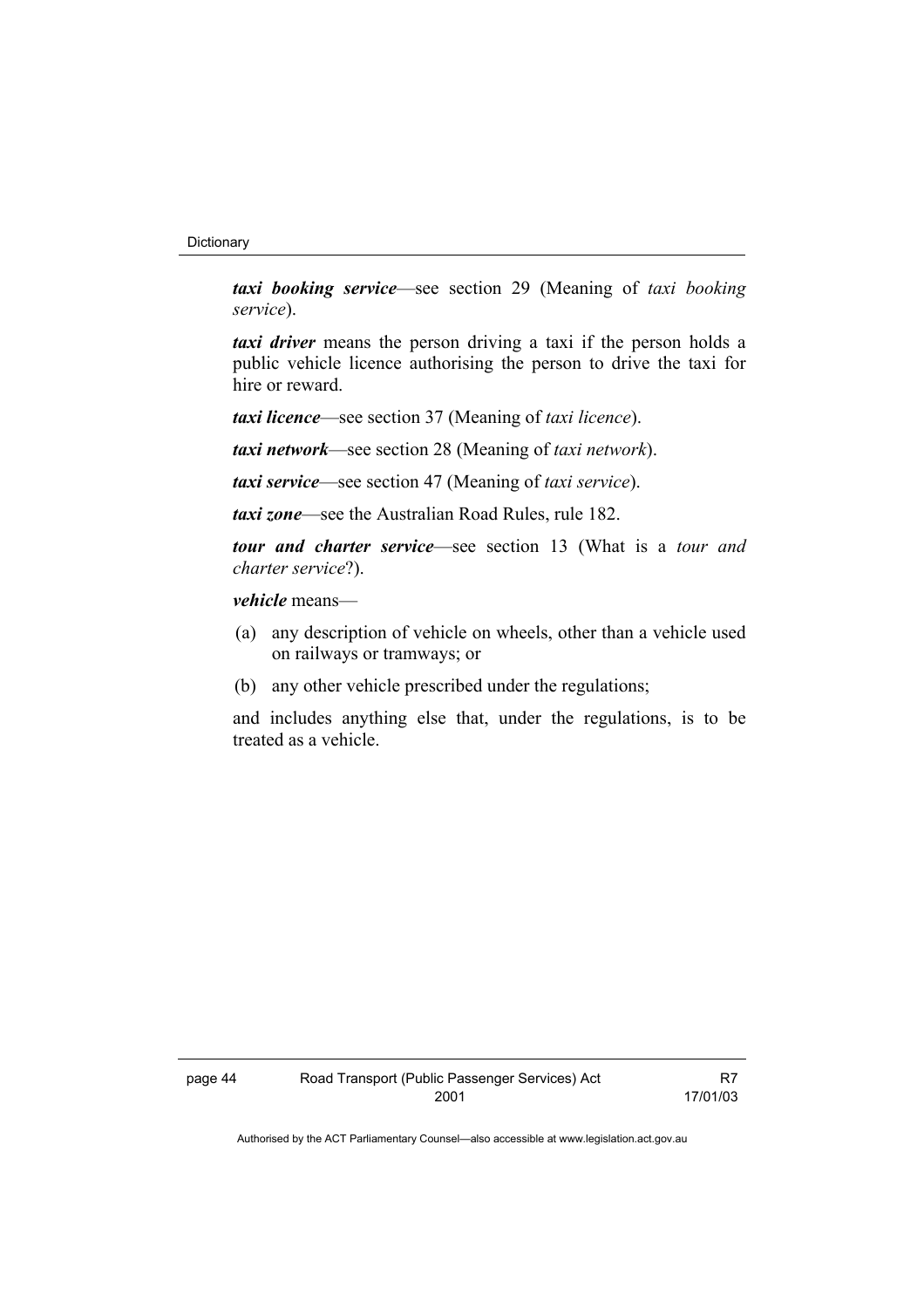# **Endnotes**

| 1 |  |  | <b>About the endnotes</b> |
|---|--|--|---------------------------|
|---|--|--|---------------------------|

Amending and modifying laws are annotated in the legislation history and the amendment history. Current modifications are not included in the republished law but are set out in the endnotes.

Not all editorial amendments made under the *Legislation Act 2001*, part 11.3 are annotated in the amendment history. Full details of any amendments can be obtained from the Parliamentary Counsel's Office.

Uncommenced amending laws and expiries are listed in the legislation history and the amendment history. These details are underlined. Uncommenced provisions and amendments are not included in the republished law but are set out in the last endnote.

If all the provisions of the law have been renumbered, a table of renumbered provisions gives details of previous and current numbering.

The endnotes also include a table of earlier republications.

If the republished law includes penalties, current information about penalty unit values appears on the republication inside front cover.

#### **2 Abbreviation key**

| $am = amended$                             | $ord = ordinance$                         |
|--------------------------------------------|-------------------------------------------|
| $amdt = amendment$                         | orig = original                           |
| $ch = chapter$                             | $p = page$                                |
| $cl = clause$                              | par = paragraph                           |
| $def = definition$                         | pres = present                            |
| $dict = dictionary$                        | $prev = previous$                         |
| disallowed = disallowed by the Legislative | $(\text{prev})$ = previously              |
| Assembly                                   | $prov = provision$                        |
| $div = division$                           | $pt = part$                               |
| $exp = expires/expired$                    | $r = rule/subrule$                        |
| $Gaz = Gazette$                            | reg = regulation/subregulation            |
| $hdg =$ heading                            | $renum = renumbered$                      |
| IA = Interpretation Act 1967               | $reloc = relocated$                       |
| ins = inserted/added                       | $R[X]$ = Republication No                 |
| $LA =$ Legislation Act 2001                | $RI = reissue$                            |
| $LR =$ legislation register                | s = section/subsection                    |
| LRA = Legislation (Republication) Act 1996 | $sch = schedule$                          |
| $mod = modified / modified$                | $sdiv = subdivision$                      |
| $No = number$                              | $sub =$ substituted                       |
| $num = numbered$                           | SL = Subordinate Law                      |
| $o = order$                                | underlining = whole or part not commenced |
| om = omitted/repealed                      | or to be expired                          |
|                                            |                                           |

Road Transport (Public Passenger Services) Act 2001

page 45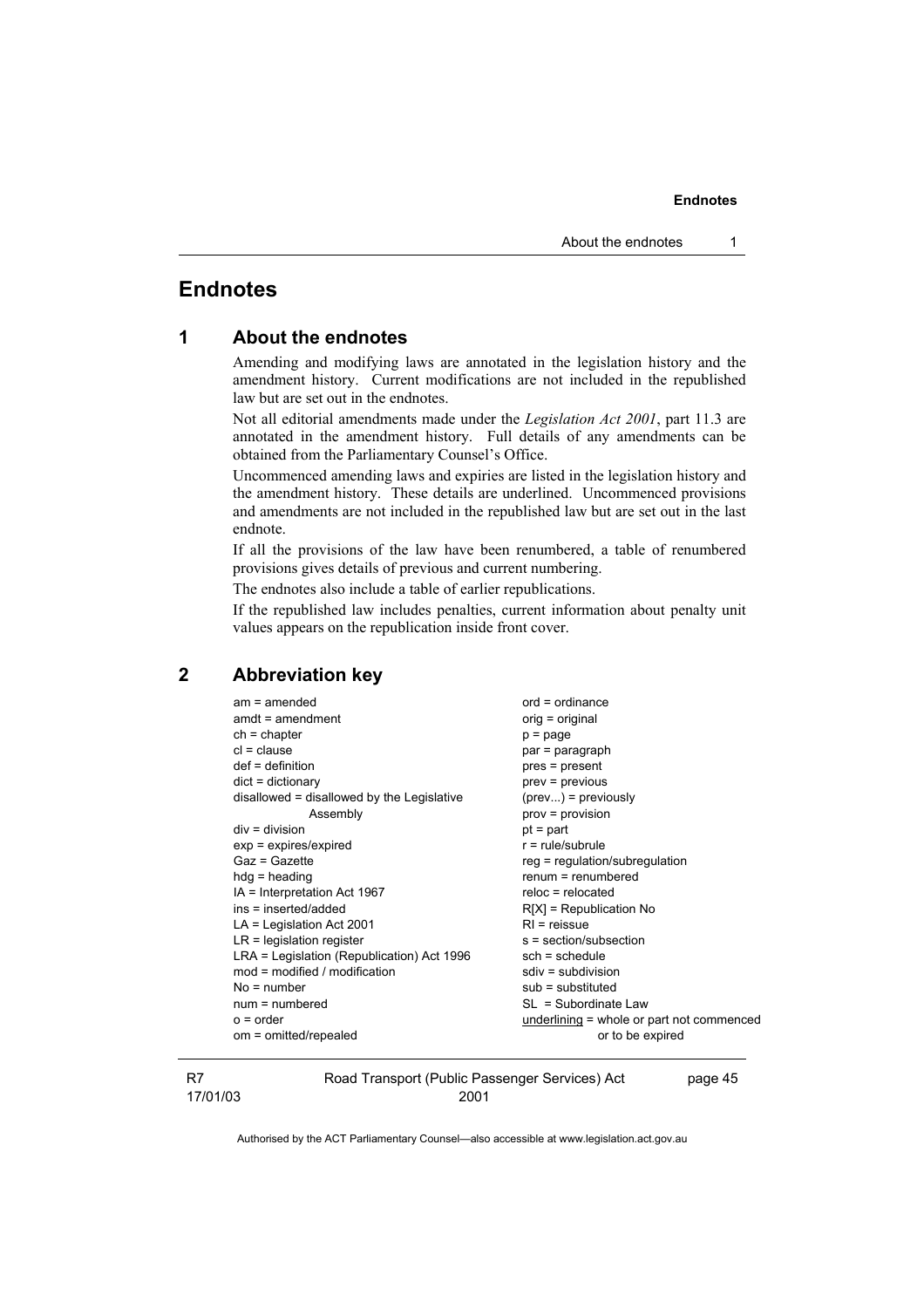# **3 Legislation history**

#### **Road Transport (Public Passenger Services) Act 2001 No 62**

notified 10 September 2001 (Gaz 2001 No S66)

s 1, s 2 commenced 10 September 2001 (IA s 10B)

remainder commenced 1 December 2001 (s 2 and CN 2001 No 2)

as amended by

#### **Road Transport (Public Passenger Services) Amendment Act 2001 No 94**

notified LR 27 September 2001 s 1, s 2 commenced 27 September 2001 (LA s 75) remainder commenced 1 March 2002 (s 2 and CN 2002 No 2)

#### **Statute Law Amendment Act 2002 No 30 pt 3.70**

notified LR 16 September 2002 s 1, s 2 taken to have commenced 19 May 1997 (LA s 75 (2)) pt 3.70 commenced 17 September 2002 (s 2 (1))

#### **Statute Law Amendment Act 2002 (No 2) No 49 pt 3.23**

notified LR 20 December 2002 s 1, s 2 taken to have commenced 7 October 1994 (LA s 75 (2))

pt 3.23 commenced 17 January 2003 (s 2 (1))

#### **4 Amendment history**

| <b>Objects</b><br>s 2 hdg<br>s <sub>2</sub> | bracketed note $exp 30$ June 2002 (s 4 (3))<br>orig s 2 om R1 LA (s 89 (4))<br>(prev s 3) sub 2001 No 94 s 4<br>renum R1 LA (see 2001 No 94 s 17) |
|---------------------------------------------|---------------------------------------------------------------------------------------------------------------------------------------------------|
| <b>Dictionary</b><br>s <sub>3</sub>         | (prev s 4) renum R1 LA (see 2001 No 94 s 17)                                                                                                      |
| <b>Notes</b><br>s <sub>4</sub>              | (prev s 5) sub 2001 No 94 s 5<br>renum R1 LA (see 2001 No 94 s 17)<br>ss (2), (3) exp 30 June 2002 (s 4 (3))                                      |

| page 46 | Road Transport (Public Passenger Services) Act |          |
|---------|------------------------------------------------|----------|
|         | 2001                                           | 17/01/03 |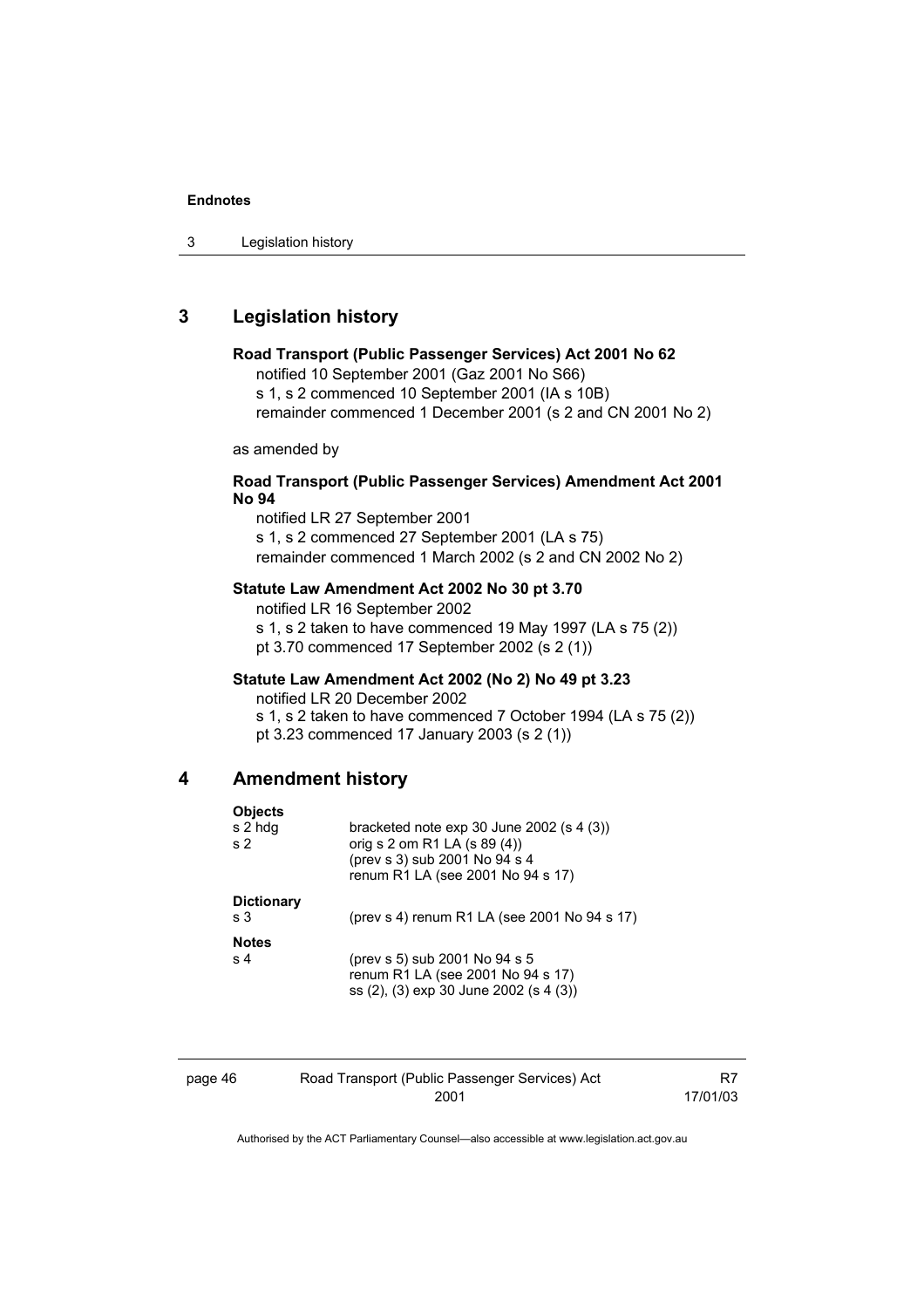| Amendment history |  |
|-------------------|--|
|-------------------|--|

| s 5                                          | <b>Functions of road transport authority</b><br>(prev s 6) sub 2001 No 94 s 5<br>renum R1 LA (see 2001 No 94 s 17)                                     |
|----------------------------------------------|--------------------------------------------------------------------------------------------------------------------------------------------------------|
| s 6                                          | Registers of accredited people and licences<br>(prev s 7) sub 2001 No 94 s 5<br>renum R1 LA (see 2001 No 94 s 17)                                      |
| s 7                                          | Security and disclosure of information in registers<br>(prev s 8) sub 2001 No 94 s 5<br>renum R1 LA (see 2001 No 94 s 17)<br>sub 2002 No 49 amdt 3.229 |
| s 8                                          | <b>Trade Practices Act authorisation</b><br>(prev s 9) renum R1 LA (see 2001 No 94 s 17)                                                               |
| s 9                                          | <b>Combinations of accreditations and licences</b><br>(prev s 9A) ins 2001 No 94 s 6<br>renum R1 LA (see 2001 No 94 s 17)                              |
| s 11 hdg                                     | <b>Meaning of bus service</b><br>bracketed note $exp 30$ June 2002 (s 4 (3))                                                                           |
| $s$ 12 hdg                                   | What is a regular route service?<br>bracketed note exp 30 June 2002 (s 4 (3))                                                                          |
| $s$ 14 hdg                                   | What is a long-distance service?<br>bracketed note $exp 30$ June 2002 (s 4 (3))                                                                        |
| $s$ 15 hdg                                   | Bus operators--purposes of accreditation<br>bracketed note $exp 30$ June 2002 (s 4 (3))                                                                |
| s 16                                         | <b>Regulations about accreditation system</b><br>am 2002 No 30 amdt 3.748                                                                              |
| <b>Service contracts</b><br>s 17 hdg<br>s 17 | bracketed note $exp 30$ June 2002 (s 4 (3))<br>am 2002 No 49 amdt 3.230                                                                                |
| $s$ 20 hdg                                   | Unaccredited operators not to operate certain bus services<br>bracketed note $exp 30$ June 2002 (s 4 (3))                                              |
| s 21                                         | Pretending to be an accredited bus service operator<br>sub 2002 No 30 amdt 3.749                                                                       |
| s 22 hdg                                     | Operators of regular route services to hold service contracts<br>bracketed note $exp 30$ June 2002 (s 4 (3))                                           |
| s 26                                         | <b>Regulations about bus drivers</b><br>am 2002 No 49 amdt 3.230                                                                                       |
| s 27                                         | Regulations about conduct of passengers<br>am 2002 No 49 amdt 3.230                                                                                    |
| 17/01/03                                     | Road Transport (Public Passenger Services) Act<br>2001                                                                                                 |

page 47

Authorised by the ACT Parliamentary Counsel—also accessible at www.legislation.act.gov.au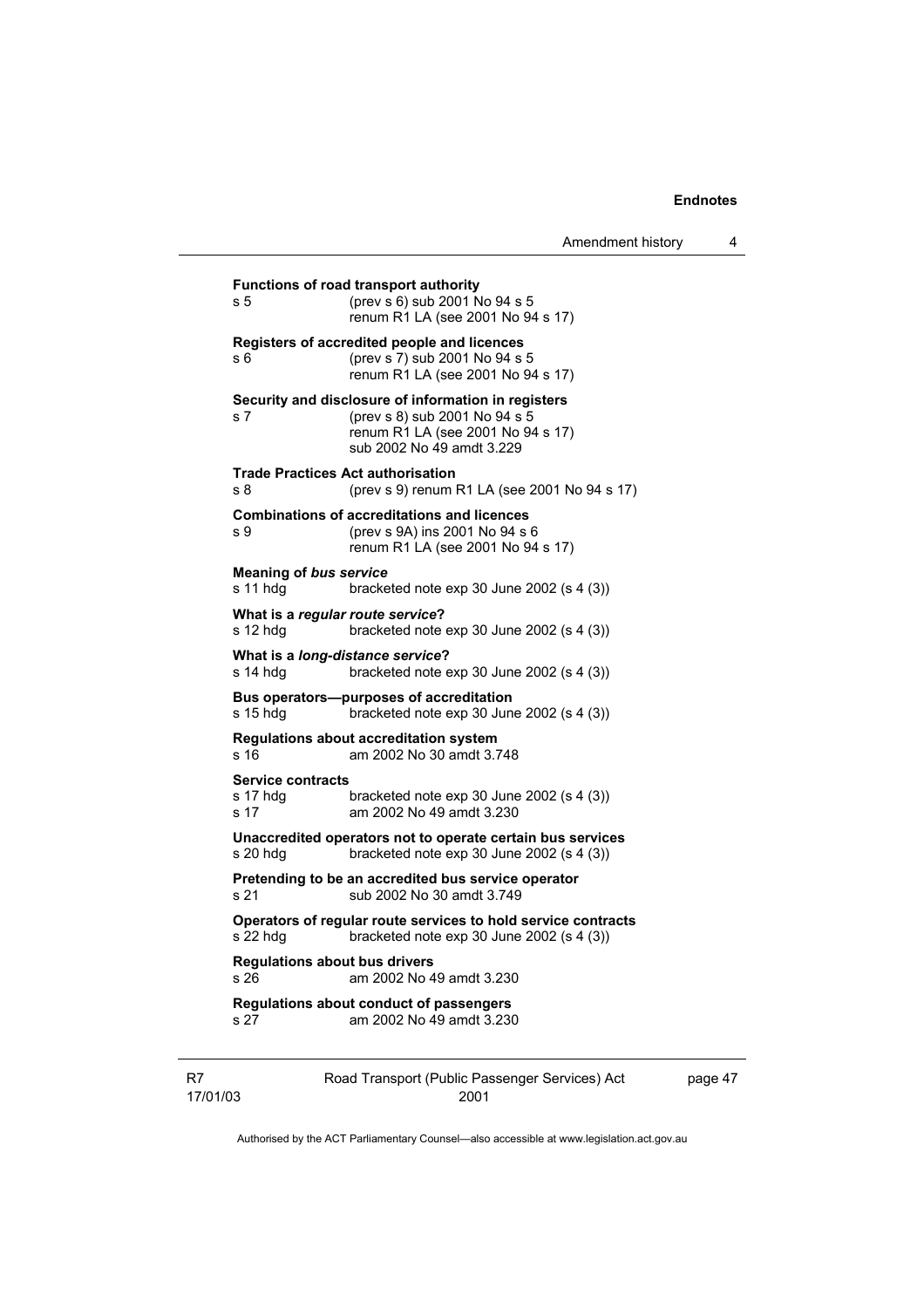| Amendment history                                 |                                                                                                                                                                                    |
|---------------------------------------------------|------------------------------------------------------------------------------------------------------------------------------------------------------------------------------------|
| Taxi networks<br>pt 3 hdg                         | sub 2001 No 94 s 8                                                                                                                                                                 |
| <b>Basic concepts</b><br>div 3.1 hdg              | ins 2001 No 94 s 8                                                                                                                                                                 |
| Meaning of taxi network<br>s 28 hda<br>s 28       | bracketed note exp 30 June 2002 (s 4 (3))<br>orig s 28 om 2001 No 94 s 7<br>(prev s 29) sub 2001 No 94 s 8<br>renum R1 LA (see 2001 No 94 s 17)                                    |
| s 29 hdg<br>s 29                                  | <b>Meaning of taxi booking service</b><br>bracketed note exp 30 June 2002 (s 4 (3))<br>(prev s 29A) ins 2001 No 94 s 8<br>renum R1 LA (see 2001 No 94 s 17)                        |
| div 3.2 hdg                                       | Accreditation of taxi network providers<br>ins 2001 No 94 s 8                                                                                                                      |
| s 30 hdg<br>s 30                                  | Taxi network providers--purposes of accreditation<br>bracketed note exp 30 June 2002 (s 4 (3))<br>(prev s 29B) ins 2001 No 94 s 8<br>renum R1 LA (see 2001 No 94 s 17)             |
| s 31 hdg<br>s 31                                  | Taxi network providers-regulations about accreditation system<br>bracketed note exp 30 June 2002 (s 4 (3))<br>(prev s 29C) ins 2001 No 94 s 8<br>renum R1 LA (see 2001 No 94 s 17) |
| div 3.3 hdg                                       | <b>Entitlement to operate taxi networks</b><br>ins 2001 No 94 s 8                                                                                                                  |
| s 32                                              | <b>Entitlement to operate taxi networks</b><br>(prev s 29D) ins 2001 No 94 s 8<br>renum R1 LA (see 2001 No 94 s 17)                                                                |
| s 33 hdg<br>s 33                                  | Unaccredited persons not to operate taxi network<br>bracketed note exp 30 June 2002 (s 4 (3))<br>(prev s 29E) ins 2001 No 94 s 8<br>renum R1 LA (see 2001 No 94 s 17)              |
| s 34                                              | Pretending to be an accredited taxi network provider<br>(prev s 29F) ins 2001 No 94 s 8<br>renum R1 LA (see 2001 No 94 s 17)                                                       |
| <b>Regulation of taxi networks</b><br>div 3.4 hdg | ins 2001 No 94 s 8                                                                                                                                                                 |

page 48 Road Transport (Public Passenger Services) Act 2001

R7 17/01/03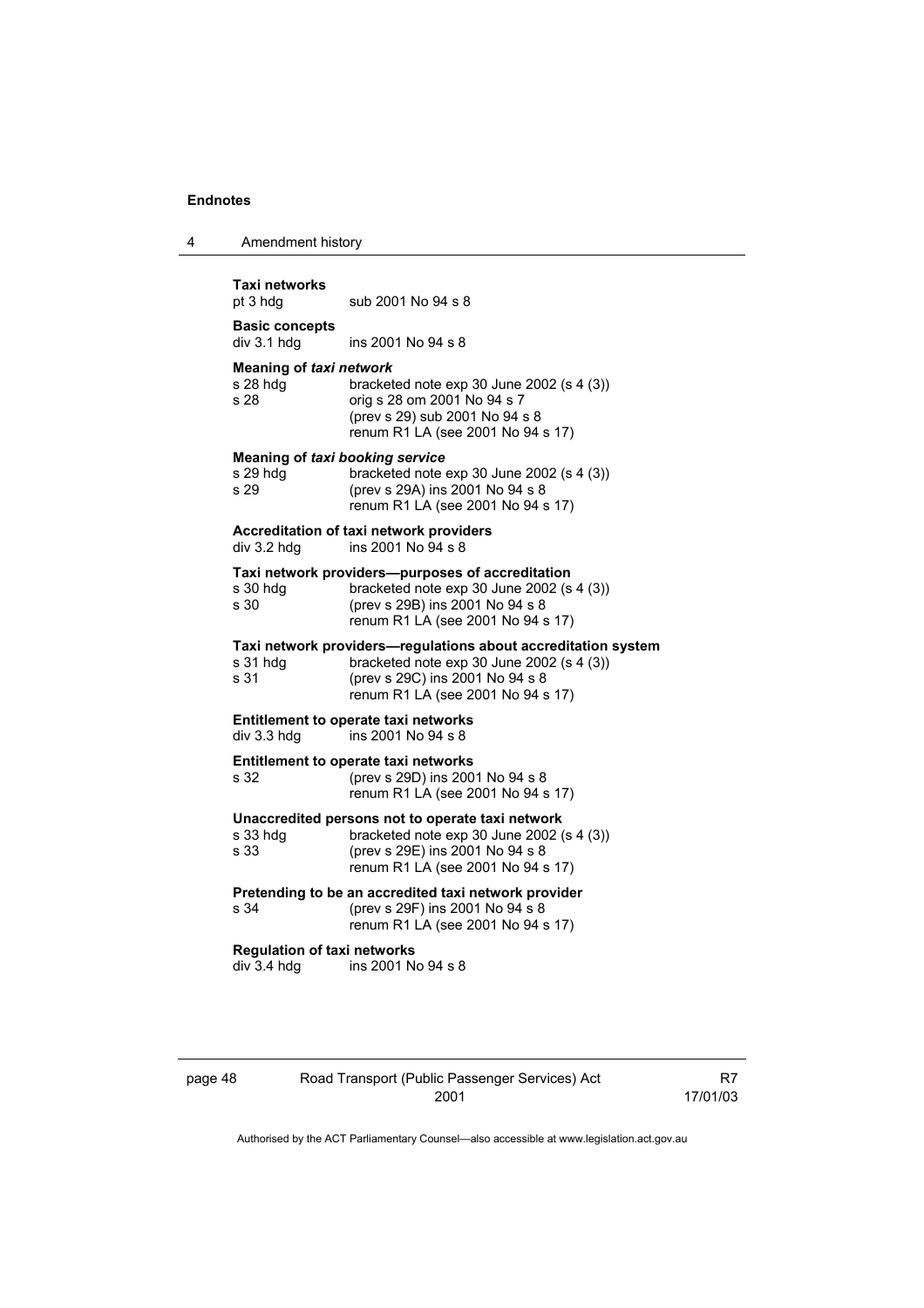| Amendment history |  |
|-------------------|--|
|                   |  |

| $s35$ hdg<br>s 35                                               | Regulations about operation of taxi networks by accredited people<br>bracketed note exp 30 June 2002 (s 4 (3))<br>(prev s 29G) ins 2001 No 94 s 8<br>renum R1 LA (see 2001 No 94 s 17) |      |
|-----------------------------------------------------------------|----------------------------------------------------------------------------------------------------------------------------------------------------------------------------------------|------|
| s 36                                                            | Regulations about operation of taxi networks<br>(prev s 29H) ins 2001 No 94 s 8<br>renum R1 LA (see 2001 No 94 s 17)                                                                   |      |
| <b>Licensing of taxi vehicles</b><br>pt 4 hdg                   | orig pt 4 hdg renum as pt 7 hdg (see 2001 No 94 s 9)<br>ins 2001 No 94 s 8                                                                                                             |      |
| <b>Basic concepts</b><br>div 4.1 hdg                            | orig div 4.1 hdg renum as div 7.1 hdg (see 2001 No 94 s 9)<br>ins 2001 No 94 s 8                                                                                                       |      |
| <b>Meaning of taxi licence</b><br>s 37 hdg<br>s 37              | bracketed note $exp 30$ June 2002 (s 4 (3))<br>(prev s 30) sub 2001 No 94 s 8<br>renum R1 LA (see 2001 No 94 s 17)                                                                     |      |
| <b>Meaning of restricted taxi licence</b><br>$s$ 38 hdg<br>s 38 | bracketed note exp 30 June 2002 (s 4 (3))<br>(prev s 30A) ins 2001 No 94 s 8<br>renum R1 LA (see 2001 No 94 s 17)                                                                      |      |
| <b>Taxi licences</b><br>div 4.2 hdg                             | orig div 4.2 hdg renum as div 7.2 hdg (see 2001 No 94 s 9)<br>ins 2001 No 94 s 8                                                                                                       |      |
| s 39 hdg<br>s 39                                                | <b>Maximum numbers of taxi licences</b><br>bracketed note exp 30 June 2002 (s 4 (3))<br>(prev s 30B) ins 2001 No 94 s 8<br>renum R1 LA (see 2001 No 94 s 17)                           |      |
| <b>Issue of taxi licences</b><br>s 40 hdg<br>s 40               | bracketed note $exp 30$ June 2002 (s 4 (3))<br>(prev s 30C) ins 2001 No 94 s 8<br>renum R1 LA (see 2001 No 94 s 17)                                                                    |      |
| <b>Transferability of taxi licences</b><br>s 41 hdg<br>s 41     | bracketed note $exp 30$ June 2002 (s 4 (3))<br>(prev s 30D) ins 2001 No 94 s 8<br>renum R1 LA (see 2001 No 94 s 17)                                                                    |      |
| Use of vehicles as taxis<br>s 42 hdg<br>s 42                    | bracketed note $exp 30$ June 2002 (s 4 (3))<br>(prev s 30E) ins 2001 No 94 s 8<br>renum R1 LA (see 2001 No 94 s 17)                                                                    |      |
|                                                                 | Road Transport (Public Passenger Services) Act                                                                                                                                         | page |

R7

2001

page 49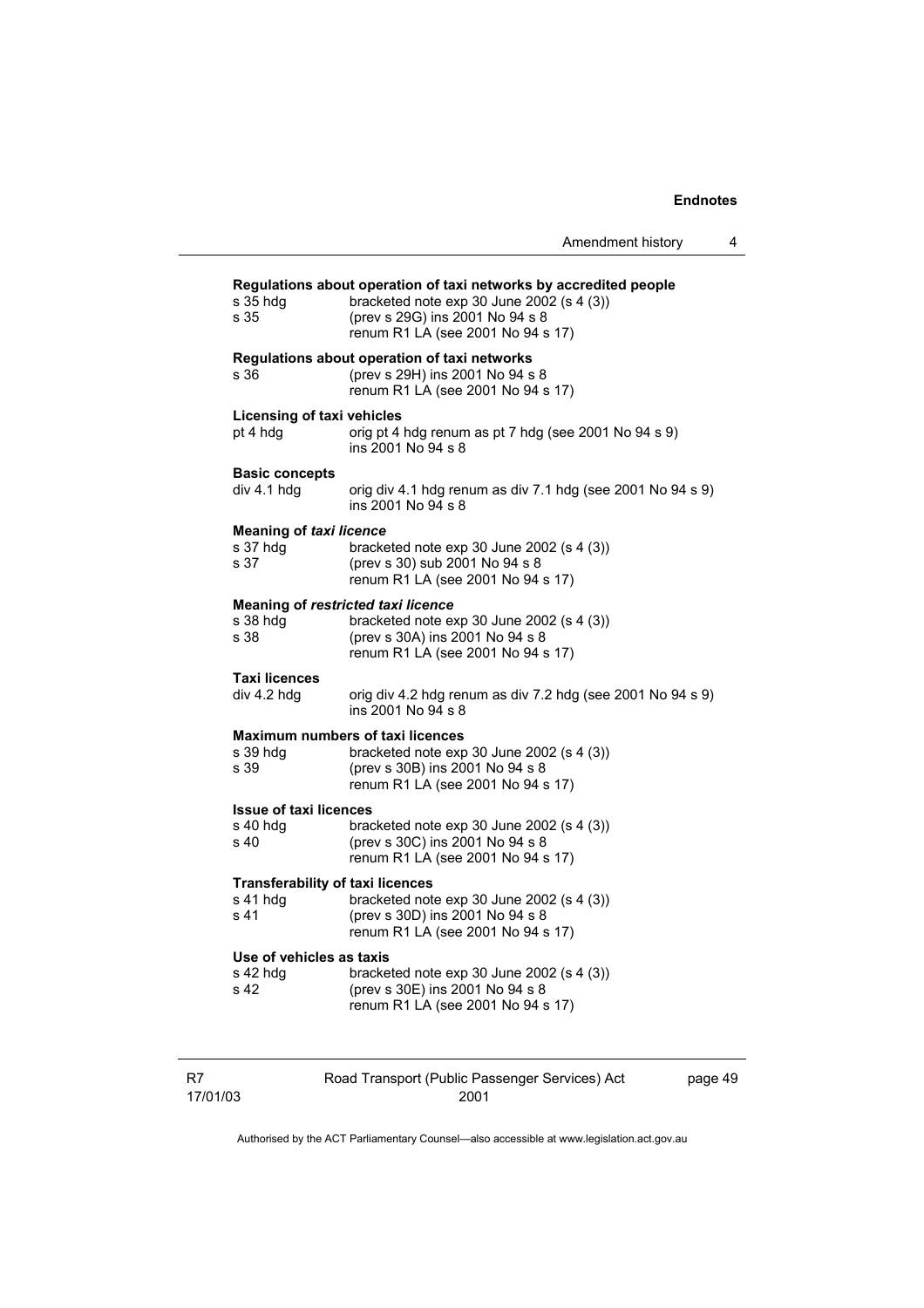4 Amendment history

|         | s 43                                                       | Pretending vehicles are licensed taxis<br>(prev s 30F) ins 2001 No 94 s 8<br>renum R1 LA (see 2001 No 94 s 17)                                                                     |                |
|---------|------------------------------------------------------------|------------------------------------------------------------------------------------------------------------------------------------------------------------------------------------|----------------|
|         | <b>Regulations about taxi licences</b><br>s 44 hdg<br>s 44 | bracketed note exp 30 June 2002 (s 4 (3))<br>(prev s 30G) ins 2001 No 94 s 8<br>renum R1 LA (see 2001 No 94 s 17)                                                                  |                |
|         | <b>Taxi services</b><br>pt 5 hdg                           | orig pt 5 hdg om R1 LA (s 89 (3)) but see s 54<br>(prev pt 5 hdg) exp 31 December 2001 (s 54)<br>ins 2001 No 94 s 8                                                                |                |
|         | <b>Basic concepts</b><br>div 5.1 hdg                       | ins 2001 No 94 s 8                                                                                                                                                                 |                |
|         | Meaning of taxi<br>s 45 hdg<br>s 45                        | bracketed note $exp 30$ June 2002 (s 4 (3))<br>(prev s 31) sub 2001 No 94 s 8<br>renum R1 LA (see 2001 No 94 s 17)                                                                 |                |
|         | <b>Meaning of restricted taxi</b><br>s 46 hdg<br>s 46      | bracketed note exp 30 June 2002 (s 4 (3))<br>(prev s 31A) ins 2001 No 94 s 8<br>renum R1 LA (see 2001 No 94 s 17)                                                                  |                |
|         | <b>Meaning of taxi service</b><br>s 47 hdg<br>s 47         | bracketed note $exp 30$ June 2002 (s 4 (3))<br>(prev s 31B) ins 2001 No 94 s 8<br>renum R1 LA (see 2001 No 94 s 17)                                                                |                |
|         | s 48                                                       | Meaning of restricted taxi service<br>(prev s 31C) ins 2001 No 94 s 8<br>renum R1 LA (see 2001 No 94 s 17)                                                                         |                |
|         | div 5.2 hdg                                                | <b>Accreditation of taxi service operators</b><br>ins 2001 No 94 s 8                                                                                                               |                |
|         | s 49 hdg<br>s 49                                           | Taxi service operators-purposes of accreditation<br>bracketed note exp 30 June 2002 (s 4 (3))<br>(prev s 31D) ins 2001 No 94 s 8<br>renum R1 LA (see 2001 No 94 s 17)              |                |
|         | $s50$ hdg<br>s 50                                          | Taxi service operators-regulations about accreditation system<br>bracketed note exp 30 June 2002 (s 4 (3))<br>(prev s 31E) ins 2001 No 94 s 8<br>renum R1 LA (see 2001 No 94 s 17) |                |
|         | div 5.3 hdg                                                | <b>Entitlement to operate taxi services</b><br>ins 2001 No 94 s 8                                                                                                                  |                |
| page 50 |                                                            | Road Transport (Public Passenger Services) Act<br>2001                                                                                                                             | R7<br>17/01/03 |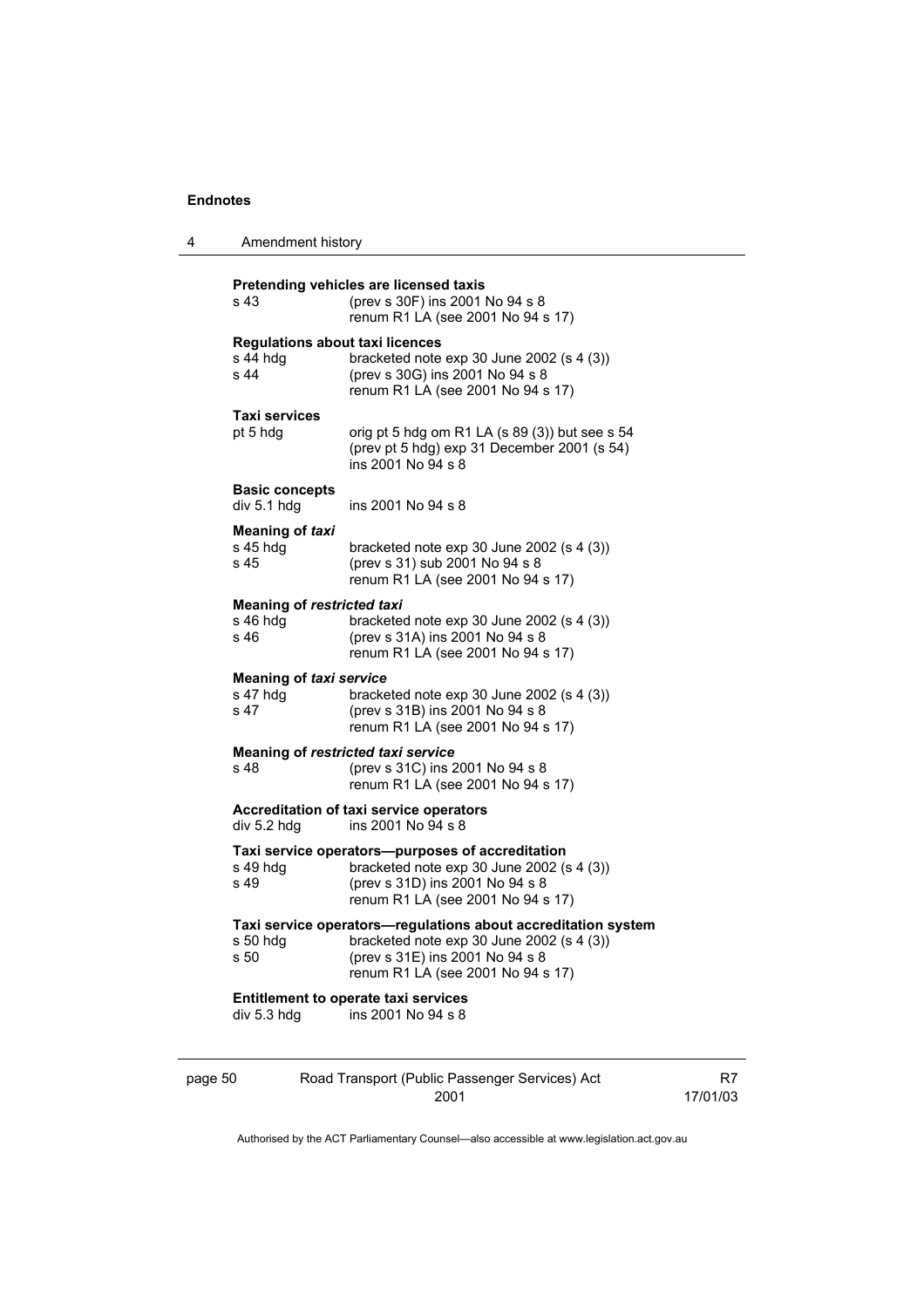| Amendment history |  |
|-------------------|--|
|-------------------|--|

| $s51$ hdg<br>s 51                                 | <b>Entitlement to operate taxi services</b><br>bracketed note exp 30 June 2002 (s 4 (3))<br>(prev s 31F) ins 2001 No 94 s 8<br>renum R1 LA (see 2001 No 94 s 17)                                                    |         |
|---------------------------------------------------|---------------------------------------------------------------------------------------------------------------------------------------------------------------------------------------------------------------------|---------|
| $s52$ hdg<br>s 52                                 | Unaccredited operators not to operate taxi services<br>bracketed note $exp 30$ June 2002 (s 4 (3))<br>orig s 52 exp 31 December 2001 (s 54)<br>(prev s 31G) ins 2001 No 94 s 8<br>renum R1 LA (see 2001 No 94 s 17) |         |
| s 53                                              | Pretending to be an accredited taxi service operator<br>orig s 53 exp 31 December 2001 (s 54)<br>(prev s 31H) ins 2001 No 94 s 8<br>renum R1 LA (see 2001 No 94 s 17)                                               |         |
| s 54                                              | Taxi service operators to be affiliated with taxi network<br>orig s 54 exp 31 December 2001 (s 54)<br>(prev s 31l) ins 2001 No 94 s 8<br>renum R1 LA (see 2001 No 94 s 17)                                          |         |
| s 55                                              | Pretending to be affiliated with taxi network<br>(prev s 31J) ins 2001 No 94 s 8<br>renum R1 LA (see 2001 No 94 s 17)                                                                                               |         |
| <b>Regulation of taxi services</b><br>div 5.4 hdg | ins 2001 No 94 s 8                                                                                                                                                                                                  |         |
| $s$ 56 hdg<br>s 56                                | Regulations about operation of taxi services by accredited people<br>bracketed note $exp 30$ June 2002 (s 4 (3))<br>(prev s 31K) ins 2001 No 94 s 8<br>renum R1 LA (see 2001 No 94 s 17)                            |         |
| s 57                                              | Regulations about operation of taxis<br>(prev s 31L) ins 2001 No 94 s 8<br>renum R1 LA (see 2001 No 94 s 17)                                                                                                        |         |
| <b>Regulations about taxi drivers</b><br>s 58     | (prev s 31M) ins 2001 No 94 s 8<br>renum R1 LA (see 2001 No 94 s 17)                                                                                                                                                |         |
| s 59                                              | Regulations about conduct of taxi passengers<br>(prev s 31N) ins 2001 No 94 s 8<br>renum R1 LA (see 2001 No 94 s 17)                                                                                                |         |
| s 60                                              | Power to determine maximum taxi fares<br>s 60 hdg bracketed note exp 30 June 2002 (s 4 (3))<br>(prev s 31O) ins 2001 No 94 s 8<br>renum R1 LA (see 2001 No 94 s 17)                                                 |         |
| <b>Miscellaneous</b><br>pt 6 hdg                  | ins 2001 No 94 s 8                                                                                                                                                                                                  |         |
|                                                   | Road Transport (Public Passenger Services) Act                                                                                                                                                                      | page 51 |

| R7       | Road Transport (Public Passenger Services) Act |
|----------|------------------------------------------------|
| 17/01/03 | 2001                                           |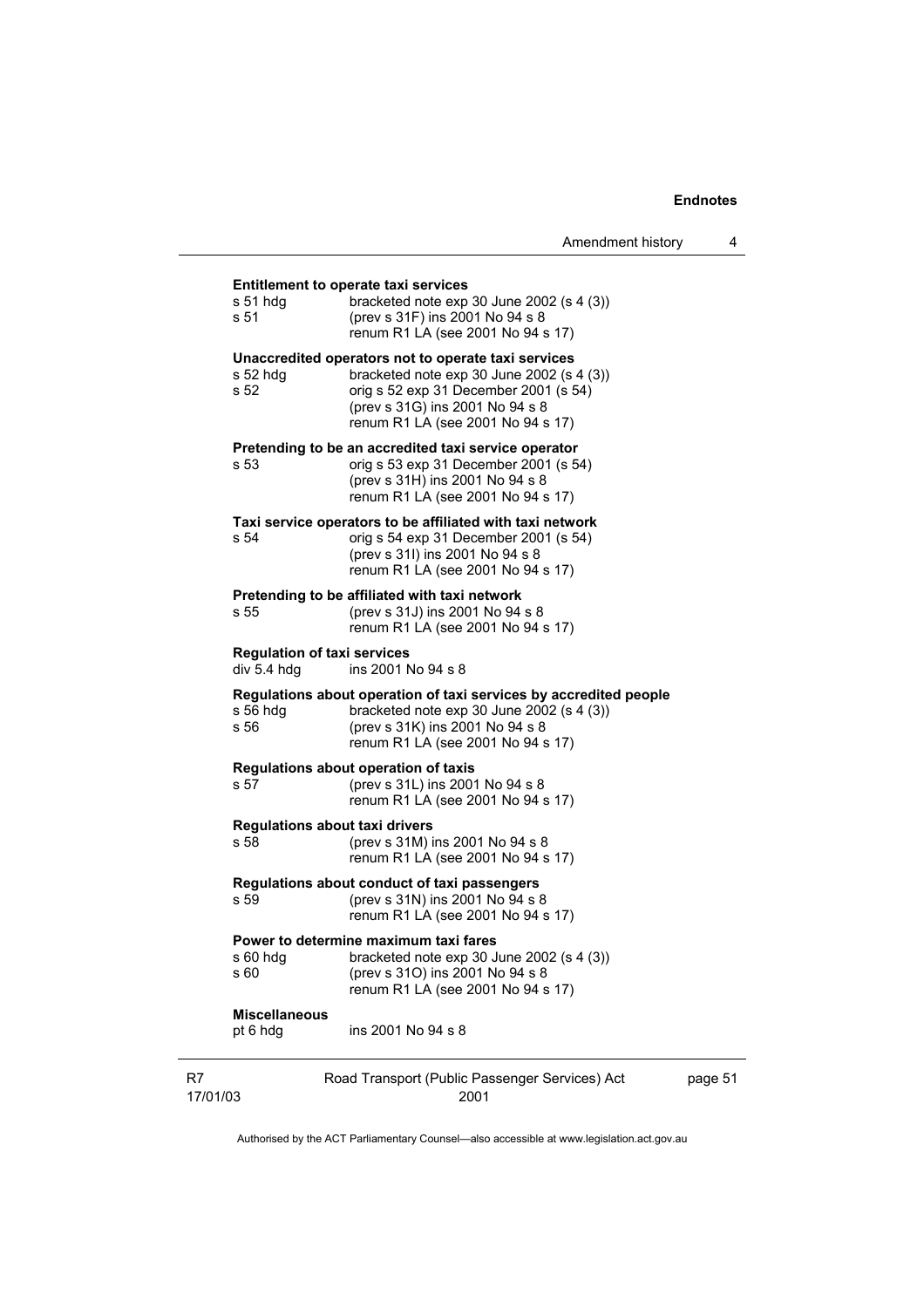| 4       | Amendment history                                   |                                                                                                                                                                                             |    |
|---------|-----------------------------------------------------|---------------------------------------------------------------------------------------------------------------------------------------------------------------------------------------------|----|
|         | <b>Regulation-making power</b><br>$s61$ hdg<br>s 61 | bracketed note $exp 30$ June 2002 (s 4 (3))<br>(prev s 32) sub 2001 No 94 s 8<br>renum R1 LA (see 2001 No 94 s 17)                                                                          |    |
|         | s 62                                                | Regulations may apply certain laws and instruments<br>(prev s 32A) ins 2001 No 94 s 8<br>renum R1 LA (see 2001 No 94 s 17)<br>sub 2002 No 30 amdt 3.750                                     |    |
|         | <b>Regulations about enforcement</b><br>s 63        | (prev s 32B) ins 2001 No 94 s 8<br>renum R1 LA (see 2001 No 94 s 17)                                                                                                                        |    |
|         | s 64                                                | Minister may exempt vehicles and people from Act<br>(prev s 32C) ins 2001 No 94 s 8<br>renum R1 LA (see 2001 No 94 s 17)                                                                    |    |
|         | s 65 hdg<br>s 65                                    | Regulations may exempt vehicles and people from Act<br>bracketed note $exp 30$ June 2002 (s 4 (3))<br>(prev s 32D) ins 2001 No 94 s 8<br>renum R1 LA (see 2001 No 94 s 17)                  |    |
|         | <b>Transitional provisions</b><br>pt 7 hdg          | (prev pt 4 hdg) renum 2001 No $94 s 9$                                                                                                                                                      |    |
|         | General<br>div 7.1 hdg                              | (prev div 4.1 hdg) renum 2001 No 94 s 9<br><u>exp 1 June 2003 (s 69)</u>                                                                                                                    |    |
|         | Definitions for pt 7<br>s 66                        | (prev s 33) def restricted taxi operator's licence ins 2001<br>No 94 s 10<br>def taxi operator's licence ins 2001 No 94 s 10<br>renum R1 LA (see 2001 No 94 s 17)<br>exp 1 June 2003 (s 69) |    |
|         | <b>Transitional regulations</b><br>s 67             | (prev s 34) renum R1 LA (see 2001 No 94 s 17)<br><u>exp 1 June 2003 (s 69)</u>                                                                                                              |    |
|         | Modification of pt 7's operation<br>s 68            | (prev s 35) renum R1 LA (see 2001 No 94 s 17)<br>am 2002 No 49 amdt 3.231<br>exp 1 June 2003 (s 69)                                                                                         |    |
|         | <b>Expiry of div 7.1</b><br>s 69                    | (prev s 36) renum R1 LA (see 2001 No 94 s 17)<br>sub 2002 No 30 amdt 3.751<br>exp 1 June 2003 (s 69)                                                                                        |    |
| page 52 |                                                     | Road Transport (Public Passenger Services) Act                                                                                                                                              | R7 |

17/01/03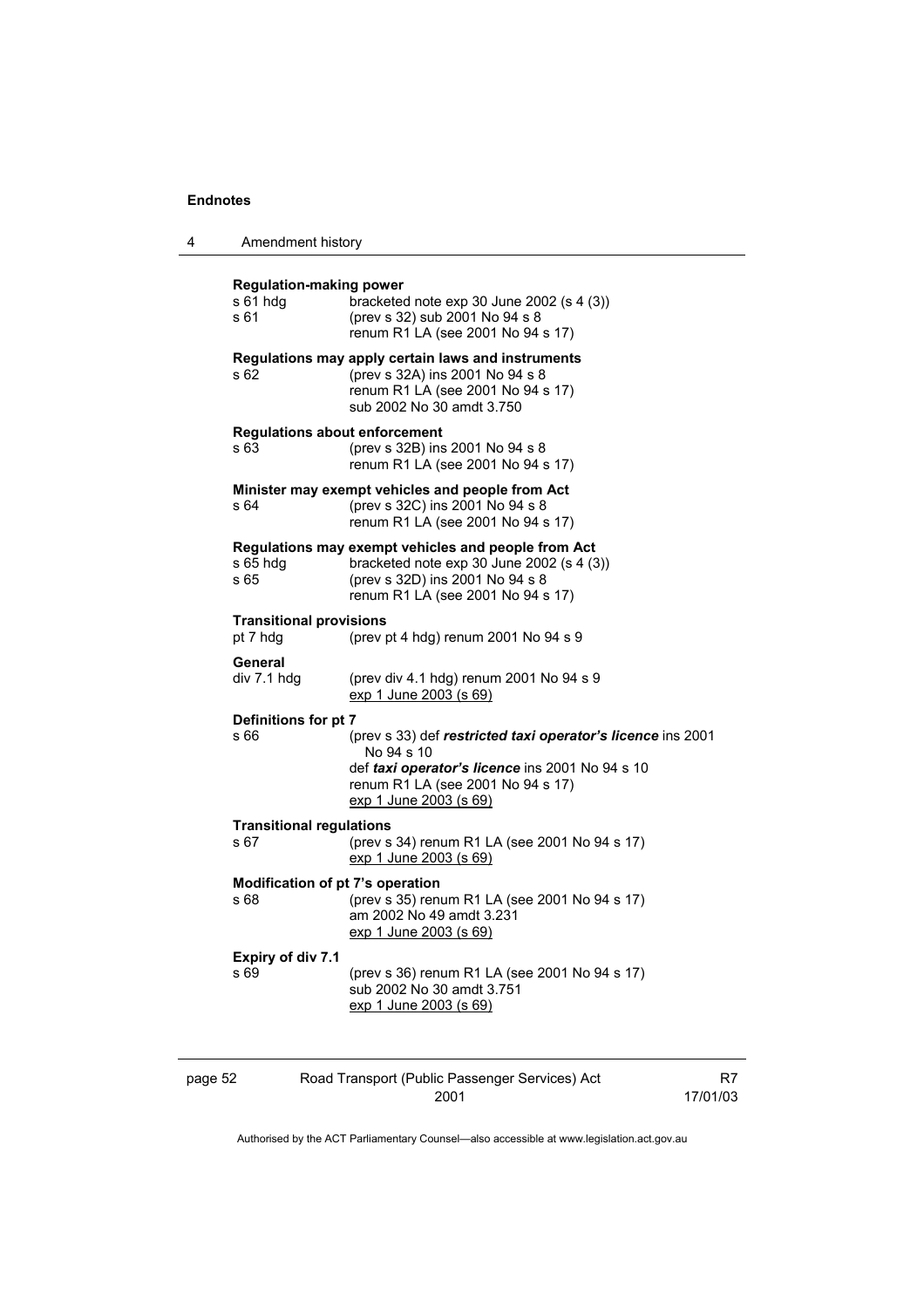|                                                 |                                                                                                                                                  | Amendment history | 4 |
|-------------------------------------------------|--------------------------------------------------------------------------------------------------------------------------------------------------|-------------------|---|
| div 7.2 hdq                                     | <b>Bus services under Motor Omnibus Act</b><br>(prev div 4.2 hdg) renum 2001 No 94 s 9<br>exp 1 December 2002 (s 72)                             |                   |   |
| s 70                                            | <b>Existing bus services operated under the Motor Omnibus Act</b><br>(prev s 37) renum R1 LA (see 2001 No 94 s 17)<br>exp 1 December 2002 (s 72) |                   |   |
| s 71                                            | Fares, concession cards and refunds under Motor Omnibus Act<br>(prev s 38) renum R1 LA (see 2001 No 94 s 17)<br>exp 1 December 2002 (s 72)       |                   |   |
| Expiry of div 7.2<br>s 72                       | (prev s 39) renum R1 LA (see 2001 No 94 s 17)<br>sub 2002 No 30 amdt 3.752<br>exp 1 December 2002 (s 72)                                         |                   |   |
| div 7.3 hdg                                     | Infringement notices under Motor Omnibus Act<br>(prev div 4.3 hdg) renum R1 LA (see 2001 No 94 s 17)<br>exp 1 June 2002 (s 78)                   |                   |   |
| <b>Existing infringement notices</b><br>s 73.   | (prev s 40) renum R1 LA (see 2001 No 94 s 17)<br>exp 1 June 2002 (s 78)                                                                          |                   |   |
| <b>Existing final notices</b><br>s 74           | (prev s 41) renum R1 LA (see 2001 No 94 s 17)<br>exp 1 June 2002 (s 78)                                                                          |                   |   |
| s 75                                            | Existing notices disputing liability under infringement notices<br>(prev s 42) renum R1 LA (see 2001 No 94 s 17)<br>exp 1 June 2002 (s 78)       |                   |   |
| s 76                                            | <b>Existing applications for extension of time</b><br>(prev s 43) renum R1 LA (see 2001 No 94 s 17)<br>exp 1 June 2002 (s 78)                    |                   |   |
| s 77                                            | Suspension of concession card in force under Motor Omnibus Act<br>(prev s 44) renum R1 LA (see 2001 No 94 s 17)<br>exp 1 June 2002 (s 78)        |                   |   |
| <b>Expiry of div 7.3</b><br>s 78                | (prev s 45) renum R1 LA (see 2001 No 94 s 17)<br>exp 1 June 2002 (s 78)                                                                          |                   |   |
| <b>Bus operator's licences</b><br>div 7.4 hdg   | (prev div 4.4 hdg) renum R1 LA (see 2001 No 94 s 17)<br>exp 1 December 2002 (s 80)                                                               |                   |   |
| <b>Existing bus operator's licences</b><br>s 79 | (prev s 46) renum R1 LA (see 2001 No 94 s 17)<br>exp 1 December 2002 (s 80)                                                                      |                   |   |

| - R7     | Road Transport (Public Passenger Services) Act | page 53 |
|----------|------------------------------------------------|---------|
| 17/01/03 | 2001                                           |         |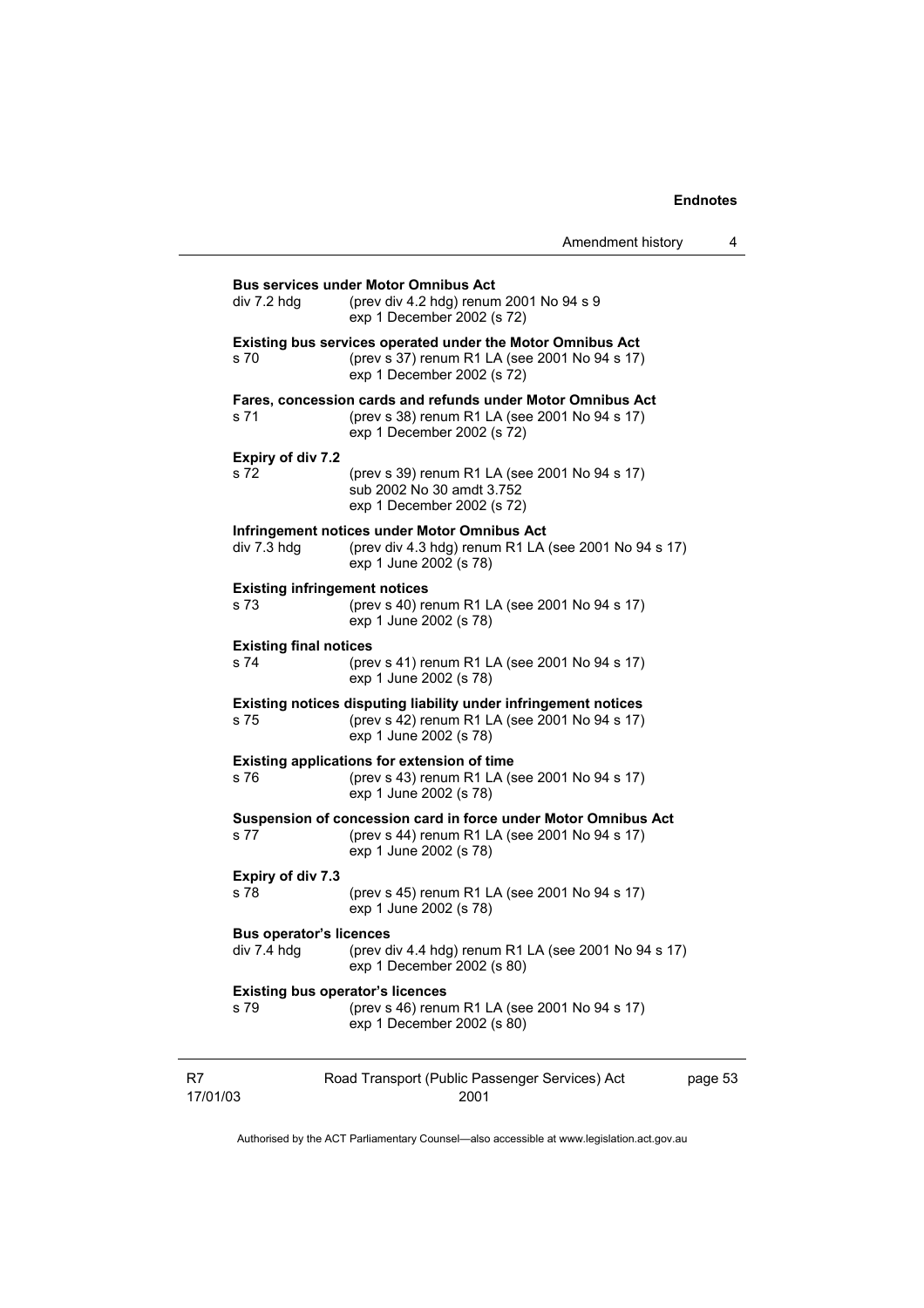| 4 | Amendment history                                                                                                           |                                                                                                                                                         |  |
|---|-----------------------------------------------------------------------------------------------------------------------------|---------------------------------------------------------------------------------------------------------------------------------------------------------|--|
|   | Expiry of div 7.4<br>s 80                                                                                                   | (prev s 47) renum R1 LA (see 2001 No 94 s 17)<br>sub 2002 No 30 amdt 3.753<br>exp 1 December 2002 (s 80)                                                |  |
|   | <b>Bus service licences</b><br>div 7.5 hdg                                                                                  | (prev div 4.5 hdg) renum R1 LA (see 2001 No 94 s 17)<br>exp 1 December 2002 (s 82)                                                                      |  |
|   | <b>Existing bus service licences</b><br>s 81<br>(prev s 48) renum R1 LA (see 2001 No 94 s 17)<br>exp 1 December 2002 (s 82) |                                                                                                                                                         |  |
|   | Expiry of div 7.5<br>s 82                                                                                                   | (prev s 49) renum R1 LA (see 2001 No 94 s 17)<br>sub 2002 No 30 amdt 3.754<br>exp 1 December 2002 (s 82)                                                |  |
|   | <b>Small buses</b><br>div 7.6 hdg                                                                                           | (prev div 4.6 hdg) renum R1 LA (see 2001 No 94 s 17)<br>exp 1 June 2003 (s 84)                                                                          |  |
|   | <b>Existing small buses</b><br>s 83                                                                                         | (prev s 50) renum R1 LA (see 2001 No 94 s 17)<br>exp 1 June 2003 (s 84)                                                                                 |  |
|   | Expiry of div 7.6<br>s 84                                                                                                   | (prev s 51) renum R1 LA (see 2001 No 94 s 17)<br>sub 2002 No 30 amdt 3.755<br>exp 1 June 2003 (s 84)                                                    |  |
|   | Taxis<br>div 7.7 hdg                                                                                                        | ins 2001 No 94 s 11<br>exp 2 March 2003 (s 92)                                                                                                          |  |
|   | <b>Existing approved taxi networks</b><br>s 85                                                                              | (prev s 51A) ins 2001 No 94 s 11<br>renum R1 LA (see 2001 No 94 s 17)<br>exp 2 March 2003                                                               |  |
|   | s 86                                                                                                                        | <b>Existing taxi licences and restricted taxi licences</b><br>(prev s 51B) ins 2001 No 94 s 11<br>renum R1 LA (see 2001 No 94 s 17)<br>exp 2 March 2003 |  |
|   | s 87                                                                                                                        | Interim accreditation of existing taxi operators<br>(prev s 51C) ins 2001 No 94 s 11<br>renum R1 LA (see 2001 No 94 s 17)<br>exp 2 March 2003           |  |

| page 54 |  |  |
|---------|--|--|
|         |  |  |

# page 54 Road Transport (Public Passenger Services) Act 2001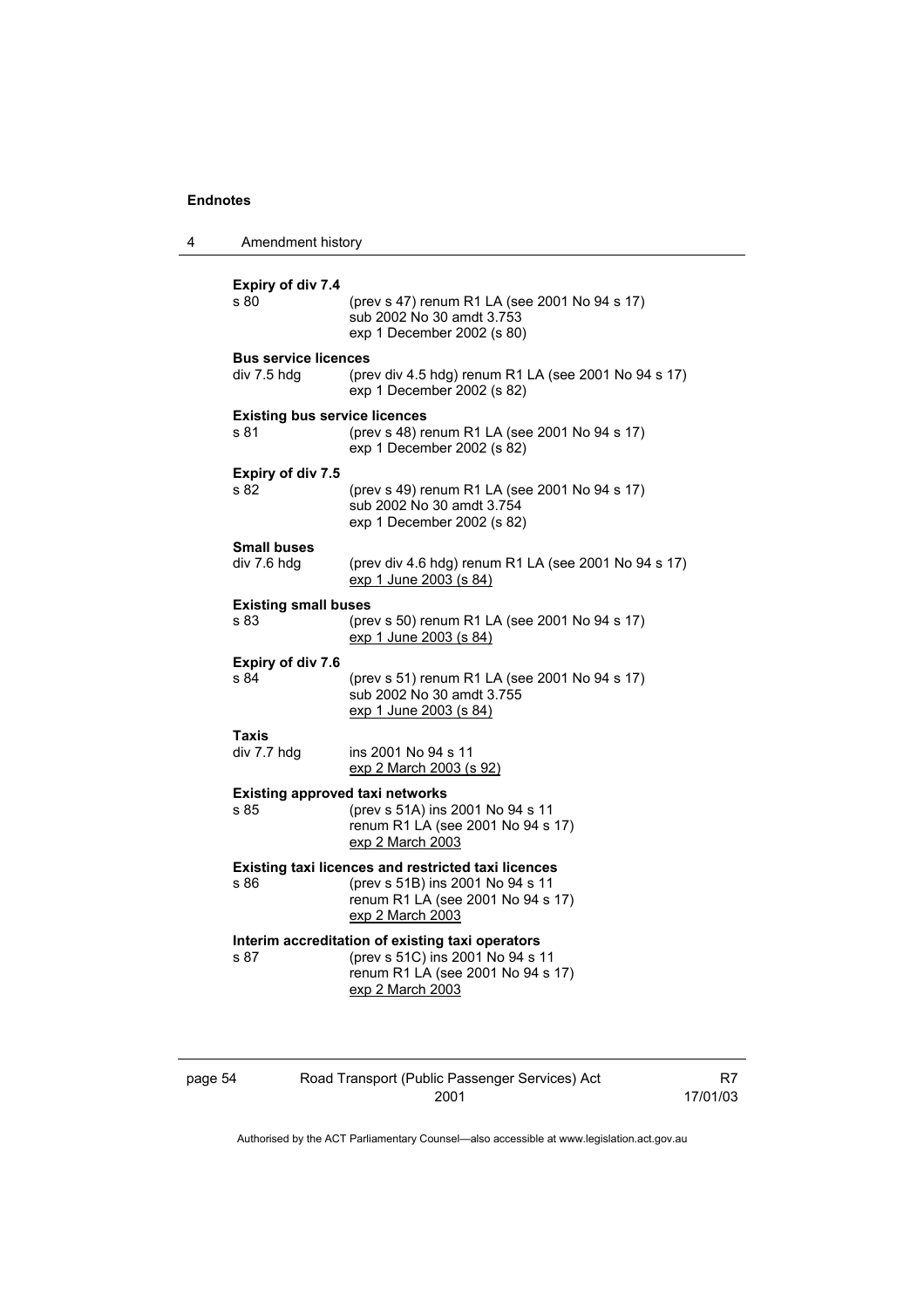| s 88              | Determination about maximum number of taxi licences<br>(prev s 51D) ins 2001 No 94 s 11<br>renum R1 LA (see 2001 No 94 s 17)<br>exp 2 March 2003 |
|-------------------|--------------------------------------------------------------------------------------------------------------------------------------------------|
|                   | Determination about maximum number of restricted taxi licences                                                                                   |
| s 89              | (prev s 51E) ins 2001 No 94 s 11                                                                                                                 |
|                   | renum R1 LA (see 2001 No 94 s 17)<br>exp 2 March 2003                                                                                            |
|                   | Application to transfer taxi licence                                                                                                             |
| s 90              | (prev s 51F) ins 2001 No 94 s 11<br>renum R1 LA (see 2001 No 94 s 17)<br>exp 2 March 2003                                                        |
|                   | Determination about maximum taxi fares                                                                                                           |
| s 91              | (prev s 51G) ins 2001 No 94 s 11<br>renum R1 LA (see 2001 No 94 s 17)<br>exp 2 March 2003                                                        |
| Expiry of div 7.7 |                                                                                                                                                  |
| s 92              | (prev s 51H) ins 2001 No 94 s 11                                                                                                                 |
|                   | renum R1 LA (see 2001 No 94 s 17)                                                                                                                |
|                   | sub 2002 No 30 amdt 3.756                                                                                                                        |
|                   | exp 2 March 2003                                                                                                                                 |
|                   |                                                                                                                                                  |
| <b>Dictionary</b> |                                                                                                                                                  |
| dict              | am 2002 No 30 amdt 3.757                                                                                                                         |
|                   | def <i>accredited</i> sub 2001 No 94 s 12                                                                                                        |
|                   | def accredited bus operators register om 2001 No 94 s 14                                                                                         |
|                   | def accredited taxi network provider ins 2001 No 94 s 13                                                                                         |
|                   | def accredited taxi service operator ins 2001 No 94 s 13                                                                                         |
|                   | def <i>affiliated</i> ins 2001 No 94 s 13                                                                                                        |
|                   | def <i>function</i> om 2002 No 30 amdt 3.758                                                                                                     |
|                   | def <i>holder</i> sub 2001 No 94 s 12                                                                                                            |
|                   | def <i>licence</i> ins 2001 No 94 s 13                                                                                                           |
|                   | def public passenger vehicle sub 2001 No 94 s 12                                                                                                 |
|                   | def <i>public</i> vehicle licence ins 2001 No 94 s 13                                                                                            |
|                   | def restricted taxi ins 2001 No 94 s 13                                                                                                          |
|                   | def restricted taxi licence ins 2001 No 94 s 13                                                                                                  |
|                   | def restricted taxi service ins 2001 No 94 s 13                                                                                                  |
|                   | def road am 2002 No 30 amdt 3.759, amdt 3.760                                                                                                    |
|                   | def road related area am 2002 No 30 amdt 3.759, amdt 3.760                                                                                       |
|                   | def <i>taxi</i> ins 2001 No 94 s 13                                                                                                              |
|                   | def taxi booking service ins 2001 No 94 s 13                                                                                                     |
|                   | def <i>taxi driver</i> ins 2001 No 94 s 13                                                                                                       |
|                   | def taxi licence ins 2001 No 94 s 13                                                                                                             |
|                   | def <i>taxi network</i> ins 2001 No 94 s 13                                                                                                      |

| - R7     | Road Transport (Public Passenger Services) Act | page 55 |
|----------|------------------------------------------------|---------|
| 17/01/03 | 2001                                           |         |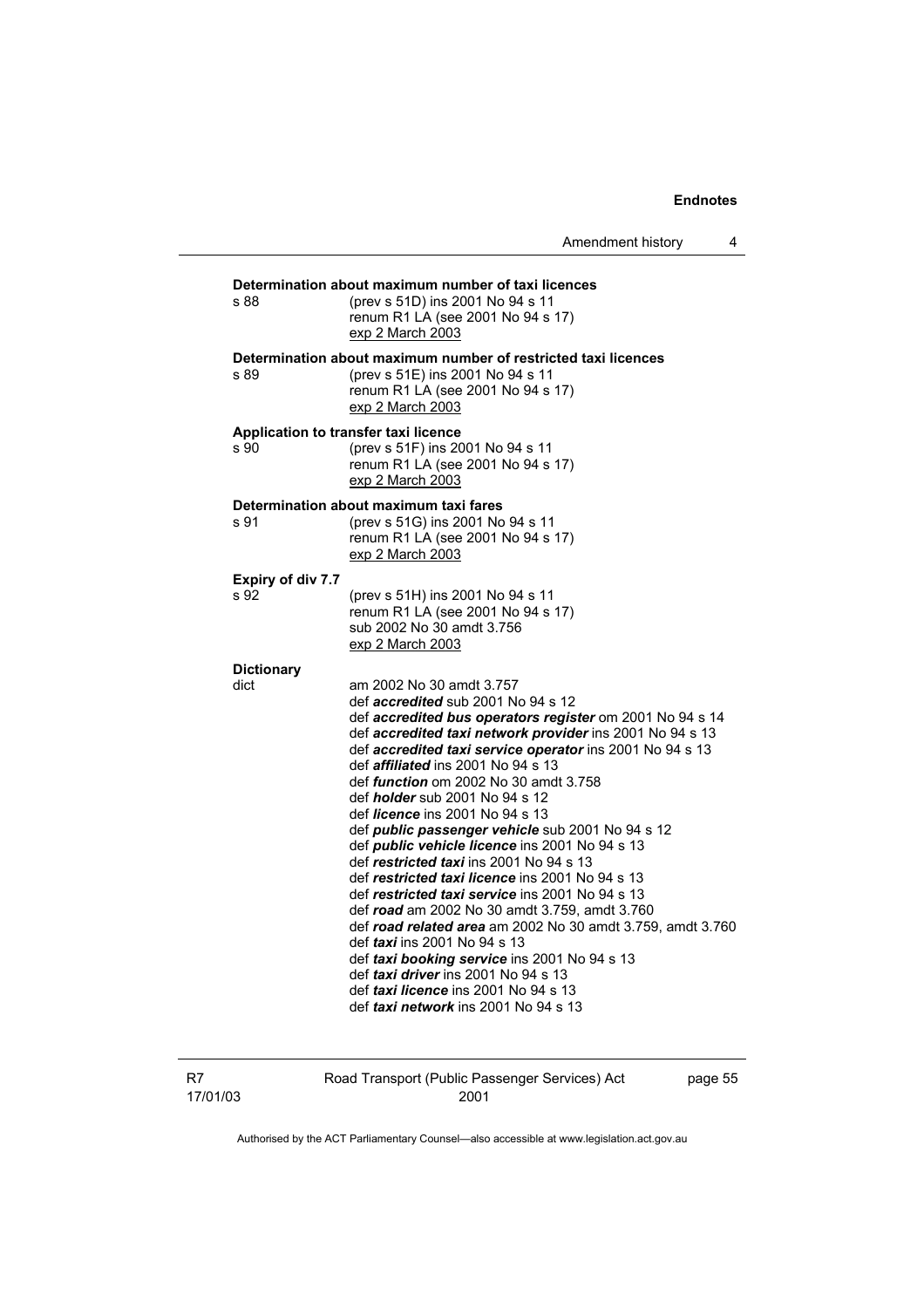5 Earlier republications

 def *taxi service* ins 2001 No 94 s 13 def *taxi zone* ins 2001 No 94 s 13

```
Consequential amendments<br>sch 1 om R1 LA (
```
om R1 LA (s 89 (3)) but see s 54

### **5 Earlier republications**

Some earlier republications were not numbered. The number in column 1 refers to the publication order.

Since 12 September 2001 every authorised republication has been published in electronic pdf format on the ACT legislation register. A selection of authorised republications have also been published in printed format. These republications are marked with an asterisk (\*) in column 1. Except for the footer, electronic and printed versions of an authorised republication are identical.

| <b>Republication No</b> | <b>Amendments to</b> | <b>Republication date</b> |
|-------------------------|----------------------|---------------------------|
|                         | Act 2001 No 94       | 1 December 2001           |
| $\overline{2}$          | Act 2001 No 94       | 1 March 2002              |
| 3                       | Act 2001 No 94       | 3 June 2002               |
| $\overline{4}$          | Act 2001 No 94       | 1 July 2002               |
| -5                      | Act 2002 No 30       | 3 October 2002            |
| 6                       | Act 2002 No 30       | 2 December 2002           |
|                         |                      |                           |

#### **6 Renumbered provisions**

as made by 2001 No 94 s 17 and under the *Legislation Act 2001* 

| previous<br>number | provision heading                                      | renumbered or<br>inserted as |
|--------------------|--------------------------------------------------------|------------------------------|
| 3                  | Objects                                                | 2                            |
| 4                  | Dictionary                                             | 3                            |
| 5                  | <b>Notes</b>                                           | 4                            |
| 6                  | Functions of road transport authority                  | 5                            |
|                    | Registers of accredited people and<br>licences         | 6                            |
| 8                  | Disclosure of information in registers                 | 7                            |
| 9                  | Trade Practices Act authorisation                      | 8                            |
| page 56            | Road Transport (Public Passenger Services) Act<br>2001 | R7<br>17/01/03               |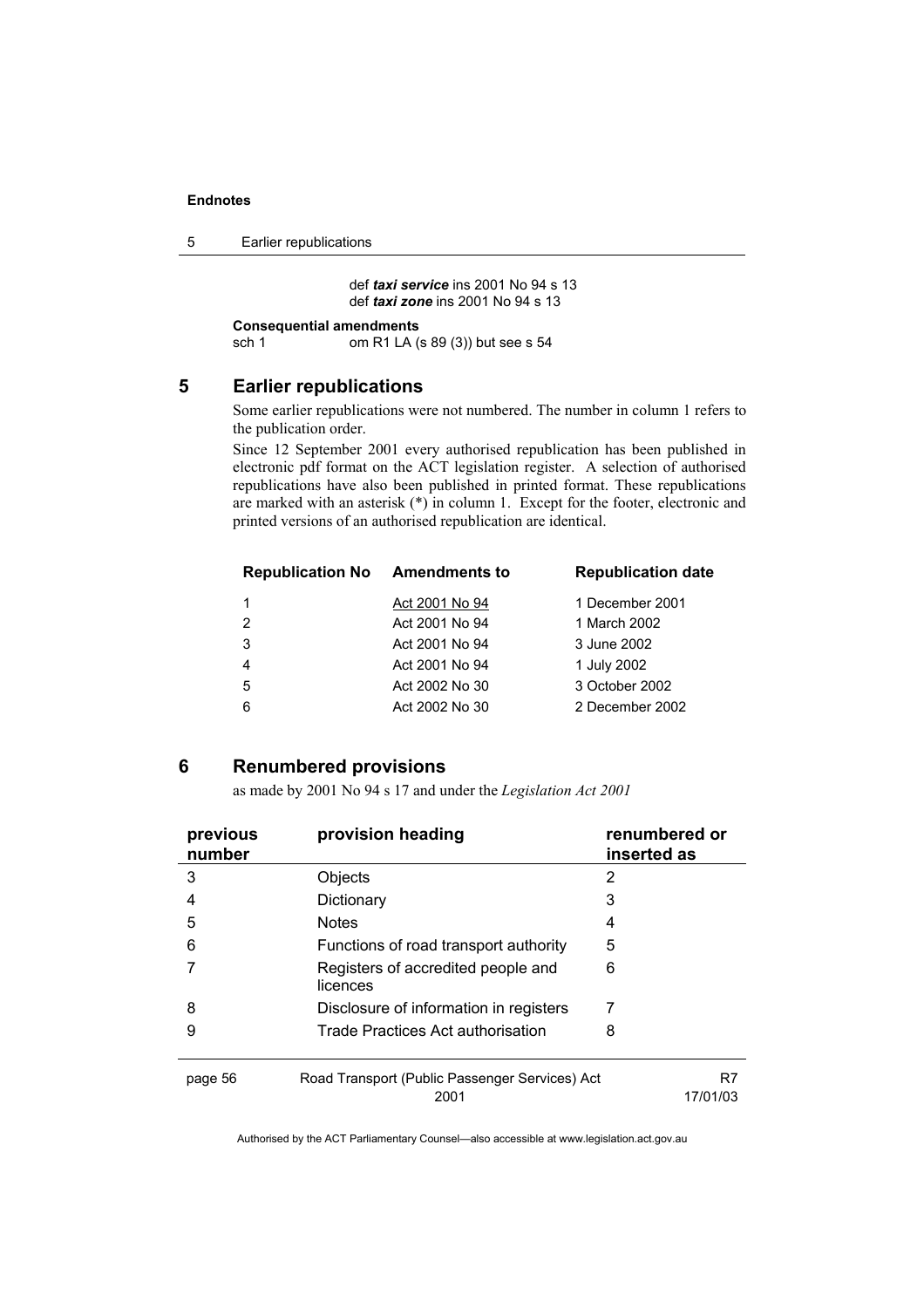Renumbered provisions 6

| previous<br>number | provision heading                                                    | renumbered or<br>inserted as |
|--------------------|----------------------------------------------------------------------|------------------------------|
| 9Α                 | Combinations of accreditations and<br>licences                       | 9                            |
| 29                 | Meaning of taxi network                                              | 28                           |
| 29A                | Meaning of taxi booking service                                      | 29                           |
| 29B                | Taxi network providers--purposes of<br>accreditation                 | 30                           |
| 29C                | Taxi network providers-regulations<br>about accreditation system     | 31                           |
| 29 <sub>D</sub>    | Entitlement to operate taxi networks                                 | 32                           |
| 29E                | Unaccredited persons not to operate<br>taxi network                  | 33                           |
| 29F                | Pretending to be an accredited taxi<br>network provider              | 34                           |
| 29G                | Regulations about operation of taxi<br>networks by accredited people | 35                           |
| 29H                | Regulations about operation of taxi<br>networks                      | 36                           |
| 30                 | Meaning of taxi licence                                              | 37                           |
| 30A                | Meaning of restricted taxi licence                                   | 38                           |
| 30 <sub>B</sub>    | Maximum numbers of taxi licences                                     | 39                           |
| 30C                | Issue of taxi licences                                               | 40                           |
| 30 <sub>D</sub>    | Transferability of taxi licences                                     | 41                           |
| 30E                | Use of vehicles as taxis                                             | 42                           |
| 30F                | Pretending vehicles are licensed taxis                               | 43                           |
| 30G                | Regulations about taxi licences                                      | 44                           |
| 31                 | Meaning of taxi                                                      | 45                           |
| 31A                | Meaning of restricted taxi                                           | 46                           |
| 31B                | Meaning of taxi service                                              | 47                           |
| 31C                | Meaning of restricted taxi service                                   | 48                           |
| 31D                | Taxi service operators--purposes of<br>accreditation                 | 49                           |
| 31E                | Taxi service operators-regulations<br>about accreditation system     | 50                           |
| 31F                | Entitlement to operate taxi services                                 | 51                           |
| R7<br>17/01/03     | Road Transport (Public Passenger Services) Act<br>2001               | page 57                      |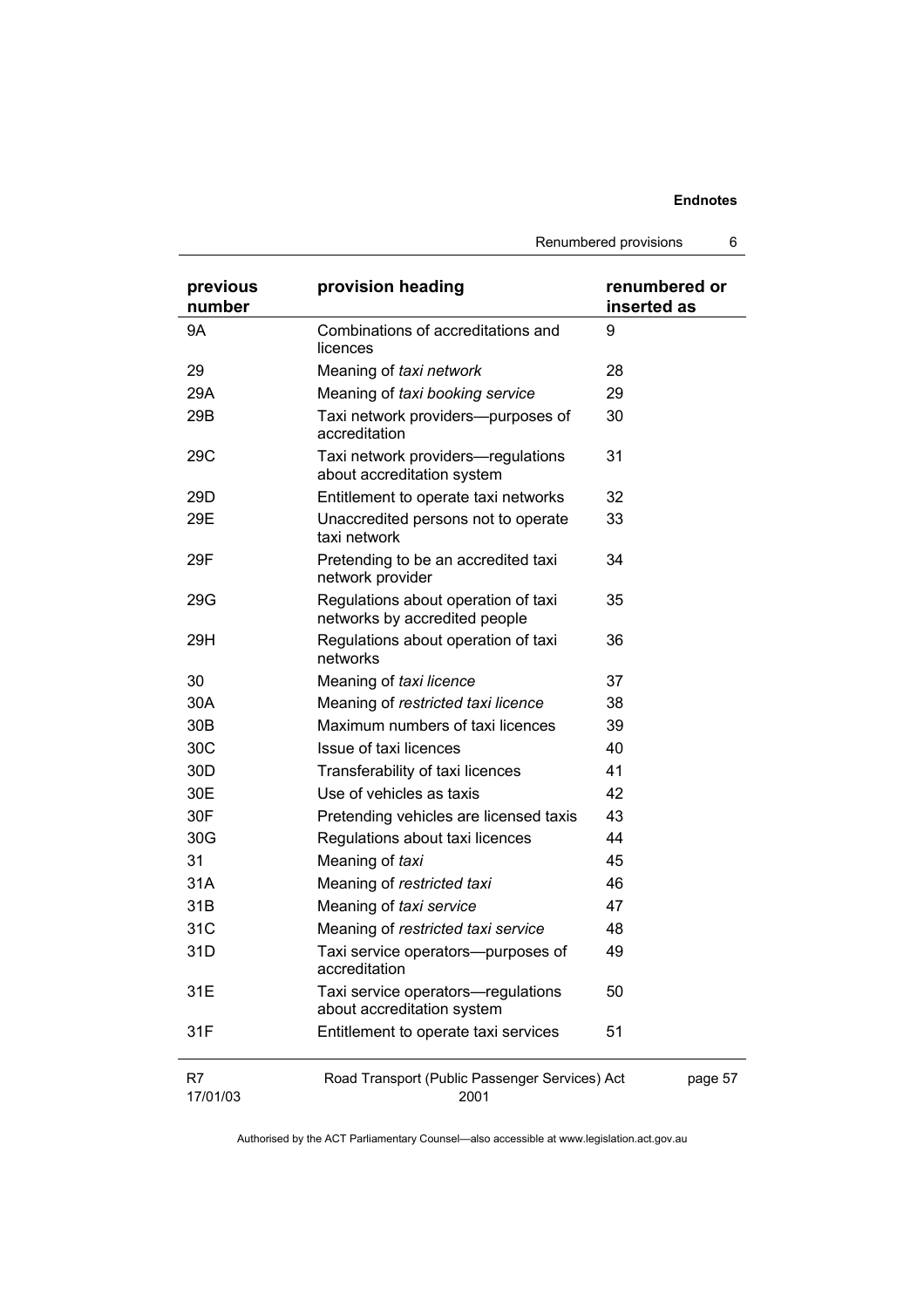#### 6 Renumbered provisions

| previous<br>number | provision heading                                                    | renumbered or<br>inserted as |
|--------------------|----------------------------------------------------------------------|------------------------------|
| 31G                | Unaccredited operators not to operate<br>taxi services               | 52                           |
| 31H                | Pretending to be an accredited taxi<br>service operator              | 53                           |
| 311                | Taxi service operators to be affiliated<br>with taxi network         | 54                           |
| 31J                | Pretending to be affiliated with taxi<br>network                     | 55                           |
| 31K                | Regulations about operation of taxi<br>services by accredited people | 56                           |
| 31L                | Regulations about operation of taxis                                 | 57                           |
| 31M                | Regulations about taxi drivers                                       | 58                           |
| 31N                | Regulations about conduct of taxi<br>passengers                      | 59                           |
| 31O                | Power to determine maximum taxi<br>fares                             | 60                           |
| 32                 | Regulation-making power                                              | 61                           |
| 32A                | Regulations may apply certain<br>documents etc                       | 62                           |
| 32B                | Regulations about enforcement                                        | 63                           |
| 32C                | Minister may exempt vehicles and<br>people from Act                  | 64                           |
| 32D                | Regulations may exempt vehicles and<br>people from Act               | 65                           |
| 33                 | Definitions for pt 7                                                 | 66                           |
| 34                 | <b>Transitional regulations</b>                                      | 67                           |
| 35                 | Modification of pt 7's operation                                     | 68                           |
| 36                 | Expiry of div 7.1                                                    | 69                           |
| 37                 | Existing bus services operated under<br>the Motor Omnibus Act        | 70                           |
| 38                 | Fares, concession cards and refunds<br>under Motor Omnibus Act       | 71                           |
| 39                 | Expiry of div 7.2                                                    | 72                           |
| 40                 | <b>Existing infringement notices</b>                                 | 73                           |
| page 58            | Road Transport (Public Passenger Services) Act<br>2001               | R7<br>17/01/03               |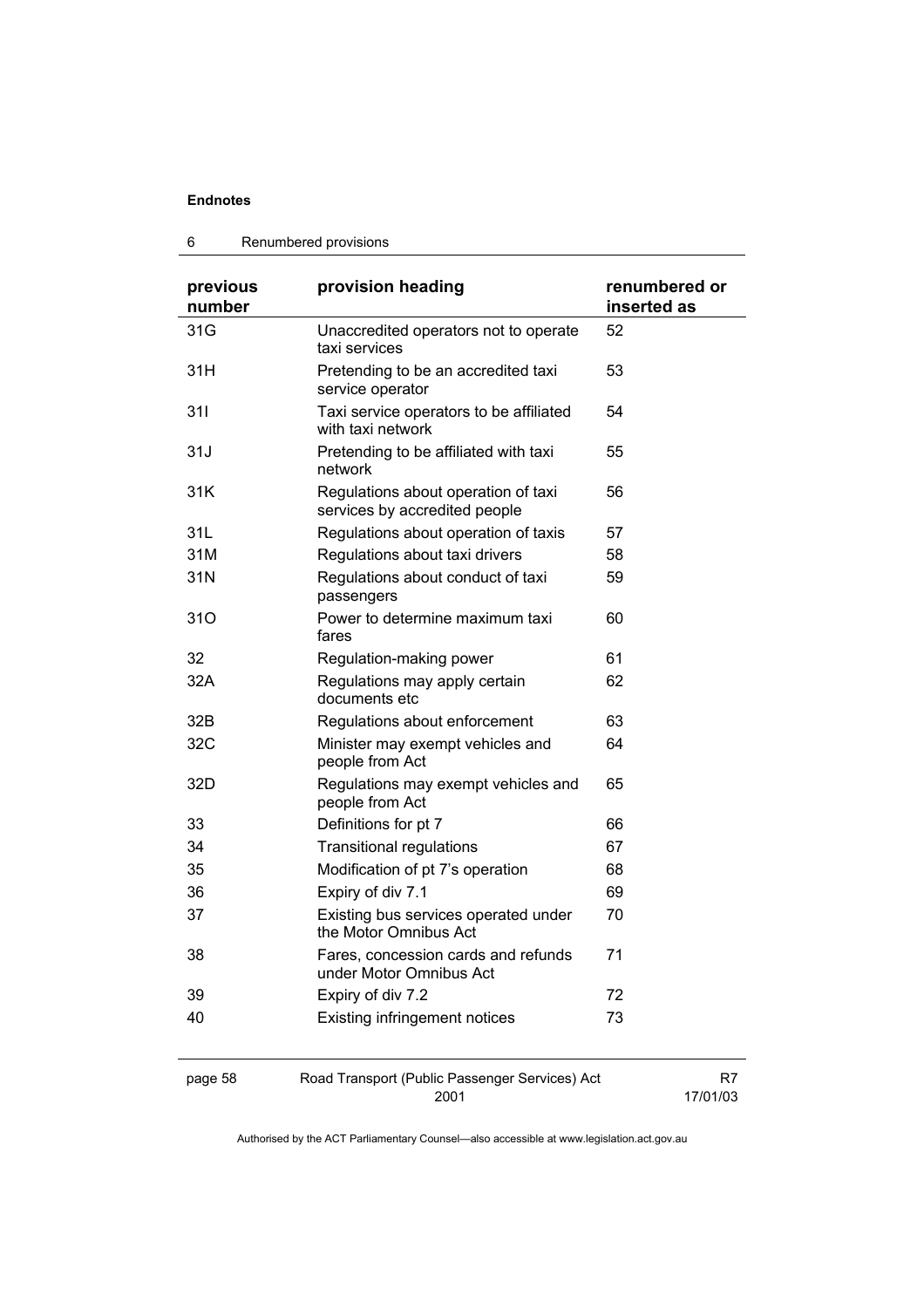Renumbered provisions 6

| previous<br>number | provision heading                                                  | renumbered or<br>inserted as |
|--------------------|--------------------------------------------------------------------|------------------------------|
| 41                 | <b>Existing final notices</b>                                      | 74                           |
| 42                 | Existing notices disputing liability under<br>infringement notices | 75                           |
| 43                 | Existing applications for extension of<br>time                     | 76                           |
| 44                 | Suspension of concession card in force<br>under Motor Omnibus Act  | 77                           |
| 45                 | Expiry of div 7.3                                                  | 78                           |
| 46                 | Existing bus operator's licences                                   | 79                           |
| 47                 | Expiry of div 7.4                                                  | 80                           |
| 48                 | Existing bus service licences                                      | 81                           |
| 49                 | Expiry of div 7.5                                                  | 82                           |
| 50                 | <b>Existing small buses</b>                                        | 83                           |
| 51                 | Expiry of div 7.6                                                  | 84                           |
| 51A                | Existing approved taxi networks                                    | 85                           |
| 51 <sub>B</sub>    | Existing taxi licences and restricted taxi<br>licences             | 86                           |
| 51C                | Interim accreditation of existing taxi<br>operators                | 87                           |
| 51D                | Determination about maximum number<br>of taxi licences             | 88                           |
| 51E                | Determination about maximum number<br>of restricted taxi licences  | 89                           |
| 51F                | Application to transfer taxi licence                               | 90                           |
| 51G                | Determination about maximum taxi<br>fares                          | 91                           |
| 51H                | Expiry of div 7.7                                                  | 92                           |

Authorised by the ACT Parliamentary Counsel—also accessible at www.legislation.act.gov.au

### © Australian Capital Territory 2003

R7 17/01/03 Road Transport (Public Passenger Services) Act 2001

page 59